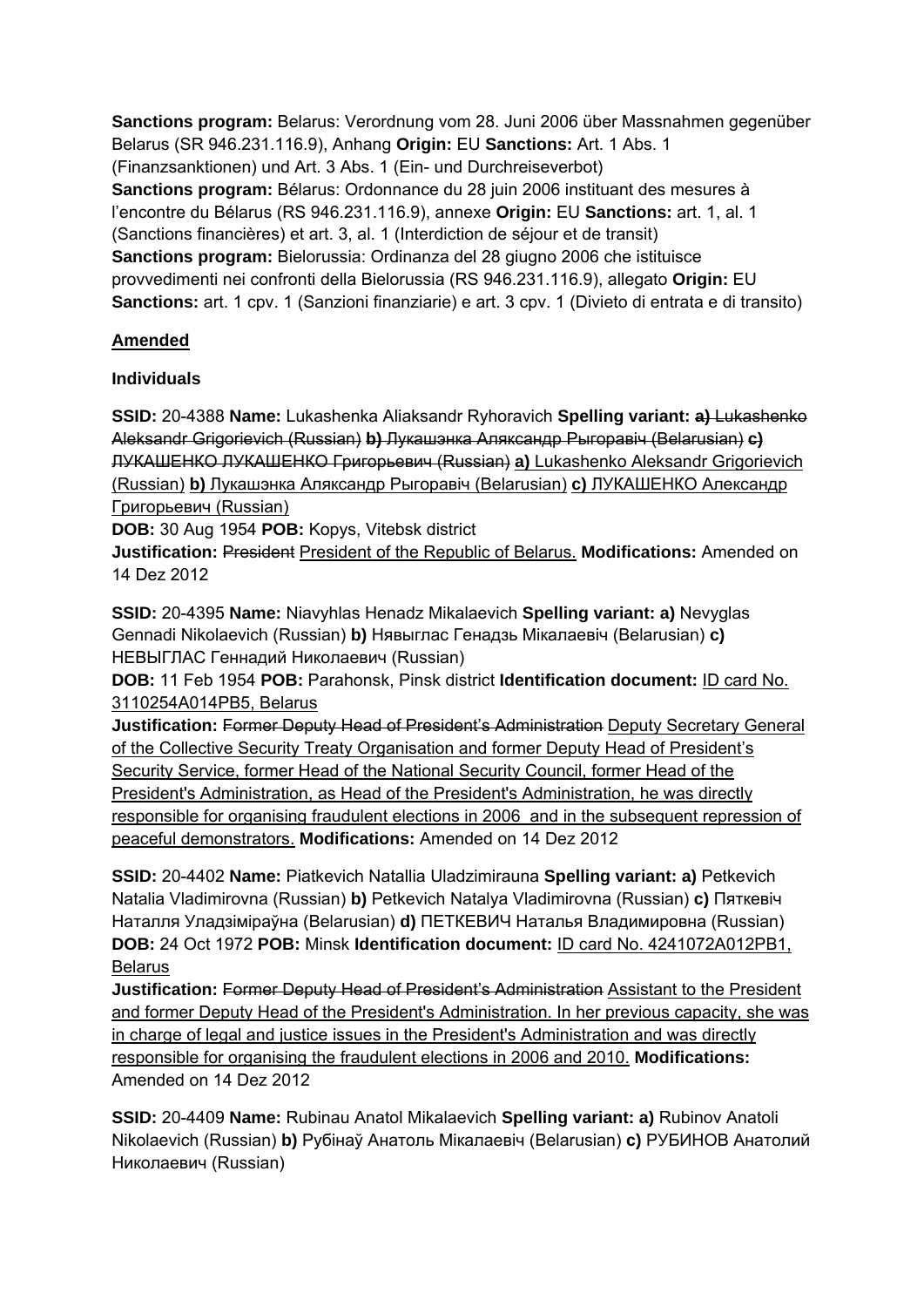**DOB:** 4 Apr 1939 15 Apr 1939 **POB:** Mogilev

**Justification:** Chairman of the Upper House of Parliament, Former Deputy Head in charge of Media and Ideology of the Administration of the President Chairman of the Upper House of Parliament, Former Deputy Head in charge of Media and Ideology of the Administration of the President (2006–2008). In that position, he was one of the main sources and voices of state propaganda and ideological support for the regime. **Modifications:** Amended on 14 Dez 2012

**SSID:** 20-4416 **Name:** Praliaskouski Aleh Vitoldavich **Spelling variant: a)** Proleskovski Oleg Vitoldovich (Russian) **b)** Proleskovsky Oleg Vitoldovich (Russian) **c)** Праляскоўскі Алег Вітольдавіч (Belarusian) **d)** ПРОЛЕСКОВСКИЙ Олег Витольдович (Russian) **DOB:** 1 Oct 1963 **POB:** Zagorsk, Sergijev Posad, Russian Federation **Justification:** Minister of Information Minister of Information, former Deputy Head of the President's Administration, former Head of the General Directorate for Ideology in the President's Administration, former Director of the Centre of Analysis and Information of the President's Administration. He has been one of the main sources and voices of state propaganda and ideological support for the regime. He has been promoted to the position of Minister, and has since continued to be a vocal propagandist and supporter of the acts of the regime towards the democratic opposition and civil society. **Modifications:** Amended on 14 Dez 2012

**SSID:** 20-4422 **Name:** Radzkou Aliaksandr Mikhailavich **Spelling variant: a)** Radkov Aleksandr Mikhailovich (Russian) **b)** Радзькоў Аляксандр Міхайлавіч (Belarusian) **c)**  РАДЬКОВ Александр Михайлович (Russian)

**DOB:** 1 Jul 1951 **POB:** Botnia, Mogilev district **Identification document:** ID card No. 3010751M102PB0, Belarus

**Justification:** Deputy Head of the Administration of the President First Deputy Head of the Administration of the President, former Minister of Education. He closed down the European Humanity University, ordered the repression of opposition students, and organised students in order to force them to vote for the regime. He played an active role in organising fraudulent elections in 2008, 2010 and 2012, and in the subsequent repression of peaceful demonstrators in 2008 and 2010. He is very close to President Lukashenka. He is the Head of Belaya Rus, the main ideological and political organisation of the regime. **Modifications:**  Amended on 14 Dez 2012

**SSID:** 20-4429 **Name:** Rusakevich Uladzimir Vasilievich **Spelling variant: a)** Rusakevich Vladimir Vasilievich (Russian) **b)** Русакевіч Уладзімір Васільевіч (Belarusian) **c)**  РУСАКЕВИЧ Владимир Васильевич (Russian)

**DOB:** 13 Sep 1947 **POB:** Vygonoshchi, Brest district

**Justification:** Former Minister of Information Has actively undermined democracy in Belarus. As a former Minister of Information, he was the main person responsible for the pressure and repression of the independent media and journalists between 2003 and 2009. **Modifications:** Amended on 14 Dez 2012

**SSID:** 20-4436 **Name:** Halavanau Viktar Ryhoravich **Spelling variant: a)** Golovanov Viktor Grigorievich (Russian) **b)** Галаванаў Віктар Рыгоравіч (Belarusian) **c)** ГОЛОВАНОВ Виктор Григорьевич (Russian)

**DOB:** 1952 **POB:** Borisov

**Justification:** Minister of Justice As former Minister of Justice, his services elaborated laws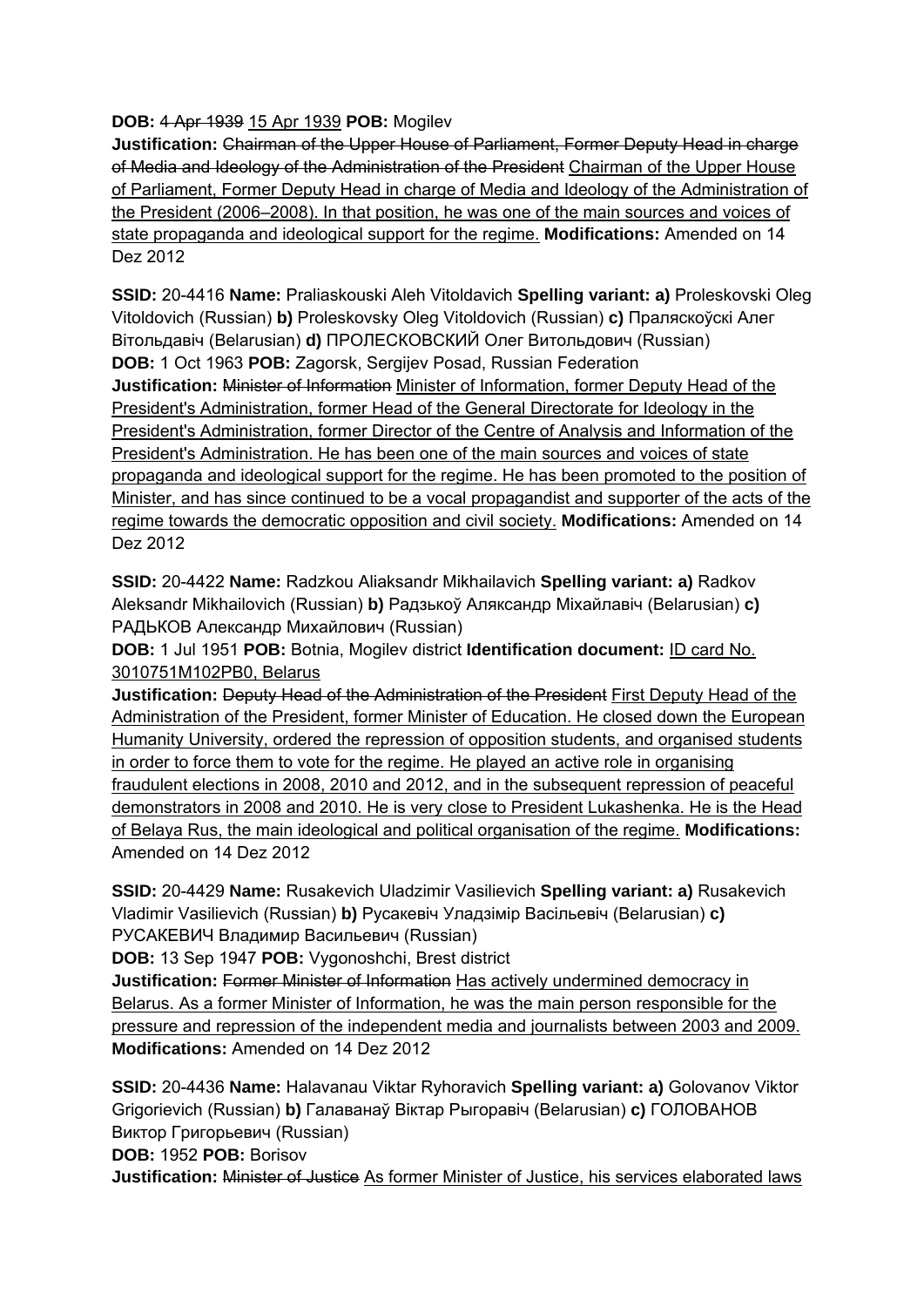that are repressive towards civil society and the democratic opposition. He also denied or deprived registration for NGOs and political parties and he ignored unlawful acts undertaken by the security services against the population. **Modifications:** Amended on 14 Dez 2012

**SSID:** 20-4443 **Name:** Zimouski Aliaksandr Leanidavich **Spelling variant: a)** Zimovski Aleksandr Leonidovich (Russian) **b)** Зімоўскі Аляксандр Леанідавіч (Belarusian) **c)**  ЗИМОВСКИЙ Александр Леонидович (Russian)

**DOB:** 10 Jan 1961 **POB:** Germany **Identification document:** ID card No. 3100161A078PB5, Belarus

**Justification:** Former President of the State television Media adviser and former President of the State Radio-television company. He was the main actor of the regime's propaganda until December 2010, by systematically denigrating the opposition and justifying gross violations of human rights and recurrent crackdowns on the opposition and on civil society in Belarus. **Modifications:** Amended on 14 Dez 2012

**SSID:** 20-4449 **Name:** Kanapliou Uladzimir Mikalaevich **Spelling variant: a)** Konoplev Vladimir Nikolaevich (Russian) **b)** Канаплёў Уладзімір Мікалаевіч (Belarusian) **c)**  КОНОПЛЕВ Владимир Николаевич (Russian)

**DOB:** 3 Jan 1954 **POB:** Akulintsi, Mogilev district **Identification document:** ID card No. 3030154A124PB9, Belarus

**Justification:** Former Chairman of the Lower House of the Parliament Has close ties with President Lukashenka with whom he worked closely during the 1980s and mainly in 1990s. Former Chairman of the Lower House of the Parliament, appointed by the President. He was one of the main actors in the fraudulent presidential election in 2006. **Modifications:**  Amended on 14 Dez 2012

**SSID:** 20-4456 **Name:** Charhinets Mikalai Ivanavich **Spelling variant: a)** Cherginets Nikolai Ivanovich (Russian) **b)** Чаргінец Мікалай Іванавіч (Belarusian) **c)** ЧЕРГИНЕЦ Николай Иванович (Russian)

**DOB:** 17 Oct 1937 **POB:** Minsk **Identification document:** ID card No. 3171037A004PB4, **Belarus** 

**Justification:** Chairman of the Foreign Affairs Committee of the Upper House Head of the pro-regime Union of writers and Chairman of the Morality Republican Public Council (that takes part in the censorship activities of the regime) and former Chairman of the Foreign Affairs Committee of the Upper House. He is a close supporter of President Lukashenka, and key to the regime's propaganda and censorship. **Modifications:** Amended on 14 Dez 2012

**SSID:** 20-4462 **Name:** Kastsian Siarhei Ivanavich **Spelling variant: a)** Kostian Sergei Ivanovich (Russian) **b)** Kostyan Sergey Ivanovich (Russian) **c)** Касцян Сяргей Іванавіч (Belarusian) **d)** КОСТЯН Сергей Иванович (Russian)

**DOB:** 15 Jan 1941 **POB:** Usokhi, Mogilev district

**Justification:** Chairman of the Foreign Affairs Committee of the Lower House Chairman of the Foreign Affairs Committee of the Lower House. Important figure in the Lukashenko regime. **Modifications:** Amended on 14 Dez 2012

**SSID:** 20-4469 **Name:** Orda Mikhail Siarheevich **Spelling variant: a)** Orda Mikhail Sergeievich (Russian) **b)** Орда Міхаіл Сяргеевіч (Belarusian) **c)** ОРДА Михаил Сергеевич (Russian)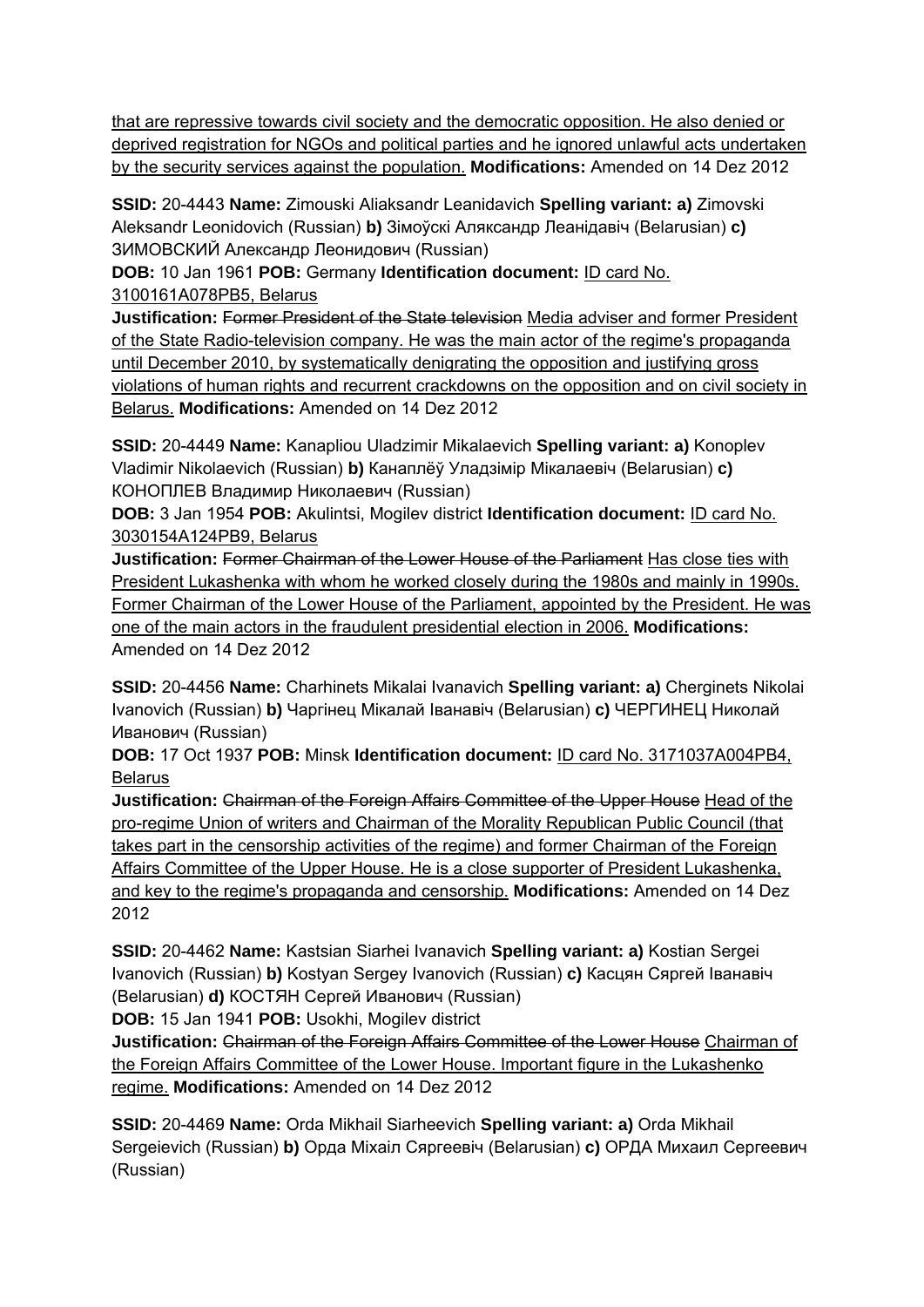**DOB:** 28 Sep 1966 **POB:** Diatlovo (Дятлово), Grodno district (Гродненской области) **Identification document:** ID card No. 3280966A011PB2, Belarus **Justification:** Member of the Upper House, former leader of BRSM Has actively undermined democracy in Belarus. Former Member of the Upper House and a former leader of BRSM (Belarusian youth union). In particular, in the latter position, he was the main organiser behind actions by BRSM activists against peaceful demonstrators protesting against the fraudulent Presidential elections in 2006. **Modifications:** Amended on 14 Dez 2012

**SSID:** 20-4476 **Name:** Lazavik Mikalai Ivanavich **Spelling variant: a)** Lozovik Nikolai Ivanovich (Russian) **b)** Лазавік Мікалай Іванавіч (Belarusian) **c)** ЛОЗОВИК Николай Иванович (Russian)

**DOB:** 18 Jan 1951 **POB:** Nevinyany (Невиняны Вилейского), Minsk district (р-на Минской обл) **Identification document:** ID card No. 3180151H004PB2, Belarus **Justification:** Secretary of the CEC Secretary of the Central Election Commission of Belarus. Since 2000 he has been one of the main actors involved in the falsifications in fraudulent elections and referenda, in particular in 2004, 2006, 2008, 2010. **Modifications:**  Amended on 14 Dez 2012

**SSID:** 20-4482 **Name:** Miklashevich Piotr Piatrovich **Spelling variant: a)** Miklashevich Petr Petrovich (Russian) **b)** Міклашэвіч Пётр Пятровіч (Belarusian) **c)** МИКЛАШЕВИЧ Петр Петрович (Russian)

**DOB:** 1954 **POB:** Kosuta, Minsk District

**Justification: Prosecutor General Head of the Constitutional Court and former Prosecutor** General who has been active in the repression of civil society and of the democratic opposition. In his previous capacity, he was one of the main persons involved in the repression of the democratic opposition and of civil society from 2004 to 2008. Since his appointment to the Constitutional Court in 2008, he has faithfully implemented the repressive policies of the regime and has validated repressive laws even when they violated the constitution. **Modifications:** Amended on 14 Dez 2012

**SSID:** 20-4489 **Name:** Slizheuski Aleh Leanidavich **Spelling variant: a)** Slizhevski Oleg Leonidovich (Russian) **b)** Слiжэўскi Алег Леанідавіч (Belarusian) **c)** СЛИЖЕВСКИЙ Олег Леонидович (Russian)

### **DOB:** 16 Aug 1972 **POB:** Grodno

**Justification:** CEC Member Minister of Justice, Member of the Central Election Commission (CEC) and former Head of Division of Social organisations and political parties in the Ministry of Justice. As a Member of the CEC, he was responsible for the violations of international electoral standards which have occurred in elections since 2007. With his positions in the Ministry of Justice and the control he exercises over the judiciary, he has taken an active part in the repression of civil society and of the democratic opposition, by refusing registration of NGOs and political parties, which in many cases has lead to their abolition. **Modifications:** Amended on 14 Dez 2012

**SSID:** 20-4493 **Name:** Kharyton Aliaksandr **Spelling variant: a)** Khariton Aleksandr (Russian) **b)** ХАРИТОН Александр (Belarusian) **c)** ХАРИТОН Александр (Russian) **Justification:** Consultant of the Division of Social Organisations, Parties and NGOs of the Ministry of Justice Senior Consultant of the Division of Social Organisations, Parties and NGOs of the Ministry of Justice. He has taken an active part in the repression of civil society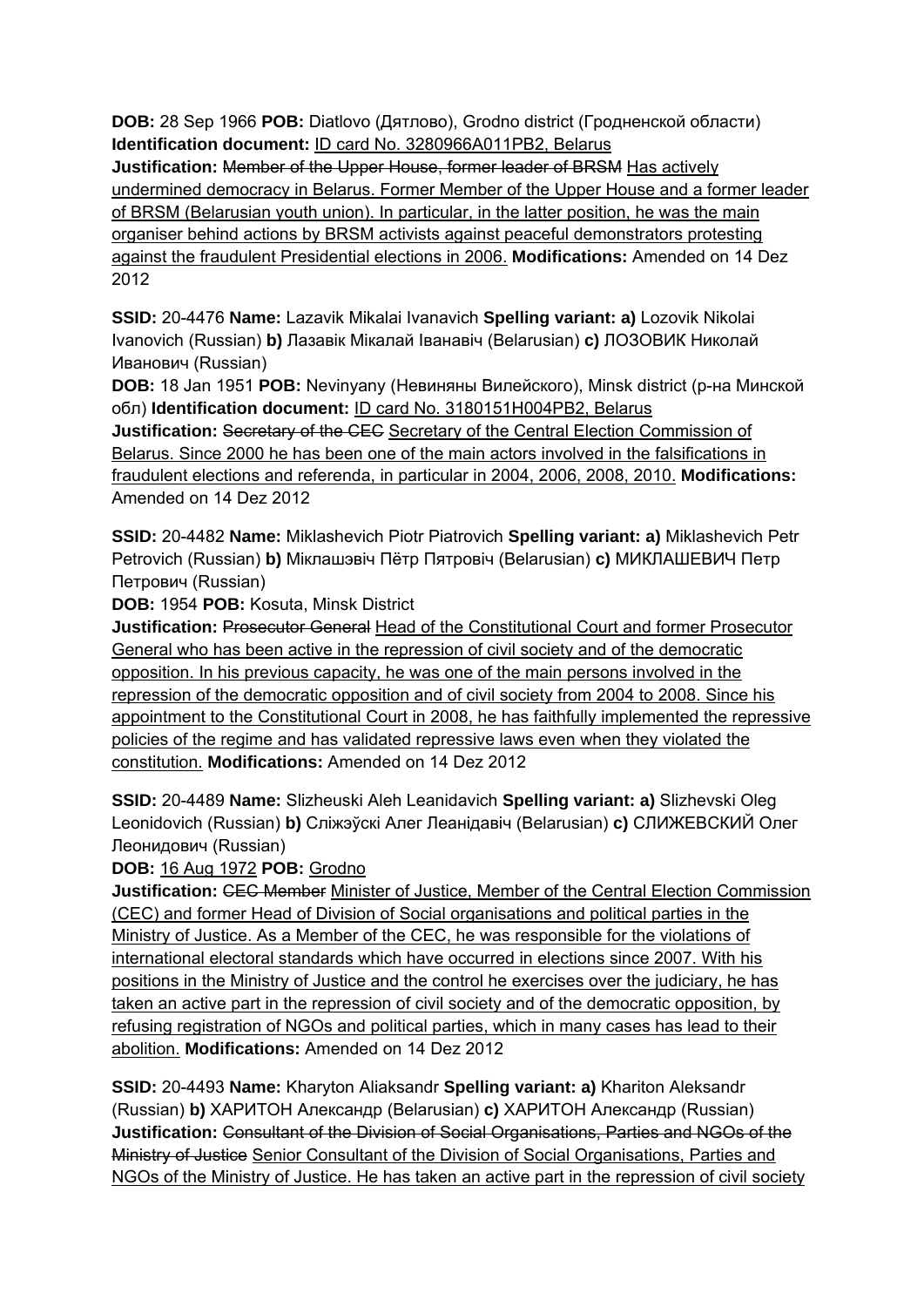and of the democratic opposition since 2001, by personally refusing to register NGOs and political parties, which in many cases has lead to their abolition. **Modifications:** Amended on 14 Dez 2012

**SSID:** 20-4497 **Name:** Smirnou Iauhen Aliaksandravich **Spelling variant: a)** Smirnou Yauhen Aliaksandravich (Belarusian) **b)** Smirnov Evgeni Aleksandrovich (Russian) **c)**  Smirnov Yevgeni Aleksandrovich (Russian) **d)** Смірноў Яўген Аляксандравіч (Belarusian) **e)** СМИРНОВ Евгений Александрович (Russian)

**DOB:** 15 Mar 1949 **POB:** Riazan district, Russian Federation **Identification document:** ID card No. 3160872K021PB4, Belarus

**Justification:** First Deputy of the Chairman of the Economic Court Chairman of the EurasEc court, First Deputy of the Chairman of the Economic Court. Responsible for the repression of civil society and of the democratic opposition, in particular in relation to the 2006 elections. **Modifications:** Amended on 14 Dez 2012

**SSID:** 20-4504 **Name:** Ravutskaia Nadzeia Zalauna **Spelling variant: a)** Ravutskaya Nadzeya Zalauna (Belarusian) **b)** Reutskaia Nadezhda Zalovna (Russian) **c)** Reutskaya Nadezhda Zalovna (Russian) **d)** Равуцкая Надзея Залаўна (Belarusian) **e)** РЕУТСКАЯ Надежда Заловна (Russian)

**Justification:** Judge of the Partizanski district of Minsk Judge of the Moscow district of Minsk. Responsible for the repression of civil society and of the democratic opposition. The way she has imple-mented her role has contributed to the creation of an atmosphere of fear within society, in particular in relation to the 2006 elections. **Modifications:** Amended on 14 Dez 2012

**SSID:** 20-4508 **Name:** Trubnikau Mikalai Aliakseevich **Spelling variant: a)** Trubnikov Nikolai Alekseevich (Russian) **b)** Трубнікаў Мікалай Аляксеевіч (Belarusian) **c)**  ТРУБНИКОВ Николай Алексеевич (Russian)

**Justification:** Judge of the Partizanski district of Minsk Judge of the Partizanski district of Minsk. He was directly involved in the judicial repression of civil society and of the democratic opposition in 2006–2007. On 15 January 2007, he sentenced the political activist Andrei Dzmitriev to 3 days in jail. His way of conducting the trial was a clear violation of the Code of Criminal Procedure. He sustained the use of evidence and testimonies irrelevant to the accused. **Modifications:** Amended on 14 Dez 2012

**SSID:** 20-4512 **Name:** Kupryianau Mikalai Mikhailavich **Spelling variant: a)** Kupriianov Nikolai Mikhailovich (Russian) **b)** Kuprianov Nikolai Mikhailovich (Russian) **c)** Kupriyanov Nikolai Mikhailovich (Russian) **d)** Купрыянаў Мікалай Міхайлавіч (Belarusian) **e)**  КУПРИЯНОВ Николай Михайлович (Russian)

**Justification: Former Deputy Prosecutor General One of the main actors of the crackdown** and repression of the democratic opposition and of civil society between 2002 and 2008. Former Deputy Prosecutor General, a key role in the judicial system of the Lukashenka regime. **Modifications:** Amended on 14 Dez 2012

**SSID:** 20-4516 **Name:** Sukharenka Stsiapan Mikalaevich **Spelling variant: a)** Sukhorenko Stepan Nikolaevich (Russian) **b)** Сухарэнка Сцяпан Мікалаевіч (Belarusian) **c)**  СУХОРЕНКО Степан Николаевич (Russian)

**DOB:** 27 Jan 1957 **POB:** Zdudichi, Gomel district

**Justification:** Former Chairman of KGB Ambassador of the Belarusian Ministry of Foreign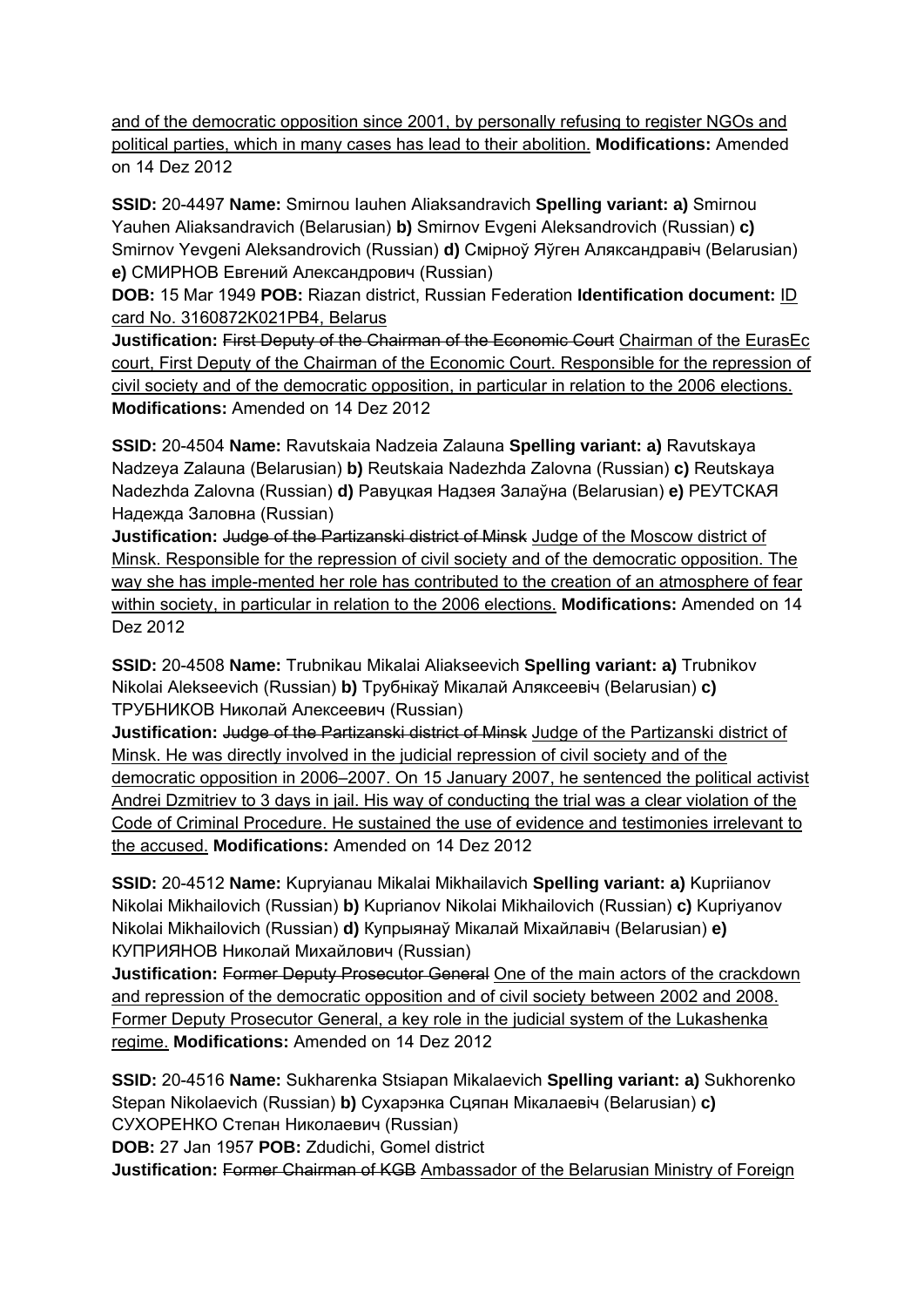Affairs, former Chairman of KGB. He threatened peaceful activists before demonstrations in 2006, and was one of the main actors in the repression after the fraudulent elections of the democratic opposition and of civil society. He was also the initiator of repressive legislative amendments and laws against the democratic opposition and civil society. **Modifications:**  Amended on 14 Dez 2012

**SSID:** 20-4523 **Name:** Dzemiantsei Vasil Ivanavich **Spelling variant: a)** Dzemyantsey Vasil Ivanovich (Belarusian) **b)** Dementei Vasili Ivanovich (Russian) **c)** Dementey Vasili Ivanovich (Russian) **d)** Дземянцей Васіль Iванавіч (Belarusian) **e)** ДЕМЕНТЕЙ Василий Иванович (Russian)

**DOB:** 20 Sep 1954 **Identification document:** ID card No. 3200954E045PB4, Belarus **Justification: First deputy, KGB Head of the Grodno Customs regional committee, former** First deputy Chairman of the KGB (2005–2007), former Deputy Head of the State Customs Committee. Responsible for the repressive work of the KGB against civil society and the democratic opposition in particular in 2006–2007. **Modifications:** Amended on 14 Dez 2012

**SSID:** 20-4527 **Name:** Kozik Leanid Piatrovich **Spelling variant: a)** Kozik Leonid Petrovich (Russian) **b)** Козік Леанід Пятровіч (Belarusian) **c)** КОЗИК Леонид Петрович (Russian) **DOB:** 13 Jul 1948 **POB:** Borisov **Identification document:** ID card No. 3130748A017PB8, **Belarus** 

**Justification:** Head of the Federation of Trade Unions Head of the Federation of Trade Unions. Former deputy Prime Minister and deputy Head of the President's Administration. Key figure and supporter of the regime. Responsible for the violations in the fraudulent creation of electoral committees, where the members of the pro-regime trade unions represent a major part, and the fraudulent designation of candidates, and for exerting pressure on workers to vote for the regime. **Modifications:** Amended on 14 Dez 2012

**SSID:** 20-4533 **Name:** Kaliada Aliaksandr Mikhailavich **Spelling variant: a)** Koleda Aleksandr Mikhailovich (Russian) **b)** Каляда Аляксандр Міхайлавіч (Belarusian) **c)**  КОЛЕДА Александр Михайлович (Russian)

**DOB:** 21 Mar 1958 **Identification document:** ID card No. 3210358C033PB6, Belarus **Justification:** CEC Member Member of the Central Election Committee and Chairman of the Regional Election Committee of the Brest region. As a Member of the Central Electoral Commission, he was responsible for the violations of international electoral standards in the Presidential elections in 2006 and 2010 in the Brest region. **Modifications:** Amended on 14 Dez 2012

**SSID:** 20-4537 **Name:** Mikhasiou Uladzimir Ilich **Spelling variant: a)** Mikhasev Vladimir Ilich (Russian) **b)** Міхасёў Уладзімір Ільіч (Belarusian) **c)** МИХАСЕВ Владимир Ильич (Russian)

**DOB:** 14 Oct 1949 **POB:** Sosnovka, Shklov rayon (Сосновка, Шкловского района), Mogilev district (Могилевской области)

**Justification:** Former Сhairman of the Regional Election Committee (REC) of the Gomel district Has actively undermined democracy in Belarus. Former Сhairman of the Regional Election Committee of the Gomel region, former Member of the Lower Chamber of the Parliament. As Chairman of a Regional Electoral Commission, he was directly responsible for the violations of international electoral standards, in particular in the Presidential elections in 2006 in the Gomel region. **Modifications:** Amended on 14 Dez 2012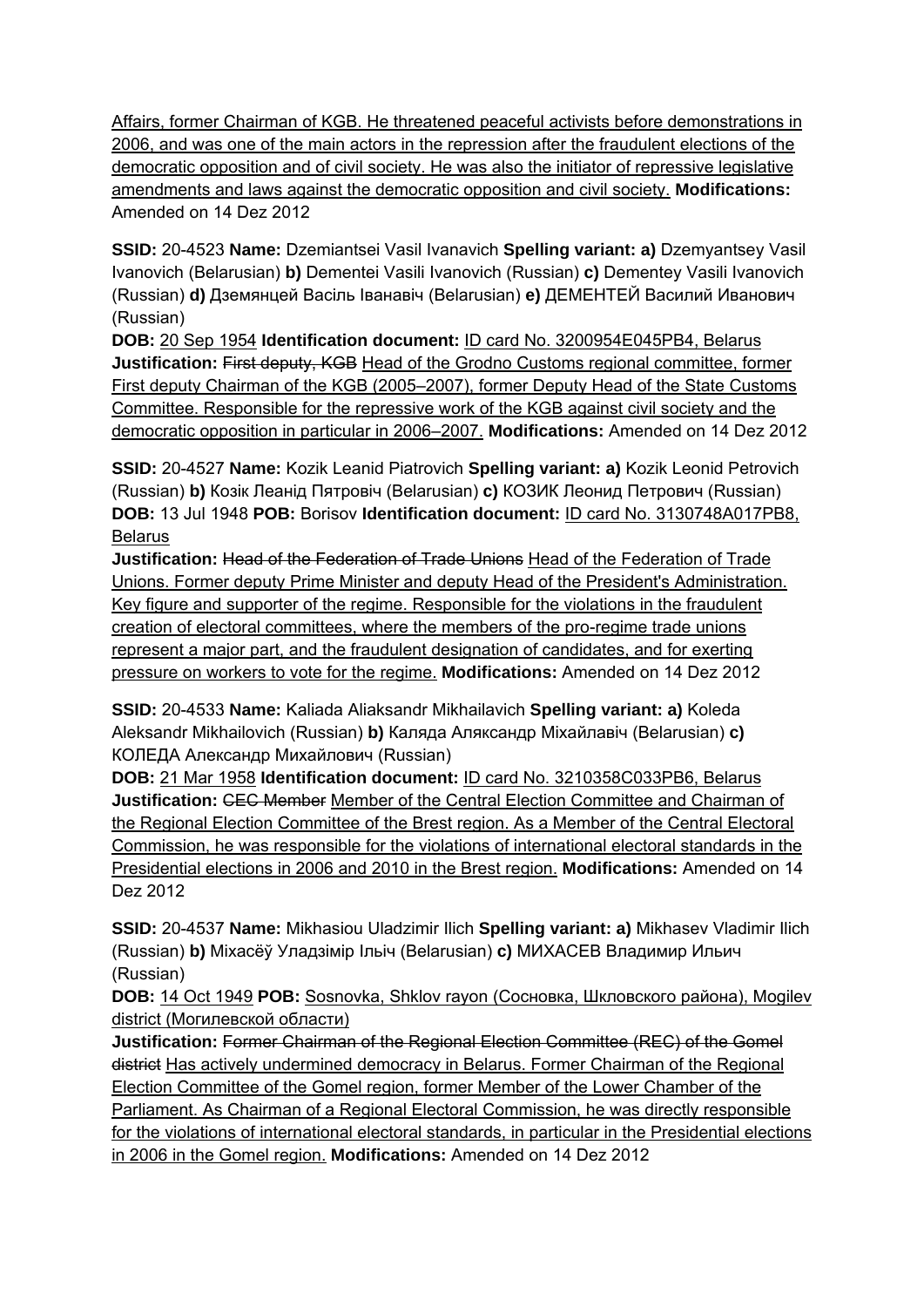**SSID:** 20-4541 **Name:** Luchyna Leanid Aliaksandravich **Spelling variant: a)** Luchina Leonid Aleksandrovich (Russian) **b)** Лучына Леанід Аляксандравіч (Belarusian) **c)** ЛУЧИНА Леонид Александрович (Russian)

**DOB:** 18 Nov 1947 **POB:** Minsk district Pristupovschina (Приступовщина Дзержинского), Minsk region (р-на Минской обл)

**Justification:** Former Chairman of the REC of the Grodno district Has actively undermined democracy in Belarus. Former Сhairman of the Regional Electoral Commission of the Grodno district. As Chairman of a Regional Electoral Commission, he was directly responsible for the violations of international electoral standards in the Presidential elections, in particular in 2006 in the Grodno region. **Modifications:** Amended on 14 Dez 2012

**SSID:** 20-4548 **Name:** Karpenka Ihar Vasilievich **Spelling variant: a)** Karpenko Igor Vasilievich (Russian) **b)** Карпенка Ігар Васільевіч (Belarusian) **c)** КАРПЕНКО Игорь Васильевич (Russian)

**DOB:** 28 Apr 1964 **POB:** Novokuznetsk, Russian Federation

**Justification:** Head of Regional Election Commission (REC), Minsk City Head of Regional Election Commission (REC), Minsk City, former Member of the Lower Chamber of the Parliament, currently Deputy Mayor of Minsk. As Chairman of a Regional Electoral Commission, he was directly responsible for the violations of international electoral standards in the Presidential elections, in particular in 2006 in Minsk City. **Modifications:**  Amended on 14 Dez 2012

**SSID:** 20-4555 **Name:** Kurlovich Uladzimir Anatolievich **Spelling variant: a)** Kurlovich Vladimir Anatolievich (Russian) **b)** Курловіч Уладзімір Анатольевіч (Belarusian) **c)**  КУРЛОВИЧ Владимир Анатольевич (Russian)

**Justification:** Former Chairman of the REC of the Minsk district Has actively undermined democracy in Belarus. Former Сhairman of the Regional Electoral Commission of the Minsk region. As Chairman of a Regional Electoral Commission, he was directly responsible for the violations of international electoral standards in the Presidential elections, in particular in 2006 in the Minsk region. **Modifications:** Amended on 14 Dez 2012

**SSID:** 20-4559 **Name:** Miatselitsa Mikalai Tsimafeevich **Spelling variant: a)** Metelitsa Nikolai Timofeevich (Russian) **b)** Мяцеліца Мікалай Цімафеевіч (Belarusian) **c)**  МЕТЕЛИЦА Николай Тимофеевич (Russian)

**Justification: Former Chairman of the REC of the Mogilev district Has actively undermined** democracy in Belarus. Former Сhairman of the Regional Electoral Commission of the Mogilev district. As Chairman of a Regional Electoral Commission, he was directly responsible for the violations of international electoral standards in the Presidential elections, in particular in 2006 in the Mogilev region. **Modifications:** Amended on 14 Dez 2012

**SSID:** 20-4563 **Name:** Rybakou Aliaksei Rybakou Aliaksei Vasilievich **Spelling variant: a)**  Rybakov Aliaksey (Belarusian) **b)** Rybakov Aleksei (Russian) **c)** Rybakov Alexey (Russian) **d)** Рыбакоў Аляксей (Belarusian) **e)** РЫБАКОВ Алексей (Russian) **a)** Rybakov Aliaksey Vasilievich (Russian) **b)** Rybakov Aleksei Vasilievich (Russian) **c)** Rybakov Alexey Vasilievich (Russian) **d)** Рыбакоў Аляксей Васiльевiч (Belarusian) **e)** РЫБАКОВ Алексей Васильевич (Russian)

**DOB:** 31 Jul 1966 **Address:** Ul. Yesenina 31-1-104, Minsk **Identification document:** Passport No. MP2937413, Belarus

**Justification:** Judge of the Minsk Moskovski District Court Judge of the Supreme Court. A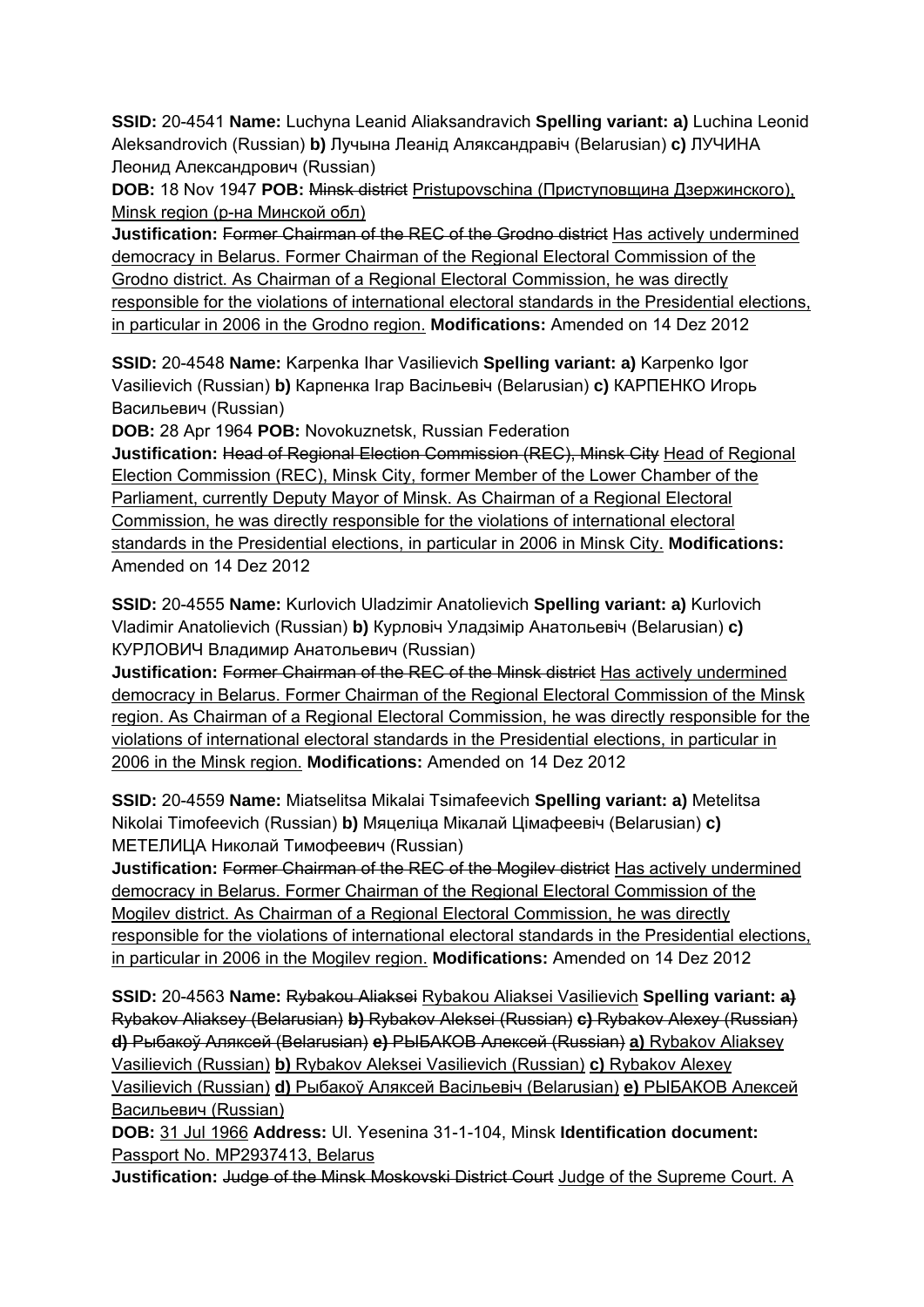former Judge of the Minsk Moskovski District Court and currently judge of the Supreme court. He sentenced the former presidential candidate, Alyaksandr Kazulin, to five-and-a-half years in jail for organising protests in March 2006 against the fraudulent elections.The way he conducted the trial was a clear violation of the Code of Criminal Procedure. **Modifications:** Amended on 14 Dez 2012

**SSID:** 20-4568 **Name:** Bortnik Siarhei Aliaksandrovich **Spelling variant: a)** Bortnik Siarhey Aliaksandrovich (Belarusian) **b)** Bortnik Sergei Aleksandrovich (Russian) **c)** Bortnik Sergey Aleksandrovich (Russian) **d)** Бортнік Сяргей Аляксандравіч (Belarusian) **e)** БОРТНИК Сергей Александрович (Russian)

**DOB:** 28 May 1953 **POB:** Minsk **Address:** Ul. Surganovo 80-263, Minsk **Identification document:** Passport No. MP0469554, Belarus

**Justification: Public Prosecutor Public Prosecutor. In 2006, he dealt with the case of the** former presidential candidate Alyaksandr Kazulin who was accused of organising protests in March 2006 against the fraudulent elections. The accusation presented by him was politically motivated and included clear violations of the Code of Criminal Procedure. In April 2012, he also gave his agreement to imposing preventive police supervision for two years on the prominent political activist, Pavel Vinagradau. **Modifications:** Amended on 14 Dez 2012

**SSID:** 20-4577 **Name:** Iasianovich Leanid Stanislavavich **Spelling variant: a)** Yasianovich Leanid Stanislavavich (Belarusian) **b)** Iasenovich Leonid Stanislavovich (Russian) **c)**  Yasenovich Leonid Stanislavovich (Russian) **d)** Ясяновіч Леанід Станіслававіч (Belarusian) **e)** ЯСЕНОВИЧ Леонид Станиславович (Russian)

**DOB:** 26 Nov 1961 **POB:** Buchani, Vitebsk district **Address:** Ul. Gorovtsa 4-104, Minsk **Identification document:** Passport No. MP0515811, Belarus

**Justification:** Judge of the Minsk Central District Court Deputy President of the Minsk Central District Court. Former Judge of the Minsk Central District Court. On 6 August 2006, he sentenced the civil society activists of the Civic Initiative "Partnership" to jail for having monitored the Presidential elections in 2006. Nikolai Astreiko was sentenced to 2 years in jail, Timofei Dranchuk to 1 year, Aleksandr Shalaiko and Enira Bronitskaya to 6 months. His way of conducting the trial was a clear violation of the Code of Criminal Procedure. **Modifications:** Amended on 14 Dez 2012

**SSID:** 20-4587 **Name:** Mihun Andrei Arkadzevich **Spelling variant: a)** Mihun Andrey Arkadzevich (Belarusian) **b)** Migun Andrei Arkadievich (Russian) **c)** Migun Andrey Arkadievich (Russian) **d)** Мігун Андрэй Аркадзевіч (Belarusian) **e)** МИГУН Андрей Аркадевич (Russian)

**DOB:** 5 Feb 1978 **POB:** Minsk **Address:** UI. Goretskovo Maksima 53-16, Minsk **Identification document:** Passport No. MP1313262, Belarus

**Justification:** Public Prosecutor Public Prosecutor. In 2006, he dealt with the case of the Civic Initiative "Partnership" for monitoring the Presidential elections in 2006. The accusation presented by him against Nikolai Astreiko, Timofei Dranchuk, Aleksandr Shalaiko and Enira Bronitskaya was politically motivated and included clear violations of the Code of Criminal Procedure. **Modifications:** Amended on 14 Dez 2012

**SSID:** 20-4596 **Name:** Sheiman Viktar Uladzimiravich **Spelling variant: a)** Sheyman Viktar Uladzimiravich (Belarusian) **b)** Sheiman Viktor Vladimirovich (Russian) **c)** Sheyman Viktor Vladimirovich (Russian) **d)** Шэйман Віктар Уладзіміравіч (Belarusian) **e)** ШЕЙМАН Виктор Владимирович (Russian)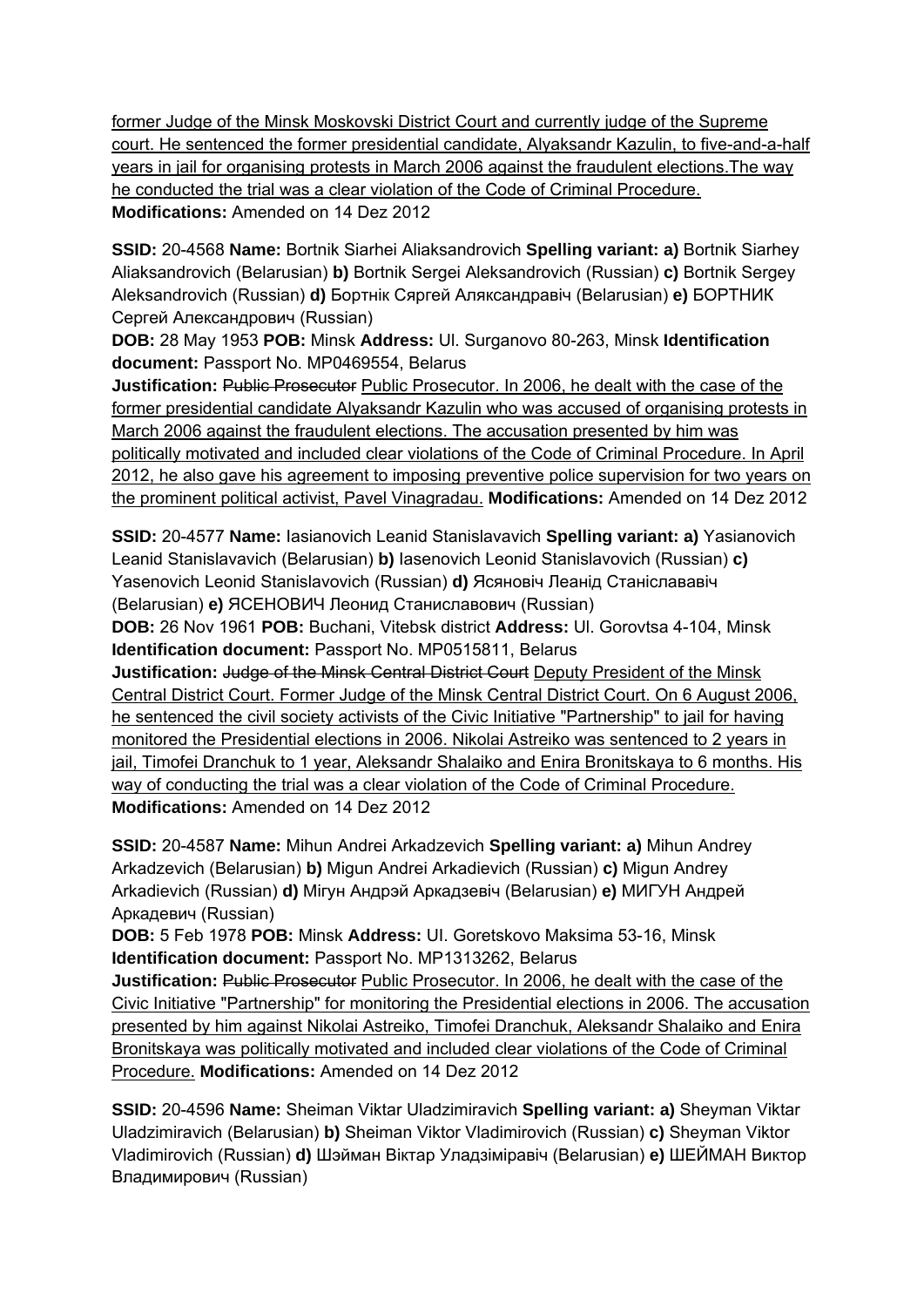**DOB:** 26 May 1958 **POB:** Grodno region

**Justification:** Former Secretary of the Security Council, actually Special Assistant/Aid to the President Responsible for the unresolved disappearances of Yuri Zakharenko, Viktor Gonchar, Anatoly Krasovski and Dmitri Zavadski in Belarus in 1999–2000. Former Secretary of the Security Council. Sheiman remains Special Assistant/Aid to the President. **Modifications:** Amended on 14 Dez 2012

**SSID:** 20-4603 **Name:** Navumau Uladzimir Uladzimiravich **Spelling variant: a)** Naumov Vladimir Vladimirovich (Russian) **b)** Навумаў Уладзімір Уладзіміравіч (Belarusian) **DOB:** 7 Feb 1956 **POB:** Smolensk

**Justification:** Former Minister of Interior Failed to take action to investigate the case of the unresolved disappearances of Yuri Zakharenko, Viktor Gonchar, Anatoly Krasovski and Dmitri Zavadski in Belarus in 1999–2000. Former Minister of Interior and also former Head of the President's Security Service. **Modifications:** Amended on 14 Dez 2012

**SSID:** 20-4610 **Name:** Sivakov Iury Leonidovich Sivakau Iury Leanidavich **Spelling variant: a)** Sivakov Yurij Leonidovich (Russian) **b)** Sivakov Yuri Leonidovich (Russian) **c)** Сиваков Юрий Леонидович (Russian) **a)** Sivakov Yurij Leonidovich (Russian) **b)** Sivakov Yuri Leonidovich (Russian) **c)** Sivakov Iury Leonidovich (Russian) **d)** Sivakau Yury Leanidavich (Belarusian) **e)** СIВАКАЎ Юрый Леанiдавiч (Belarusian) **f)** Сиваков Юрий Леонидович (Russian)

**DOB:** 5 Aug 1946 **POB:** Sakhalin Region

**Justification:** Former Minister of Tourism and former Minister of Interior Orchestrated the unresolved disappearances of Yuri Zakharenko, Viktor Gonchar, Anatoly Krasovski and Dmitri Zavadski in Belarus in 1999–2000. Deputy rector of Minsk Institute of Management, former Minister of Tourism and Sports, former Minister of Interior and former Deputy Head of the Presidential Administration. **Modifications:** Amended on 14 Dez 2012

**SSID:** 20-4617 **Name:** Paulichenka Dzmitry Valerievich **Spelling variant: a)** Pavlichenko Dmitri Valerievich (Russian) **b)** Pavlichenko Dmitriy Valeriyevich (Russian) **c)** Паўлічэнка Дзмiтрый Валер'евіч (Belarusian) **d)** Павличенко Дмитрий Валериевич (Russian) **DOB:** 1966 **POB:** Vitebsk

**Justification:** Head of the Special Response Group at the ministry of Interior (SOBR) Key person in the unresolved disappearances of Yuri Zakharenko, Viktor Gonchar, Anatoly Krasovski and Dmitri Zavadski in Belarus in 1999–2000. Head of «Honour», the Ministry of Interior's Association of the veterans from special forces from the Ministry of Interior, former Head of the Special Response Group at the ministry of Interior (SOBR). **Modifications:**  Amended on 14 Dez 2012

**SSID:** 20-4624 **Name:** Iarmoshyna Lidziia Mikhailauna **Spelling variant: a)** Yarmoshyna Lidzia Mikhailauna (Belarusian) **b)** Yarmoshyna Lidziya Mikhailauna (Belarusian) **c)**  Ermoshina Lidiia Mikhailovna (Russian) **d)** Yermoshina Lidia Mikhailovna (Russian) **e)**  Yermoshina Lidiya Mikhailovna (Russian) **f)** Ярмошына Лідзія Міхайлаўна (Belarusian) **g)**  ЕРМОШИНА Лидия Михайловна (Russian)

**DOB:** 29 Jan 1953 **POB:** Slutsk, Minsk Region

**Justification:** Chairwoman of the Central Election Commission of Belarus (CEC) Chairwoman of the Central Election Commission of Belarus. Since 1996, she has been one of the main persons participating in the falsifications of the fraudulent elections and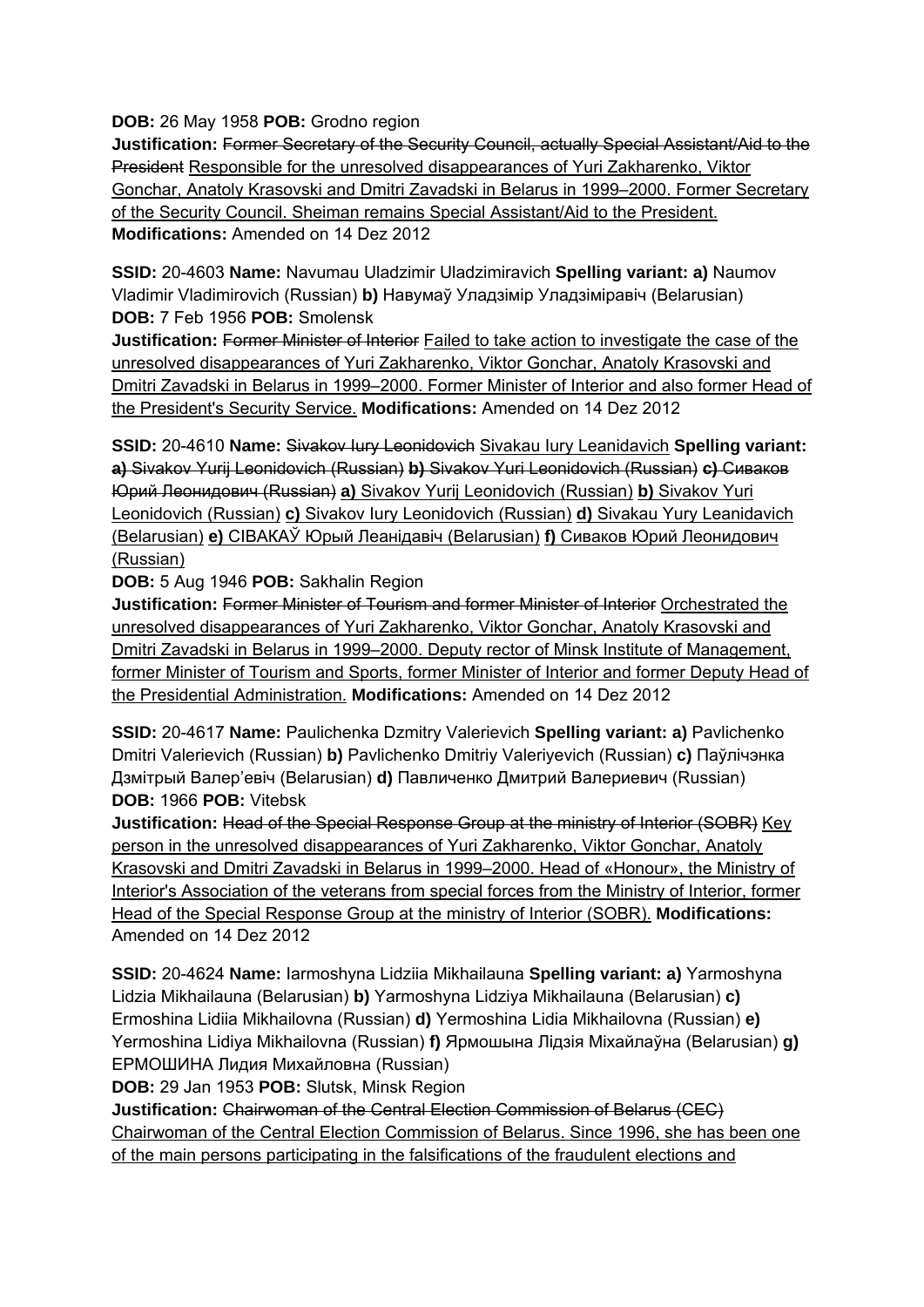referendum, in particular in 2004, 2006, 2008, 2010. **Modifications:** Amended on 14 Dez 2012

**SSID:** 20-4631 **Name:** Padabed Iury Mikalaevich **Spelling variant: a)** Padabed Yury Mikalaevich (Belarusian) **b)** Podobed Iuri Nikolaevich (Russian) **c)** Podobed Yuri Nikolaevich (Russian) **d)** Падабед Юрый Мікалаевіч (Belarusian) **e)** Подобед Юрий Николаевич (Russian)

**DOB:** 5 Mar 1962 **POB:** Slutsk, Minsk Region

**Justification:** Unit for Special Purposes, Ministry of Interior Head of the security service of the holding company Triple of Yuri Chizh, former Head of the Unit for Special Purposes, Ministry of Interior. As a commander of internal anti-riot troops he was directly responsible for and was directly involved in the violent repression of peaceful demonstrations, notably in 2004 and 2008. **Modifications:** Amended on 14 Dez 2012

**SSID:** 20-4637 **Name:** Lukashenka Viktar Aliaksandravich **Spelling variant: a)** Lukashenko Viktor Aleksandrovich (Russian) **b)** Лукашэнка Віктар Аляксандравіч (Belarusian) **c)**  Лукашенко Виктор Александрович (Russian)

**DOB:** 1976 28 Nov 1975

**Justification:** Assistant/Aid to the President in National Security Affairs Assistant/Aid to the President in National Security Affairs. As one of the closest collaborators of his father, he has played a key role in the repressive measures implemented against the democratic opposition and civil society. As a key member of the State Security Council, he was responsible for the coordination of repressive measures against the demo-cratic opposition and civil society, in particular in the crackdown of the demonstration on 19 December 2010. **Modifications:** Amended on 14 Dez 2012

**SSID:** 20-4642 **Name:** Bazanau Aliaksandr Viktaravich **Spelling variant: a)** Bazanov Aleksandr Viktorovich (Russian) **b)** Базанаў Аляскандр Віктаравіч (Belarusian) **c)** Базанов Александр Викторович (Russian)

**DOB:** 26 Nov 1962 **POB:** Kazakhstan

**Justification:** Director, Information and Analytical Center of the Administration of the President Director, Information and Analytical Center of the Administration of the President. He is one of the main sources of state propaganda, which supports and justifies the repression of the democratic opposition and of civil society. Democratic opposition and civil society are systematically highlighted in a negative and derogatory way using falsified information. **Modifications:** Amended on 14 Dez 2012

**SSID:** 20-4648 **Name:** Guseu Aliaksei Viktaravich **Spelling variant: a)** Gusev Aleksei Viktorovich (Russian) **b)** Gusev Alexey Viktorovich (Russian) **c)** Гусеў Аляксей Вiктаравіч (Belarusian) **d)** Гусев Алексей Викторович (Russian)

**Justification:** 1st Deputy Director, Information and Analytical Center of the Administration of the President Responsible for organising and implementing the dissemination of falsified information through the state-controlled media. Former first Deputy Director of the Information and Analytical Centre of the Administration of the President. A source and voice of state propaganda, which provokes, supports and justifies the repression of the democratic opposition and of civil society. democratic opposition and civil society are systematically highlighted in a negative and derogatory way using falsified information. **Modifications:**  Amended on 14 Dez 2012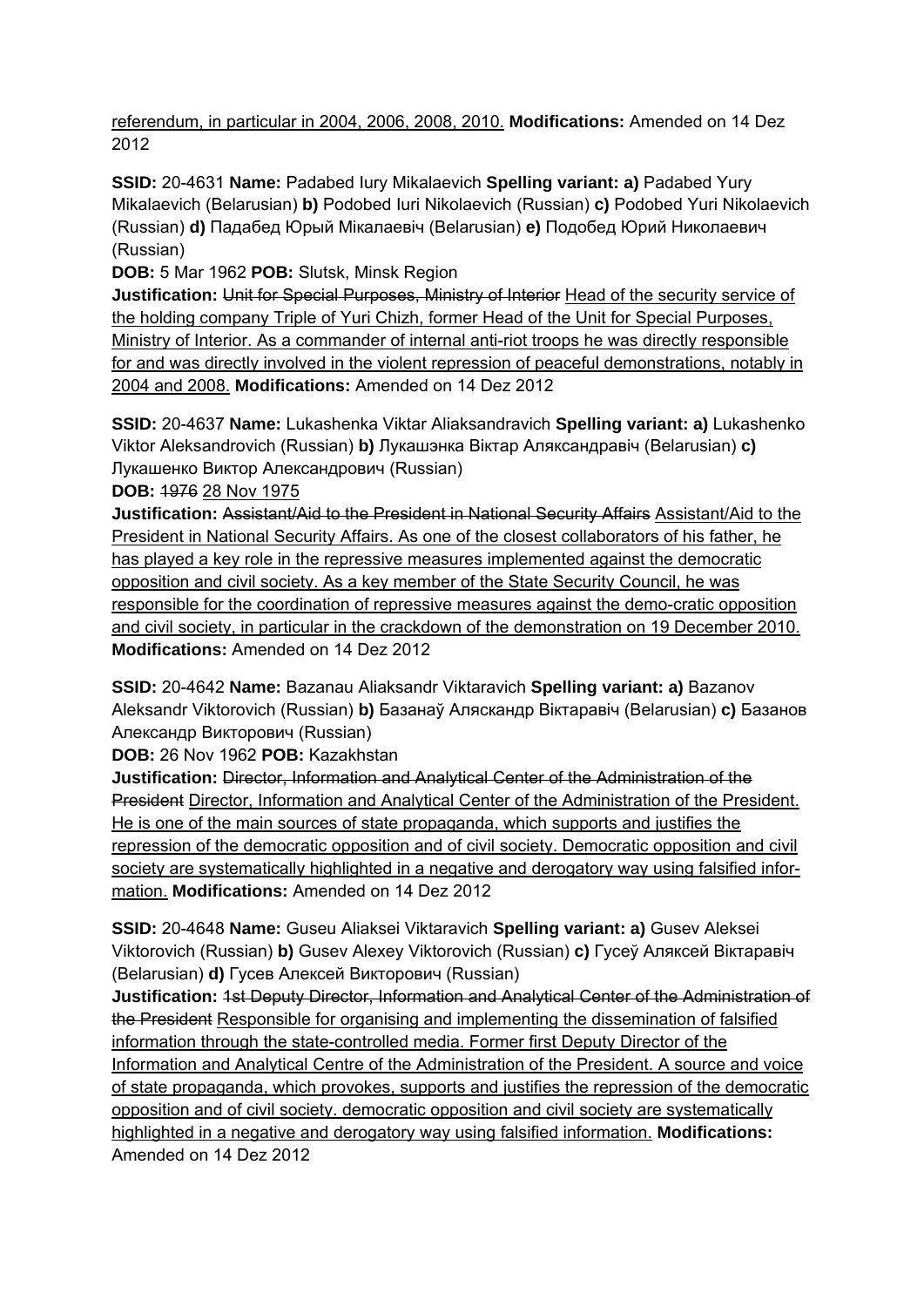**SSID:** 20-4652 **Name:** Kryshtapovich Leu Eustafievich **Spelling variant: a)** Kryshtapovich Leu Yeustafievich (Belarusian) **b)** Krishtapovich Lev Evstafievich (Russian) **c)** Krishtapovich Lev Yevstafievich (Russian) **d)** Крыштаповіч Леў Еўстафьевіч (Belarusian) **e)**  Криштапович Лев Евстафьевич (Russian)

**Justification:** Deputy Director, Information and Analytical Center of the Administration of the President Deputy Director, Information and Analytical Centre of the Administration of the President. An important source and voice of state propaganda, which supports and justifies the repression of the democratic opposition and of civil society. Democratic opposition and civil society are systematically highlighted in a negative and derogatory way using falsified information. **Modifications:** Amended on 14 Dez 2012

**SSID:** 20-4656 **Name:** Kolas Alena Piatrovna **Spelling variant: a)** Kolos Elena Petrovna (Russian) **b)** Kolos Yelena Petrovna (Russian) **c)** Колас Алена Пятроўна (Belarusian) **d)**  Колос Елена Петровна (Russian)

**Justification:** Deputy Director, Information and Analytical Center of the Administration of the President Deputy Director of the Information and Analytical Centre of the Administration of the President. An important source and voice of state propaganda, which provokes, supports and justifies the repression of the democratic opposition and of civil society. Democratic opposition and civil society are systematically highlighted in a negative and derogatory way using falsified information. **Modifications:** Amended on 14 Dez 2012

**SSID:** 20-4660 **Name:** Makei Uladzimir Uladzimiravich **Spelling variant: a)** Makey Uladzimir Uladzimiravich (Belarusian) **b)** Makei Vladimir Vladimirovich (Russian) **c)** Makey Vladimir Vladimirovich (Russian) **d)** Макей Уладзімір Уладзіміравіч (Belarusian) **e)** МАКЕЙ Владимир Владимирович (Russian)

**DOB:** 5 Aug 1958 **POB:** Grodno region **Identification document:** ID card No. 3050858A060PB5, Belarus

**Justification:** Head of the President Adminstration Minister for Foreign Affairs, former Head of the President's Adminstration. As Head of the President's Administration, he was considered to be the second most powerful person in the regime and, as such, was responsible for organising fraudulent elections in 2008 and 2010 and for the subsequent repression of peaceful demonstrators. **Modifications:** Amended on 14 Dez 2012

**SSID:** 20-4666 **Name:** Iancheuski Usevalad Viachaslavavich **Spelling variant: a)**  Yancheuski Usevalad Vyachaslavavich (Belarusian) **b)** Ianchevski Vsevolod Viacheslavovich (Russian) **c)** Yanchevski Vsevolod Vyacheslavovich (Russian) **d)** Янчэўскі Усевалад Вячаслававіч (Belarusian) **e)** ЯНЧЕВСКИЙ Всеволод Вячеславович (Russian) **DOB:** 22 Apr 1976 **POB:** Borisov

**Justification:** Assistant to the President, Head of the Ideological Department of the President Administration Assistant to the President, Head of the Ideological Department of the President Administration. He is the main creator of the regime's ideology and state propaganda, which supports and justifies the repression of the democratic opposition and of civil society. Democratic opposition and civil society are systematically highlighted in a negative and derogatory way using falsified information. **Modifications:** Amended on 14 Dez 2012

**SSID:** 20-4672 **Name:** Maltsau Leanid Siamionavich **Spelling variant: a)** Maltsev Leonid Semenovich (Russian) **b)** Мальцаў Леанід Сямёнавіч (Belarusian) **c)** МАЛЬЦЕВ Леонид Семенович (Russian)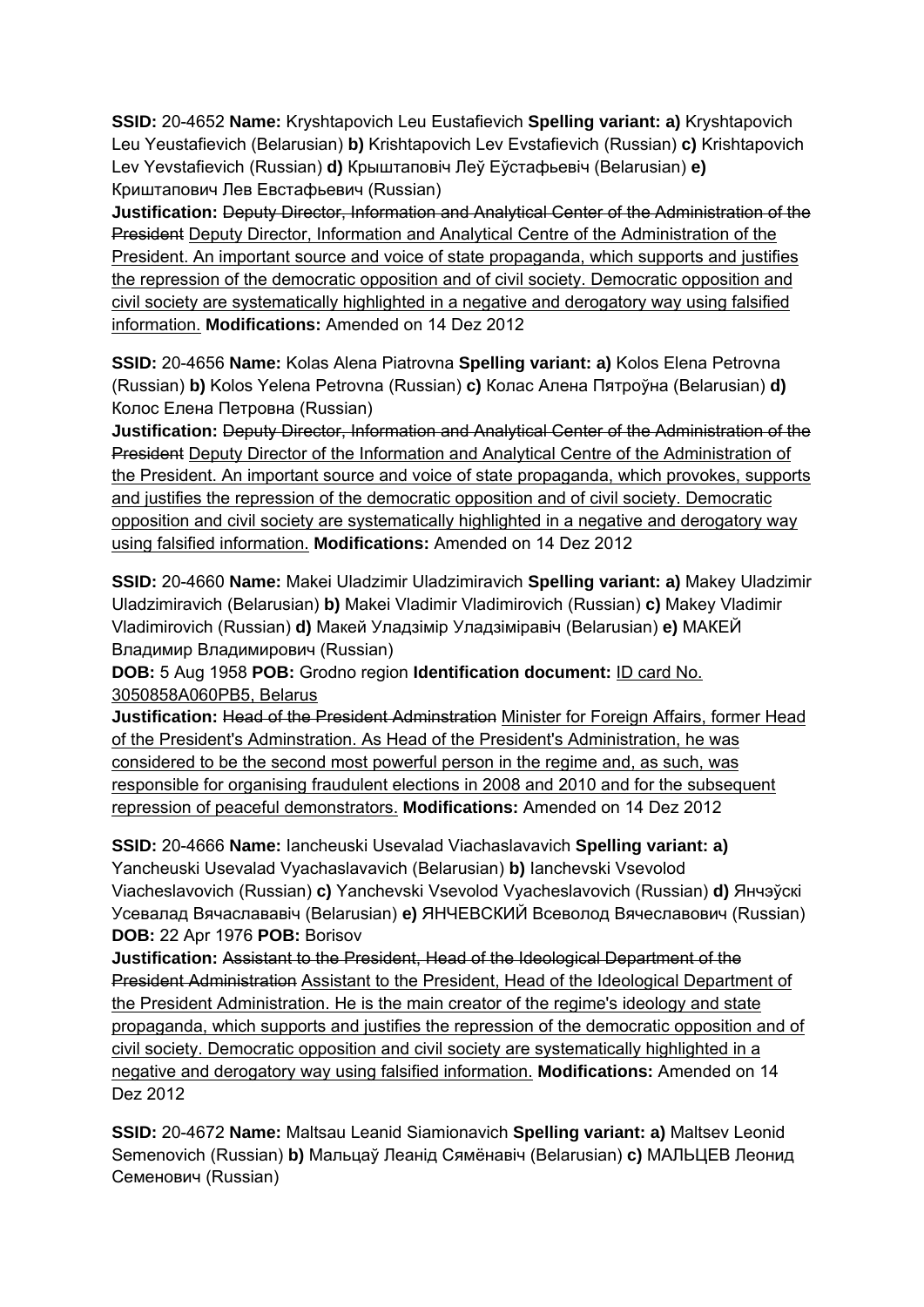**DOB:** 29 Aug 1949 **POB:** Vetenevka (Ветеньевка), Slonim raion, Grodno Region (Слонимского района, Гродненской области) Vetenevka (Ветеньевка), Slonim raion, Grodno Region (Слонимского района, Гродненской области) **Identification document:** ID card No. 3290849A002PB5, Belarus

**Justification: Secretary of the Security Council Secretary of the Security Council.** Responsible for all state security services. He planned and ordered the repression of peaceful demonstrations on 19 December 2010. **Modifications:** Amended on 14 Dez 2012

**SSID:** 20-4679 **Name:** Utsiuryn Andrei Aliaksandravich **Spelling variant: a)** Utsiuryn Andrey Aliaksandravich (Belarusian) **b)** Utsyuryn Andrei Aliaksandravich (Belarusian) **c)** Vtiurin Andrei Aleksandrovich (Russian) **d)** Vtiurin Andrey Aleksandrovich (Russian) **e)** Vtyurin Andrei Aleksandrovich (Russian) **f)** Уцюрын Андрэй Аляксандравіч (Belarusian) **g)** Втюрин Андрей Александрович (Russian)

**DOB:** 1971 **POB:** Penza, Russian Federation

**Justification:** Head of the Security Detachment of the President Head of the Security Detachment of the President. Under his supervision, several members of his service took part in interrogations of political activists after the demonstrations on 19 December 2010. **Modifications:** Amended on 14 Dez 2012

**SSID:** 20-4683 **Name:** Ipatau Vadzim Dzmitryevich **Spelling variant: a)** Ipatov Vadim Dmitrievich (Russian) **b)** Іпатаў Вадзім Дзмітрыевіч (Belarusian) **c)** ИПАТОВ Вадим Дмитриевич (Russian)

**DOB:** 30 Oct 1964 **POB:** Ukraine **Identification document:** ID card No. 3301064A004PB5, Belarus

**Justification:** Deputy Chairperson, Central Electoral Commission (CEC). As a Member of the Central Electoral Commission, he bears shared responsibility for the violations of international electoral standards in the Presidential elections on 19 December 2010. Deputy Chairperson, Central Electoral Commission (CEC). As a Member of the CEC, he was responsible for the violations of international electoral standards in the Presidential elections on 19 December 2010. **Modifications:** Amended on 14 Dez 2012

**SSID:** 20-4690 **Name:** Bushnaia Natallia Uladzimirauna **Spelling variant: a)** Bushnaya Natallia Uladzimirauna (Belarusian) **b)** Bushnaia Natalia Vladimirovna (Russian) **c)**  Bushnaya Natalya Vladimirovna (Russian) **d)** Бушная Бушная Уладзіміраўна (Belarusian) **e)** Бушная Наталья Владимировна (Russian)

**DOB:** 1953 **POB:** Mogilev **Identification document:** ID card No. 4110653A014PB7, Belarus

**Justification:** CEC Member. As a Member of the Central Electoral Commission, she bears shared responsibility for the violations of international electoral standards in the Presidential elections on 19 December 2010. Has actively undermined democracy in Belarus. In her former role as a Member of the Central Electoral Commission, she was responsible for the violations of international electoral standards in the Presidential elections on 19 December 2010. **Modifications:** Amended on 14 Dez 2012

**SSID:** 20-4696 **Name:** Bushchyk Vasil Vasilievich **Spelling variant: a)** Bushchik Vasili Vasilievich (Russian) **b)** Бушчык Васіль Васільевіч (Belarusian) **c)** Бущик Василий Васильевич (Russian)

**Justification:** CEC Member. As a Member of the Central Electoral Commission, he bears shared responsibility for the violations of international electoral standards in the Presidential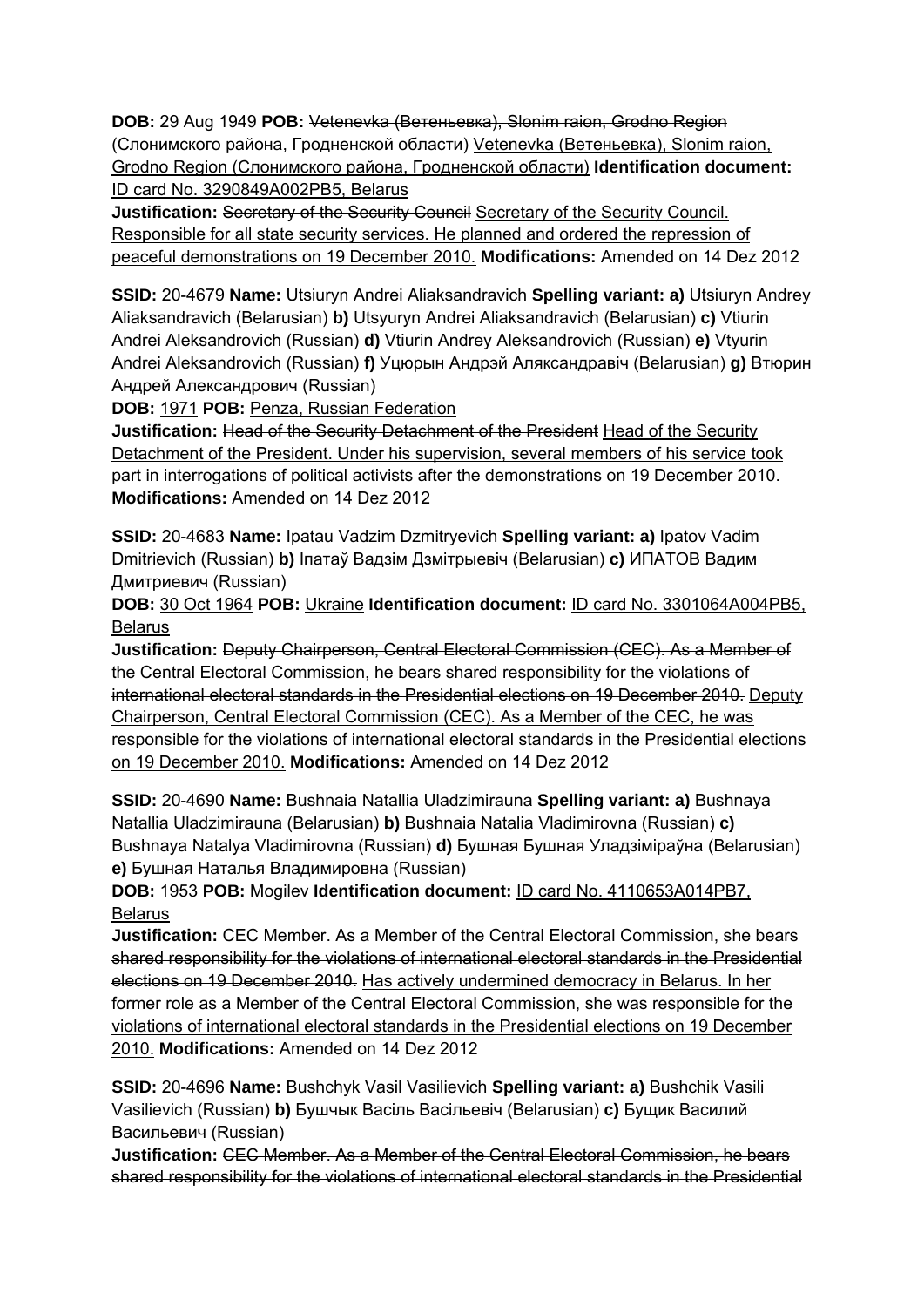elections on 19 December 2010. Member of the Central Electoral Commission. As a Member of the CEC, he was responsible for the violations of international electoral standards in the Presidential elections on 19 December 2010. **Modifications:** Amended on 14 Dez 2012

**SSID:** 20-4700 **Name:** Katsuba Sviatlana Piatrouna **Spelling variant: a)** Katsubo Svetlana Petrovna (Russian) **b)** Кацуба Святлана Пятроўна (Belarusian) **c)** Кацубо Светлана Петровна (Russian)

**Justification:** CEC Member. As a Member of the Central Electoral Commission, she bears shared responsibility for the violations of international electoral standards in the Presidential elections on 19 December 2010. Member of the Central Electoral Commission (CEC). As a Member of the CEC, she was responsible for the violations of international electoral standards in the Presidential elections on 19 December 2010. **Modifications:** Amended on 14 Dez 2012

**SSID:** 20-4704 **Name:** Kisialiova Nadzeia Mikalaeuna **Spelling variant: a)** Kisyaliova Nadzeya Mikalaeuna (Belarusian) **b)** Kiseleva Nadezhda Nikolaevna (Russian) **c)** Кiсялёва Надзея Мiкалаеўна (Belarusian) **d)** Киселева Надежда Николаевна (Russian) **Justification:** CEC Member. As a Member of the Central Electoral Commission, she bears shared responsibility for the violations of international electoral standards in the Presidential elections on 19 December 2010. Has actively undermined democracy in Belarus. As a former Member of the Central Electoral Commission, she was responsible for the violations of international electoral standards in the Presidential elections on 19 December 2010. **Modifications:** Amended on 14 Dez 2012

**SSID:** 20-4708 **Name:** Padaliak Eduard Vasilievich **Spelling variant: a)** Padalyak Eduard Vasilyevich (Belarusian) **b)** Podoliak Eduard Vasilievich (Russian) **c)** Podolyak Eduard Vasilyevich (Russian) **d)** Падаляк Эдуард Васільевіч (Belarusian) **e)** Подоляк Эдуард Васильевич (Russian)

**Justification:** CEC Member. As a Member of the Central Electoral Commission, he bears shared responsibility for the violations of international electoral standards in the Presidential elections on 19 December 2010. Has actively undermined democracy in Belarus. As a former Member of the Central Electoral Commission, he was responsible for the violations of international electoral standards in the Presidential elections on 19 December 2010. **Modifications:** Amended on 14 Dez 2012

**SSID:** 20-4712 **Name:** Rakhmanava Maryna Iurievna **Spelling variant: a)** Rakhmanova Marina Iurievna (Russian) **b)** Рахманава Марына Юр'еўна (Belarusian) **c)** Рахманова Марина Юрьевна (Russian)

**Justification:** CEC Member. As a Member of the Central Electoral Commission, she bears shared responsibility for the violations of international electoral standards in the Presidential elections on 19 December 2010. Member of the Electoral Commision (CEC). As a Member of the Central Electoral Commission, she was responsible for the violations of international electoral standards in the Presidential elections on 19 December 2010. **Modifications:**  Amended on 14 Dez 2012

**SSID:** 20-4716 **Name:** Shchurok Ivan Antonavich **Spelling variant: a)** Shchurok Ivan Antonovich (Russian) **b)** Шчурок Іван Антонавіч (Belarusian) **c)** Щурок Иван Антонович (Russian)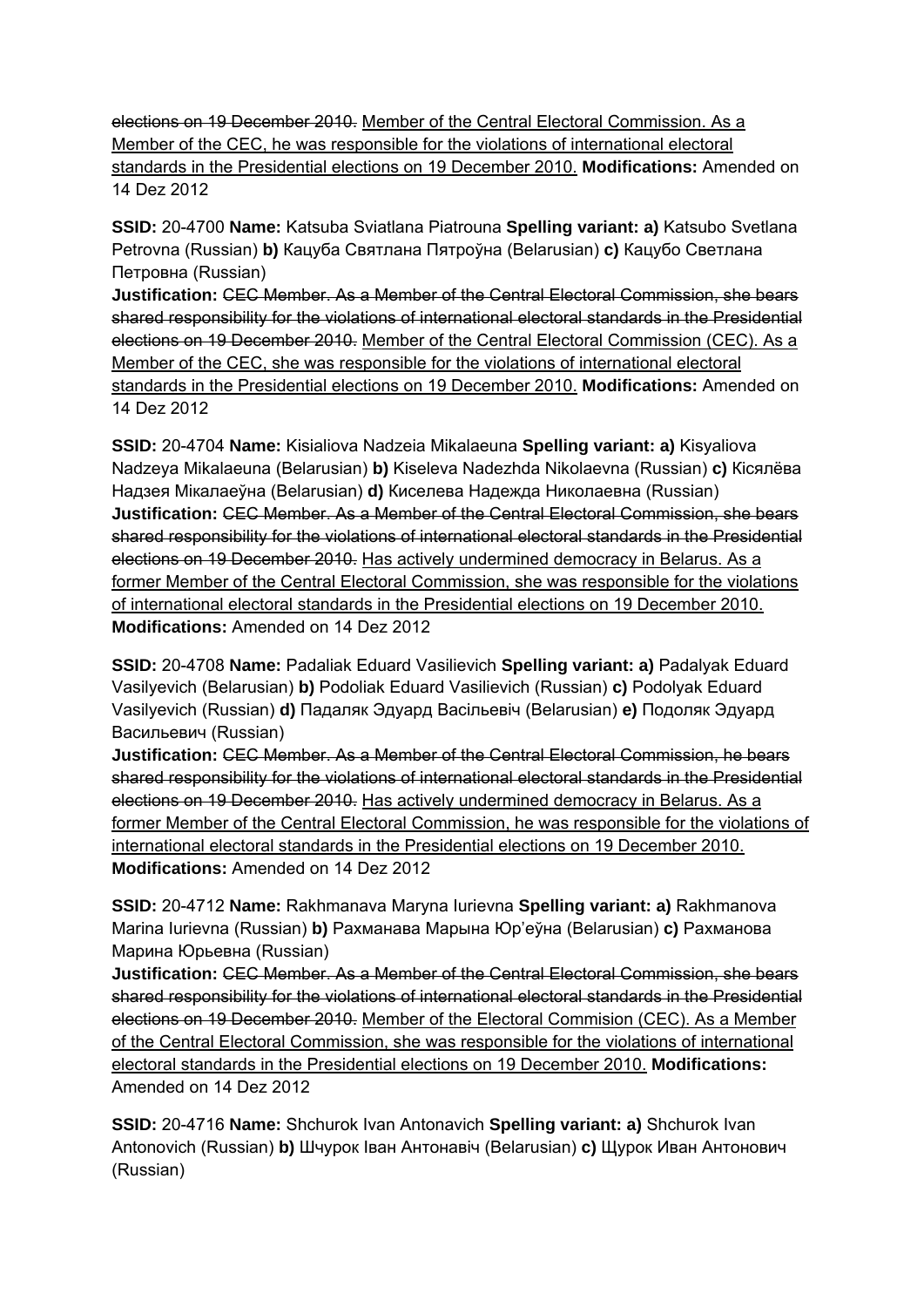**Justification:** CEC Member. As a Member of the Central Electoral Commission, he bears shared responsibility for the violations of international electoral standards in the Presidential elections on 19 December 2010. Member of the Central Electoral Commission (CEC). As a Member of the Central Electoral Commission, he was responsible for the violations of international electoral standards in the Presidential elections on 19 December 2010. **Modifications:** Amended on 14 Dez 2012

**SSID:** 20-4720 **Name:** Kisialiou Anatol Siamionavich **Spelling variant: a)** Kiselev Anatoli Semenovich (Russian) **b)** Kiselyov Anatoli Semyonovich (Russian) **c)** Кісялёў Анатоль Сямёнавіч (Belarusian) **d)** Киселев Анатолий Семенович (Russian) **Justification:** Head of Regional Election Commission (REC), Brest Region Head of Regional Election Commission (REC) of the Brest Region, Head of the pro-regime regional trade union organisation. As Chairman of a Regional Electoral Commission, he was responsible for the violations of international electoral standards in the Presidential elections on 19 December 2010 in the Brest region. **Modifications:** Amended on 14 Dez 2012

**SSID:** 20-4724 **Name:** Krukouski Viachaslau Iafimavich **Spelling variant: a)** Krukouski Vyachaslau Yafimavich (Belarusian) **b)** Kriukovski Viacheslav Iefimovich (Russian) **c)**  Kryukovski Vyacheslav Yefimovich (Russian) **d)** Крукоўскі Вячаслаў Яфімавіч (Belarusian) **e)** Крюковский Вячеслав Ефимович (Russian)

**Justification:** Head of Regional Election Commission (REC), Vitebsk Region Head of Regional Election Commission (REC), Vitebsk Region. As Chairman of a Regional Electoral Commission, he was responsible for the violations of international electoral standards in the Presidential elections on 19 December 2010 in the Vitebsk region. **Modifications:** Amended on 14 Dez 2012

**SSID:** 20-4728 **Name:** Stosh Mikalai Mikalaevich **Spelling variant: a)** Stosh Nikolai Nikolaevich (Russian) **b)** Стош Мікалай Мікалаевіч (Belarusian) **c)** Стош Николай Николаевич (Russian)

**Justification:** Head of Regional Election Commission (REC), Gomel Region Head of Regional Election Commission of the Gomel Region. As Chairman of a Regional Electoral Commission, he was responsible for the violations of international electoral standards in the Presi-dential elections on 19 December 2010 in the Gomel region. **Modifications:** Amended on 14 Dez 2012

**SSID:** 20-4732 **Name:** Sauko Valery Iosifavich **Spelling variant: a)** Savko Valeri Iosifovich (Russian) **b)** Саўко Валерый Іосіфавіч (Belarusian) **c)** Савко Валерий Иосифович (Russian)

**Justification:** Head of Regional Election Commission (REC), Grodno Region Head of Regional Election Commission (REC), Grodno Region. As Chairman of a Regional Electoral Commission, he was responsible for the violations of international electoral standards in the Presidential elections on 19 December 2010 in the Grodno region. **Modifications:** Amended on 14 Dez 2012

**SSID:** 20-4736 **Name:** Vasilieu Aliaksei Aliaksandravich **Spelling variant: a)** Vasilyeu Aliaksey Aliaksandravich (Belarusian) **b)** Vasiliev Aleksei Aleksandrovich (Russian) **c)**  Vasilyev Alexey Alexandrovich (Russian) **d)** Васільеў Аляксей Аляксандравіч (Belarusian) **e)** Васильев Алексей Александрович (Russian)

**Justification:** Head of Regional Election Commission (REC), Minsk Region Head of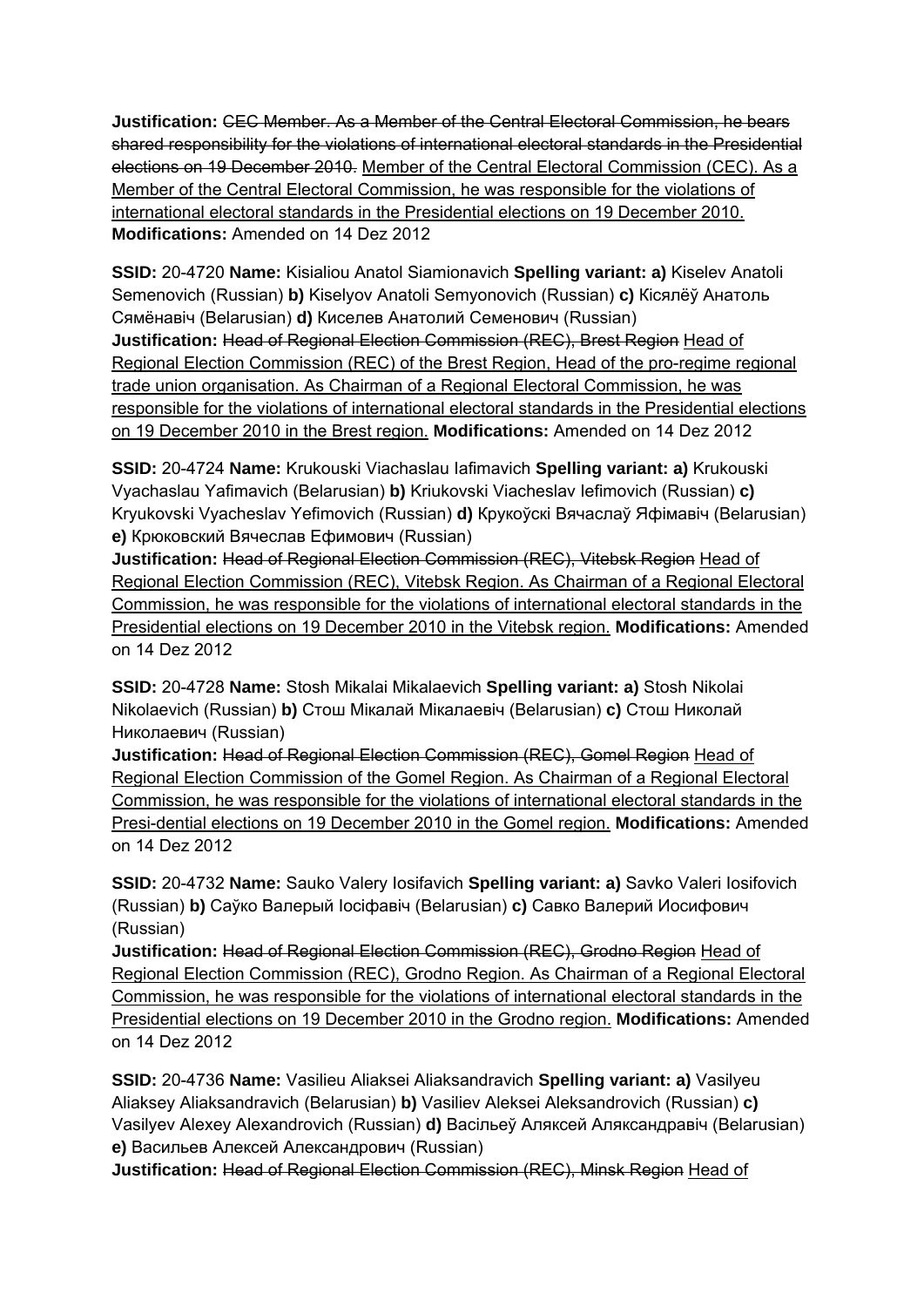Regional Election Commission in the Minsk Region. As Chairman of a Regional Electoral Commission, he was responsible for the violations of international electoral standards in the Presidential elections on 19 December 2010 in the Minsk region. **Modifications:** Amended on 14 Dez 2012

**SSID:** 20-4740 **Name:** Berastau Valery Vasilievich **Spelling variant: a)** Berestov Valeri Vasilievich (Russian) **b)** Berestov Valeriy Vasilyevich (Russian) **c)** Берастаў Валерый Васільевіч (Belarusian) **d)** Берестов Валерий Васильевич (Russian) **Justification:** Head of Regional Election Commission (REC), Mogilev Region Head of Regional Election Commission in the Mogilev region. As the Chairman of a Regional Electoral Commission, he was responsible for the violations of international electoral standards in the Presidential elections on 19 December 2010 in the Mogilev region. **Modifications:** Amended on 14 Dez 2012

**SSID:** 20-4744 **Name:** Vasilevich Ryhor Aliakseevich **Spelling variant: a)** Vasilevich Grigori Alekseevich (Russian) **b)** Vasilevich Grigoriy Alekseyevich (Russian) **c)** Васілевіч Рыгор Аляксеевіч (Belarusian) **d)** ВАСИЛЕВИЧ Григорий Алексеевич (Russian) **DOB:** 13 Feb 1955 **Identification document:** ID card No. 3130255A011PB5, Belarus **Justification:** Prosecutor General Prosecutor General. He supervised the prosecution of all the persons who were detained after the repression of the peaceful demonstrations on 19 December 2010. **Modifications:** Amended on 14 Dez 2012

**SSID:** 20-4749 **Name:** Shved Andrei Ivanavich **Spelling variant: a)** Shved Andrei Ivanovich (Russian) **b)** Shved Andrey Ivanovich (Russian) **c)** Швед Андрэй Іванавіч (Belarusian) **d)**  Швед Андрей Иванович (Russian)

**Justification: Deputy Prosecutor General Deputy Head of the Investigation Committee and** former Deputy Prosecutor General and Head of the Investigation Department. Upon request of the KGB, he initiated the investigation of the case of Ales Byaliatski, one of the most prominent human rights defenders, Chief of the Belarusian Human Rights Centre "Vyasna", Vice President of FIDH. A. Byalyatski was active in defending and providing assistance to those who suffered from repression in relation to the 19 December 2010 elections and the repression of civil society and of the democratic opposition in Belarus. **Modifications:**  Amended on 14 Dez 2012

**SSID:** 20-4753 **Name:** Lashyn Aliaksandr Mikhailavich **Spelling variant: a)** Lashin Aleksandr Mikhailovich (Russian) **b)** Лашын Аляксандр Міхайлавіч (Belarusian) **c)** Лашин Александр Михайлович (Russian)

**Justification:** Deputy Prosecutor General Deputy Prosecutor General, responsible for the repression of civil society following the December 2010 elections. **Modifications:** Amended on 14 Dez 2012

**SSID:** 20-4757 **Name:** Konan Viktar Aliaksandravich **Spelling variant: a)** Konon Viktor Aleksandrovich (Russian) **b)** Конан Віктар Аляксандравіч (Belarusian) **c)** Конон Виктор Александрович (Russian)

**Justification:** Deputy Prosecutor General Has actively undermined democracy in Belarus. In his former role of Deputy Prosecutor General, he was in charge and directly involved in all the intelligence activities carried out by the Prosecutor General's office against independent and opposition entities, including in 2010. **Modifications:** Amended on 14 Dez 2012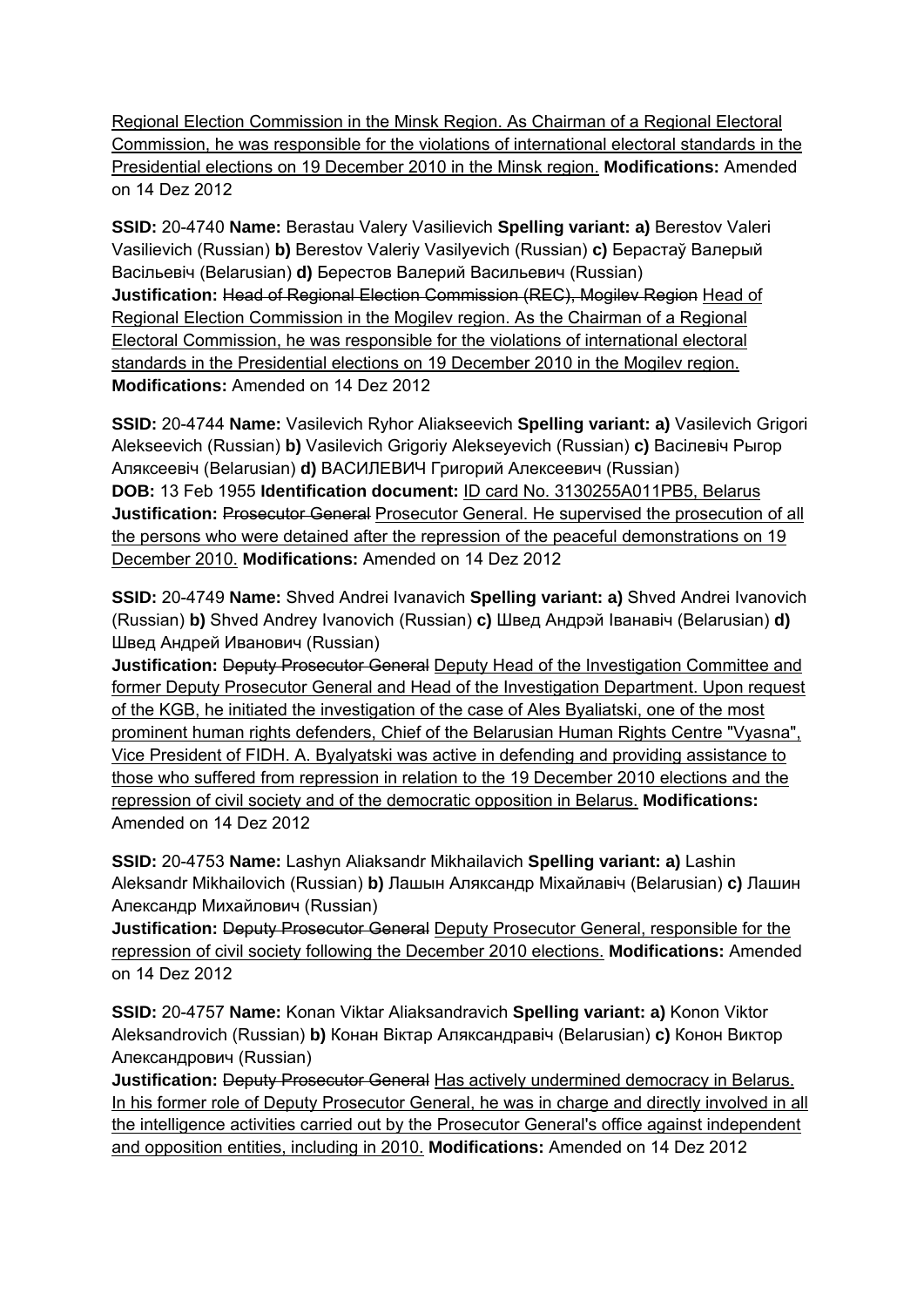**SSID:** 20-4761 **Name:** Stuk Aliaksei Kanstantsinavich **Spelling variant: a)** Stuk Aleksei Konstantinovich (Russian) **b)** Stuk Alexey Konstantinovich (Russian) **c)** Стук Аляксей Канстанцінавіч (Belarusian) **d)** Стук Алексей Константинович (Russian) **Justification:** Deputy Prosecutor General Deputy Prosecutor General. In 2007–2008, he opened cases against independent media, journalists and opposition parties. He authorised searches by the KGB officers of the premises of "Radio Racyja", "ERB" television "Belsat", in the Grodno office of the Belarusian Popular Front and the NGO "Batskavshchyna", as well the apartments of 17 journalists. **Modifications:** Amended on 14 Dez 2012

**SSID:** 20-4765 **Name:** Kuklis Mikalai Ivanovich **Spelling variant: a)** Kuklis Nikolai Ivanovich (Russian) **b)** Кукліс Мікалай Іванавіч (Belarusian) **c)** Куклис Николай Иванович (Russian) **Justification:** Deputy Prosecutor General Deputy Prosecutor General. Responsible for the repression of civil society following the December 2010 elections. **Modifications:** Amended on 14 Dez 2012

**SSID:** 20-4769 **Name:** Khmaruk Siargei Konstantinovich **Spelling variant: a)** Khmaruk Sergei Konstantinovich (Russian) **b)** Khmaruk Sergey Konstantinovich (Russian) **c)** Хмарук Сяргей Канстанцінавіч (Belarusian) **d)** Хмарук Сергей Константинович (Russian) **Justification:** Prosecutor of the District of Brest Prosecutor of the District of Brest. Responsible for the repression of civil society following the December 2010 elections. **Modifications:** Amended on 14 Dez 2012

**SSID:** 20-4773 **Name:** Dysko Henadz Iosifavich **Spelling variant: a)** Dysko Gennadi Iosifovich (Russian) **b)** Дыско Генадзь Іосіфавіч (Belarusian) **c)** Дыско Генадий Иосифович (Russian)

**Justification:** Prosecutor of the District of Vitebsk Prosecutor of the District of Vitebsk. Responsible for the repression of civil society following the December 2010 elections. **Modifications:** Amended on 14 Dez 2012

**SSID:** 20-4777 **Name:** Shaeu Valiantsin Piatrovich **Spelling variant: a)** Shayeu Valyantsin Piatrovich (Belarusian) **b)** Shaev Valentin Petrovich (Russian) **c)** Shayev Valentin Petrovich (Russian) **d)** Шаеў Валянцін Пятровіч (Belarusian) **e)** Шаев Валентин Петрович (Russian) **Justification: Prosecutor of the District of Gomel Deputy Head of the Investigation** Committee, former Prosecutor of the District of Gomel. Responsible for the repression of civil society following the December 2010 elections. **Modifications:** Amended on 14 Dez 2012

**SSID:** 20-4781 **Name:** Morozau Viktar Mikalaevich **Spelling variant: a)** Morozov Viktor Nikolaevich (Russian) **b)** Марозаў Віктар Мікалаевіч (Belarusian) **c)** Морозов Виктор Николаевич (Russian)

**Justification:** Prosecutor of the District of Grodno Prosecutor of the District of Grodno. Responsible for the repression of civil society following the December 2010 elections. **Modifications:** Amended on 14 Dez 2012

**SSID:** 20-4785 **Name:** Arkhipau Aliaksandr Mikhailavich **Spelling variant: a)** Arkhipov Aleksandr Mikhailovich (Russian) **b)** Архіпаў Аляксандр Міхайлавіч (Belarusian) **c)**  Архипов Александр Михайлович (Russian)

**DOB:** 1959 **POB:** Mogilev

**Justification:** Prosecutor of the District of Minsk Prosecutor of the District of Minsk.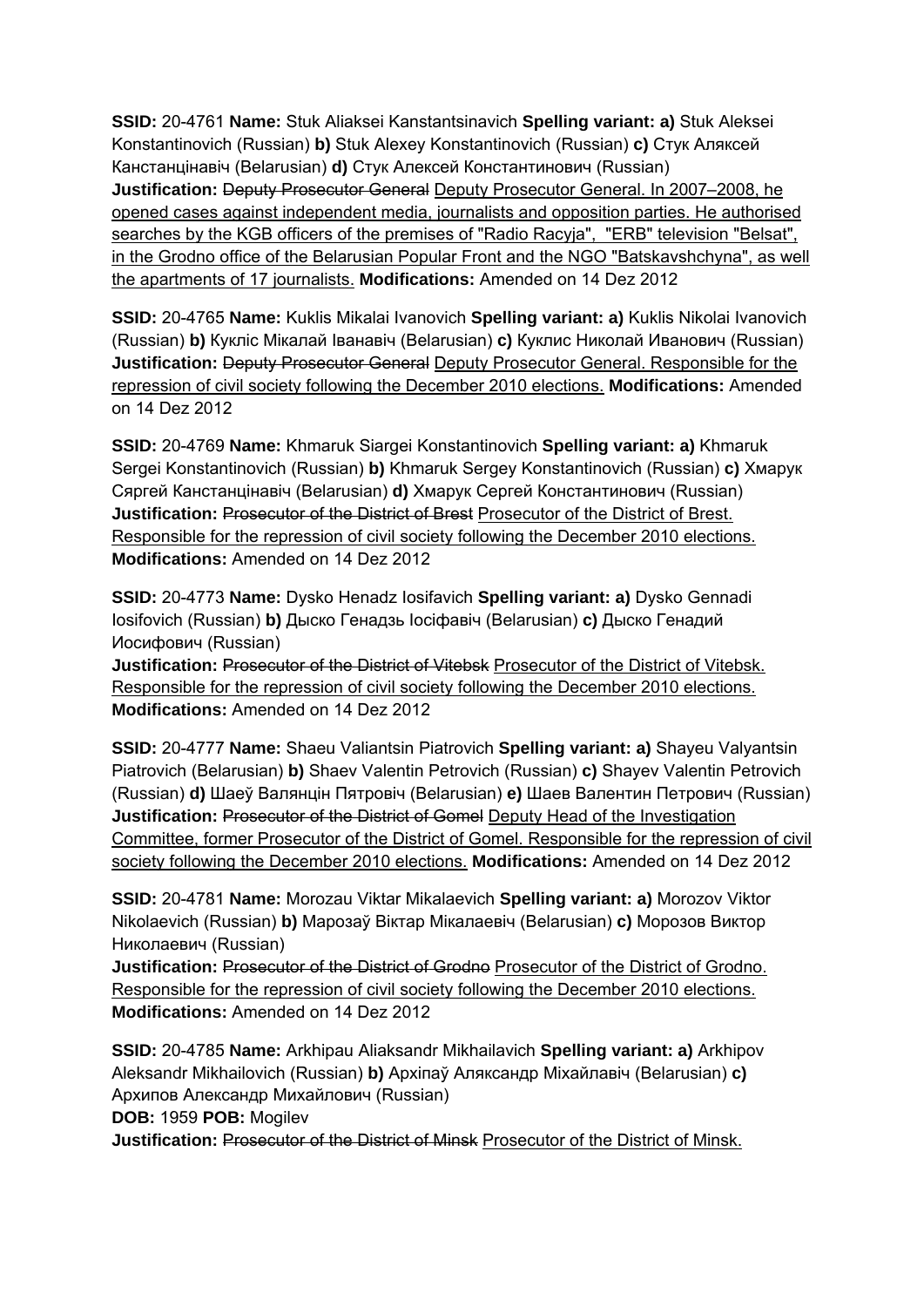Responsible for the repression of civil society following the December 2010 elections. **Modifications:** Amended on 14 Dez 2012

**SSID:** 20-4791 **Name:** Siankevich Eduard Aliaksandravich **Spelling variant: a)** Senkevich Eduard Aleksandrovich (Russian) **b)** Сянькевіч Эдуард Аляксандравіч (Belarusian) **c)**  Сенькевич Эдуард Александрович (Russian)

**Justification:** Prosecutor of the District of Mogiley Prosecutor of the District of Mogiley. Responsible for the repression of civil society following the December 2010 elections. **Modifications:** Amended on 14 Dez 2012

**SSID:** 20-4795 **Name:** Kulik Mikalai Mikalaevich **Spelling variant: a)** Kulik Nikolai Nikolaievich (Russian) **b)** Кулік Мікалай Мікалаевіч (Belarusian) **c)** Кулик Николай Николаевич (Russian)

**Justification: Prosecutor of the City of Minsk Prosecutor of the City of Minsk until 31 July** 2012. Responsible for the repression of civil society following the December 2010 elections. **Modifications:** Amended on 14 Dez 2012

**SSID:** 20-4799 **Name:** Dudkin Anatol Kanstantsinavich **Spelling variant: a)** Dudkin Anatoli Konstantinovich (Russian) **b)** Дудкін Анатоль Канстанцінавіч (Belarusian) **c)** Дудкин Анатолий Константинович (Russian)

**Justification: Prosecutor on Transport Issues of the Republic of Belarus Prosecutor on** Transport Issues of Belarus. Responsible for the repression of civil society following the December 2010 elections. **Modifications:** Amended on 14 Dez 2012

**SSID:** 20-4803 **Name:** Dranitsa Aliaksandr Mikalaevich **Spelling variant: a)** Dranitsa Aleksandr Nikolaevich (Russian) **b)** Драніца Аляксандр Мікалаевіч (Belarusian) **c)**  Драница Александр Николаевич (Russian)

**Justification:** Army Prosecutor Army Prosecutor. Responsible for the repression of civil society following the December 2010 elections. **Modifications:** Amended on 14 Dez 2012

**SSID:** 20-4807 **Name:** Bileichyk Aliaksandr Uladzimiravich **Spelling variant: a)** Bileichik Aleksandr Vladimirovich (Russian) **b)** Bileychik Aleksandr Vladimirovich (Russian) **c)**  Білейчык Аляксандр Уладзіміравіч (Belarusian) **d)** БИЛЕЙЧИК Александр Владимирович (Russian)

**DOB:** 1964

**Justification:** First Deputy Minister of Justice First Deputy Minister of Justice, in charge of the judicial services, the civil status and the notaries' services. His functions include the supervision of, and control over the Legal Bar. He has played a major role in almost systematically debarring lawyers who defended political prisoners. **Modifications:** Amended on 14 Dez 2012

**SSID:** 20-4812 **Name:** Lomats Zianon Kuzmich **Spelling variant: a)** Lomat Zenon Kuzmich (Russian) **b)** Ломаць Зянон Кузьміч (Belarusian) **c)** Ломать Зенон Кузьмич (Russian) **DOB:** 1944 **POB:** Karabani

**Justification:** Former President of the State Control Committee Has actively undermined democracy in Belarus. In his former role as President of the State Control Committee he was one of the main persons involved in the case of Ales Byalyatski, one of the most prominent human rights defenders, Chief of the Belarusian Human Rights Centre "Vyasna", Vice President of FIDH. A. Byalyatski was active in defending and providing assistance to those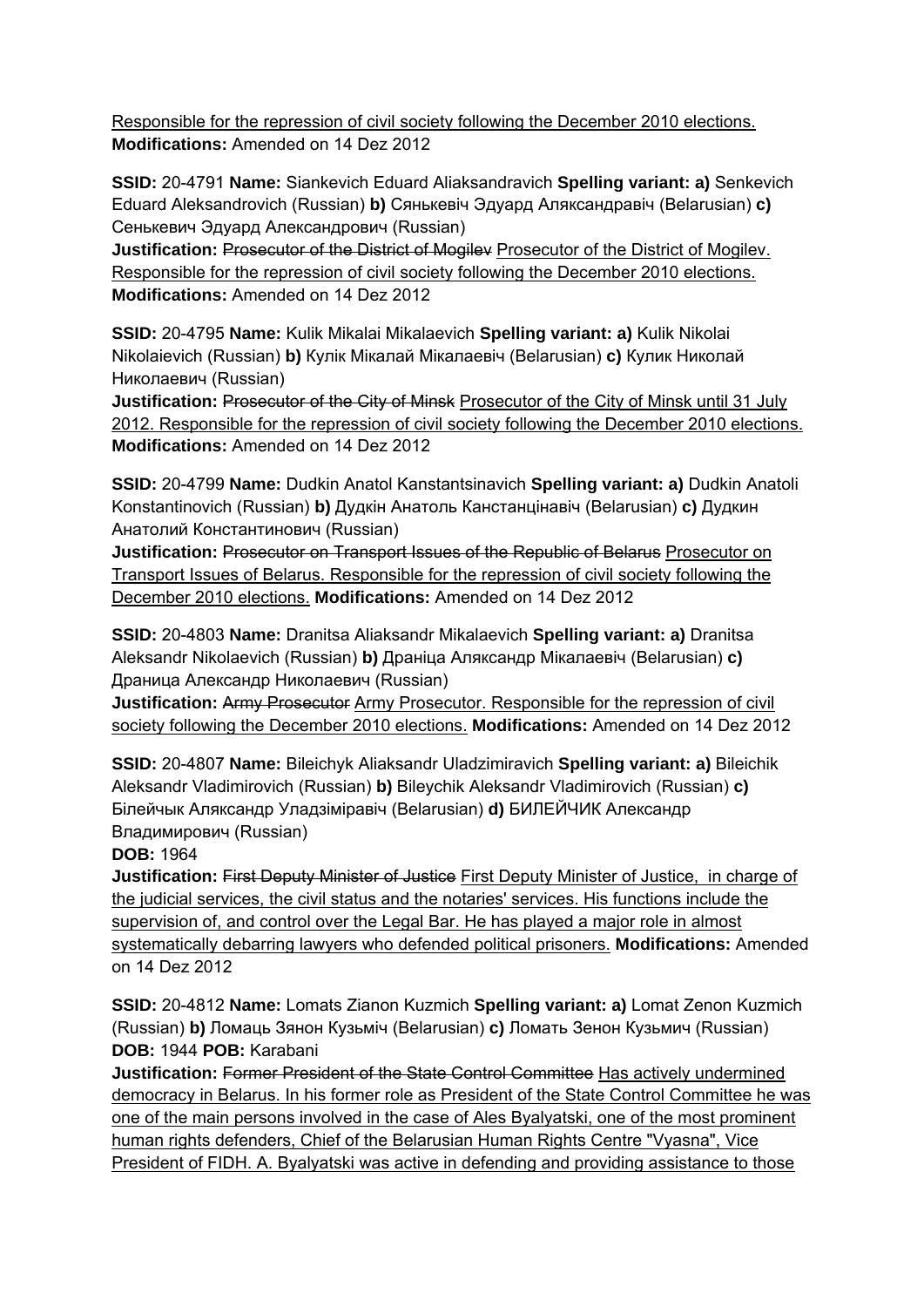who suffered from repression in relation to the 19 December 2010 elections and the crackdown on civil society and on the democratic opposition. **Modifications:** Amended on 14 Dez 2012

**SSID:** 20-4819 **Name:** Kuliashou Anatol Nilavich **Spelling variant: a)** Kuleshov Anatoli Nilovich (Russian) **b)** Куляшоў Анатоль Нілавіч (Belarusian) **c)** Кулешов Анатолий Нилович (Russian)

**DOB:** 25 Jul 1959 **POB:** Ali-Bairamly, Azerbaijan **Identification document:** ID card No. 3250759A066PB3, Belarus

**Justification:** Minister of Interior Has been actively involved in the repression of civil society in Belarus. In his former role as Minister of Interior he commanded the troops of the Ministry of Interior that brutally repressed the peaceful demonstrations on 19 December 2010 and showed some pride for this responsibility. Assigned to the army reserve forces in January 2012. **Modifications:** Amended on 14 Dez 2012

**SSID:** 20-4824 **Name:** Piakarski Aleh Anatolievich **Spelling variant: a)** Pekarski Oleg Anatolievich (Russian) **b)** Пякарскі Алег Анатольевіч (Belarusian) **c)** Пекарский Олег Анатольевич (Russian)

**Identification document:** ID card No. 3130564A041PB9, Belarus

**Justification:** First Deputy Minister of Interior Has been actively involved in the repression of civil society in Belarus. As former first Deputy Minister of Interior, he was responsible for the repression of civil society following the December 2010 elections. **Modifications:**  Amended on 14 Dez 2012

**SSID:** 20-4828 **Name:** Poludzen Iauhen Iauhenavich **Spelling variant: a)** Poludzen Yauhen Yauhenavich (Belarusian) **b)** Poluden Evgeni Evgenievich (Russian) **c)** Poluden Yevgeni Yevgenyevich (Russian) **d)** Полудзень Яўген Яўгенавіч (Belarusian) **e)** Полудень Евгений Евгеньевич (Russian) **a)** Poludzen Yauhen Yauhenavich (Belarusian) **b)** Poluden Evgeni Evgenievich (Russian) **c)** Poluden Yevgeni Yevgenyevich (Russian) **d)** Полудзень Яўген Яўгенавіч (Belarusian) **e)** Полудень Евгений Евгеньевич (Russian) **f)** ПАЛУДЗЕНЬ Яўген Яўгенавiч (Belarusian)

**DOB:** 30 Jan 1962 **Identification document:** ID card No. 3300162A006PB3, Belarus **Justification:** Deputy Minister of Interior Former Deputy Minister of Interior and Head of the militia. Under his command, militia forces brutally repressed the peaceful demonstrations on 19 December 2010. **Modifications:** Amended on 14 Dez 2012

**SSID:** 20-4832 **Name:** Iauseev Ihar Uladzimiravich **Spelling variant: a)** Yauseev Ihar Uladzimiravich (Belarusian) **b)** Yauseyev Ihar Uladzimiravich (Belarusian) **c)** Evseev Igor Vladimirovich (Russian) **d)** Yevseev Igor Vladimirovich (Russian) **e)** Yevseyev Igor Vladimirovich (Russian) **f)** Яўсееў Ігар Уладзіміравіч (Belarusian) **g)** Евсеев Игорь Владимирович (Russian)

# **DOB:** 1968

**Justification: Leader of the OMON operation team Head of the regional Vitebsk police.** Former Deputy Head of Minsk Police and Head of the Minsk anti-riot (OMON) operation team. He commanded the troops that put down the peaceful demonstrations on 19 December 2010 and personally took part in the brutality, for which he received an award and an acknowledgement letter from President Lukashenka in February 2011. In 2011, he also commanded the troops that repressed several other protests by political activists and peaceful citizens in Minsk. **Modifications:** Amended on 14 Dez 2012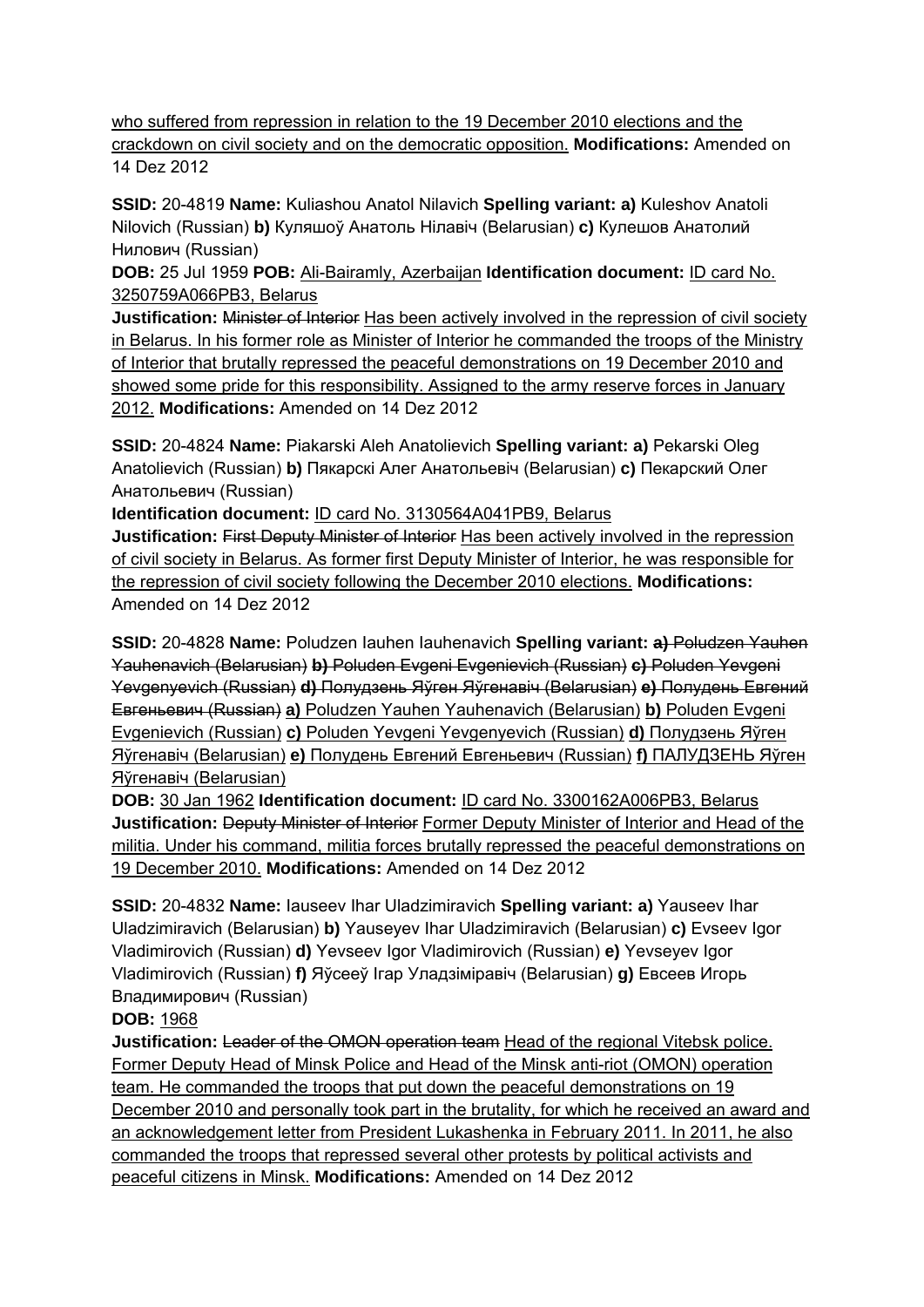**SSID:** 20-4836 **Name:** Farmahei Leanid Kanstantsinavich **Spelling variant: a)** Farmahey Leanid Kanstantsinavich (Belarusian) **b)** Farmagei Leonid Konstantinovich (Russian) **c)**  Farmagey Leonid Konstantinovich (Russian) **d)** Фармагей Леанід Канстанцінавіч (Belarusian) **e)** ФАРМАГЕЙ Леонид Константинович (Russian) **DOB:** 1962 27 Aug 1962

**Justification:** Militia Commander of the City of Minsk Deputy Head of the Academy of the Ministry of Interior. Has been actively involved in the repression of civil society in Belarus. In his former role (until June 2011) as Militia Commander of the City of Minsk, he commanded the Minsk militia forces that brutally repressed a demonstration on 19 December 2010. **Modifications:** Amended on 14 Dez 2012

**SSID:** 20-4841 **Name:** Lukomski Aliaksandr Valiantsinavich **Spelling variant: a)** Lukomski Aleksandr Valentinovich (Russian) **b)** Лукомскі Аляксандр Валянцінавіч (Belarusian) **c)**  Лукомский Александр Валентинович (Russian)

**DOB:** 12 Aug 1971 **Identification document:** ID card No. 3120871A074PB7, Belarus **Justification:** Commander of the Special Regiment of Ministry of Interior of the City of Minsk Commander of the Special Regiment of Ministry of Interior of the City of Minsk. He commanded the troops that repressed a peaceful demonstration on 19 December 2010, for which he received an award and an acknowledgement letter from President Lukashenka in February 2011. In June 2011, he also commanded troops that repressed peaceful citizens in Minsk. **Modifications:** Amended on 14 Dez 2012

**SSID:** 20-4845 **Name:** Zaitsau Vadzim Iurievich **Spelling variant: a)** Zaitsev Vadim Iurievich (Russian) **b)** Зайцаў Вадзім Юр'евіч (Belarusian) **c)** Зайцев Вадим Юрьевич (Russian) **DOB:** 1964

**Justification:** Head of the KGB Head of the KGB. Responsible for transforming the KGB into the main organ of repression of civil society and of the democratic opposition. Responsible for the dissemination, through the media, of false information about the demonstrators on 19 December 2010, alleging that they had brought materials to be used as weapons. He personally threatened the lives and health of the wife and child of former presidential candidate, Andrei Sannikov. He is the main initiator of orders for unlawful harassment of democratic opposition, the torture of political opponents and the mistreatment of prisoners. **Modifications:** Amended on 14 Dez 2012

**SSID:** 20-4850 **Name:** Dziadkou Leanid Mikalaevich **Spelling variant: a)** Dedkov Leonid Nikolaevich (Russian) **b)** Дзядкоў Леанід Мікалаевіч (Belarusian) **c)** Дедков Леонид Николаевич (Russian)

**DOB:** Oct 1964 **Identification document:** ID card No. 3271064M000PB3, Belarus **Justification:** Deputy Head of the KGB, Head of the KGB of the District of Vitebsk As Deputy Head of the KGB, shares responsibility for the repressive work of the KGB against civil society and democratic opposition. **Modifications:** Amended on 14 Dez 2012

**SSID:** 20-4854 **Name:** Bakhmatau Ihar Andreevich **Spelling variant: a)** Bakhmatov Igor Andreevich (Russian) **b)** Бахматаў Ігар Андрэевіч (Belarusian) **c)** Бахматов Игорь Андреевич (Russian)

**Justification:** Deputy Head of the KGB Has been actively involved in the repression of civil society in Belarus. As a former Deputy Head of the KGB, in charge of the staff and the organisation of their tasks, he was responsible for the repressive work of the KGB against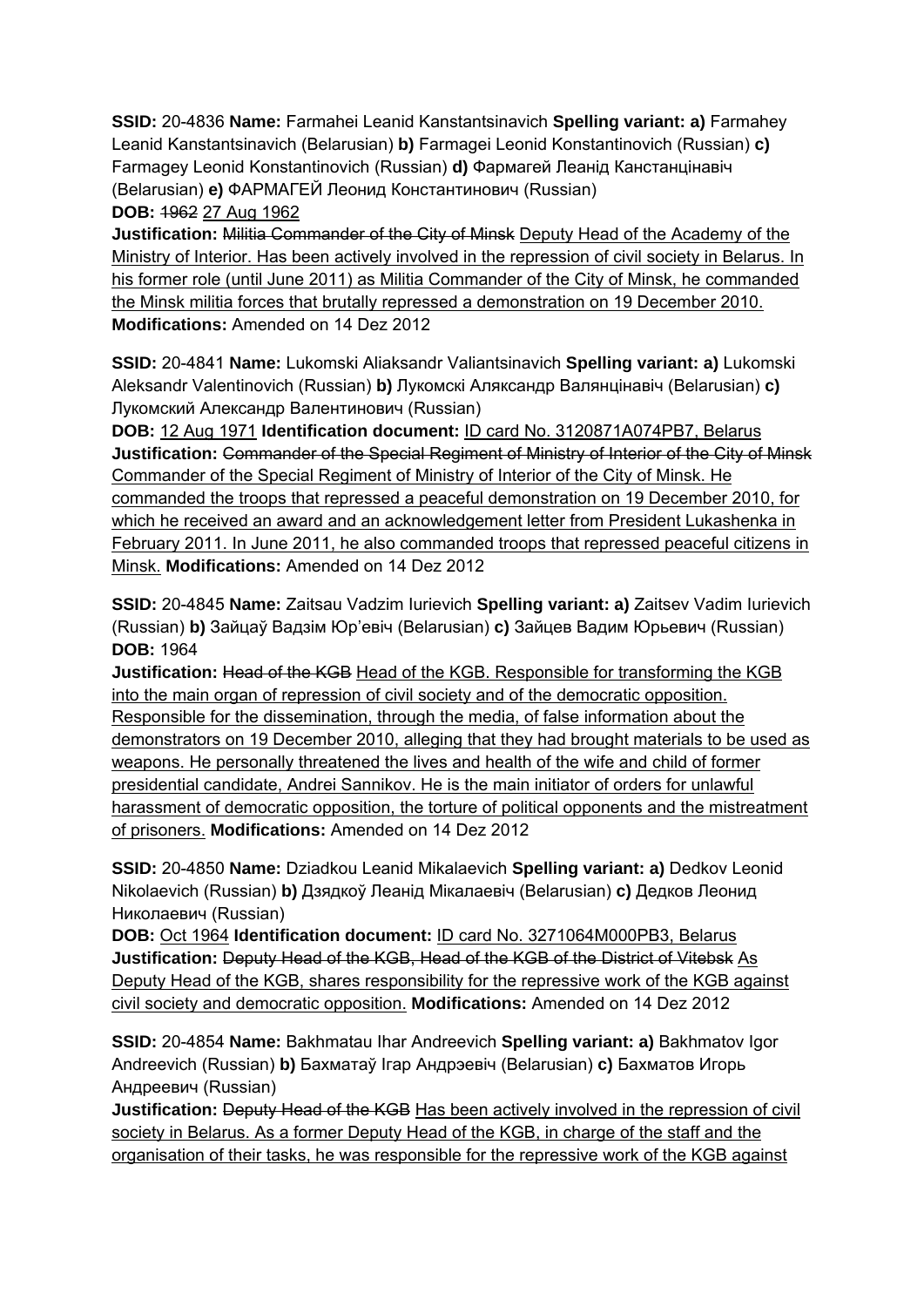civil society and democratic opposition. Reassigned to the reserve forces in May 2012. **Modifications:** Amended on 14 Dez 2012

**SSID:** 20-4858 **Name:** Tsertsel Ivan Stanislavavich **Spelling variant: a)** Tertel Ivan Stanislavovich (Russian) **b)** Церцель Іван Станіслававіч (Belarusian) **c)** Тертель Иван Станиславович (Russian)

**Justification:** Deputy Head of the KGB Deputy Head of the KGB, in charge of economic crime and the fight against corruption. Responsible for the repressive work of the KGB against civil society and the democratic opposition. **Modifications:** Amended on 14 Dez 2012

**SSID:** 20-4862 **Name:** Smalenski Mikalai Zinouevich **Spelling variant: a)** Smolenski Nikolai Zinovievich (Russian) **b)** Смаленскі Мікалай Зіноўевіч (Belarusian) **c)** Смоленский Николай Зиновьевич (Russian)

**Justification:** Former Deputy Head of the KGB Deputy Head of CIS Anti-terrorism Centre and former Deputy Head of the KGB. In charge of staff and the organisation of their tasks. Responsible for the repressive work of the KGB against civil society and democratic opposition. **Modifications:** Amended on 14 Dez 2012

**SSID:** 20-4866 **Name:** Vehera Viktar Paulavich **Spelling variant: a)** Vegera Viktor Pavlovich (Russian) **b)** Вегера Віктар Паўлавіч (Belarusian) **c)** Вегера Виктор Павлович (Russian) **Justification:** First Deputy Head of the KGB First Deputy Head of the KGB. Responsible for the repressive work of the KGB against civil society and democratic opposition. He was the initiator of the case of the political prisoner Ales Byaliatski, one of the most prominent human rights defenders, Chief of the Belarusian Human Rights Centre "Vyasna", Vice President of FIDH. A. Byalyatski was active in defending and providing assistance to those who suffered from repression in relation to the 19 December 2010 elections and the crackdown on civil society and on the democratic opposition. **Modifications:** Amended on 14 Dez 2012

**SSID:** 20-4870 **Name:** Svorab Mikalai Kanstantsinavich **Spelling variant: a)** Svorob Nikolai Konstantinovich (Russian) **b)** Свораб Мікалай Канстанцінавіч (Belarusian) **c)** Свороб Николай Константинович (Russian)

**Justification:** Former Deputy Head of the KGB Has been actively involved in the repression of civil society in Belarus. As a former Deputy Head of the KGB, he was responsible for the repressive work of the KGB against civil society and democratic opposition. **Modifications:**  Amended on 14 Dez 2012

**SSID:** 20-4874 **Name:** Tratsiak Piotr Tratsiak Piotr Uladzimiravich **Spelling variant: a**) Tretiak Petr (Russian) **b)** Tretyak Piotr (Russian) **c)** Траццяк Пётр (Belarusian) **d)** Третьяк Петр (Russian) **a)** Tretiak Petr Vladimirovich (Russian) **b)** Tretyak Piotr Vladimirovich (Russian) **c)** Траццяк Петр Уладзiмiравiч (Belarusian) **d)** Третьяк Петр Владимирович (Russian)

**Justification:** Former Deputy Head of the KGB Has been actively involved in the repression of civil society in Belarus. As a former Deputy Head of the KGB and Member of the Commission of the Security Council on radio frequencies, he was responsible for the repressive work of the KGB against civil society and democratic opposition. **Modifications:**  Amended on 14 Dez 2012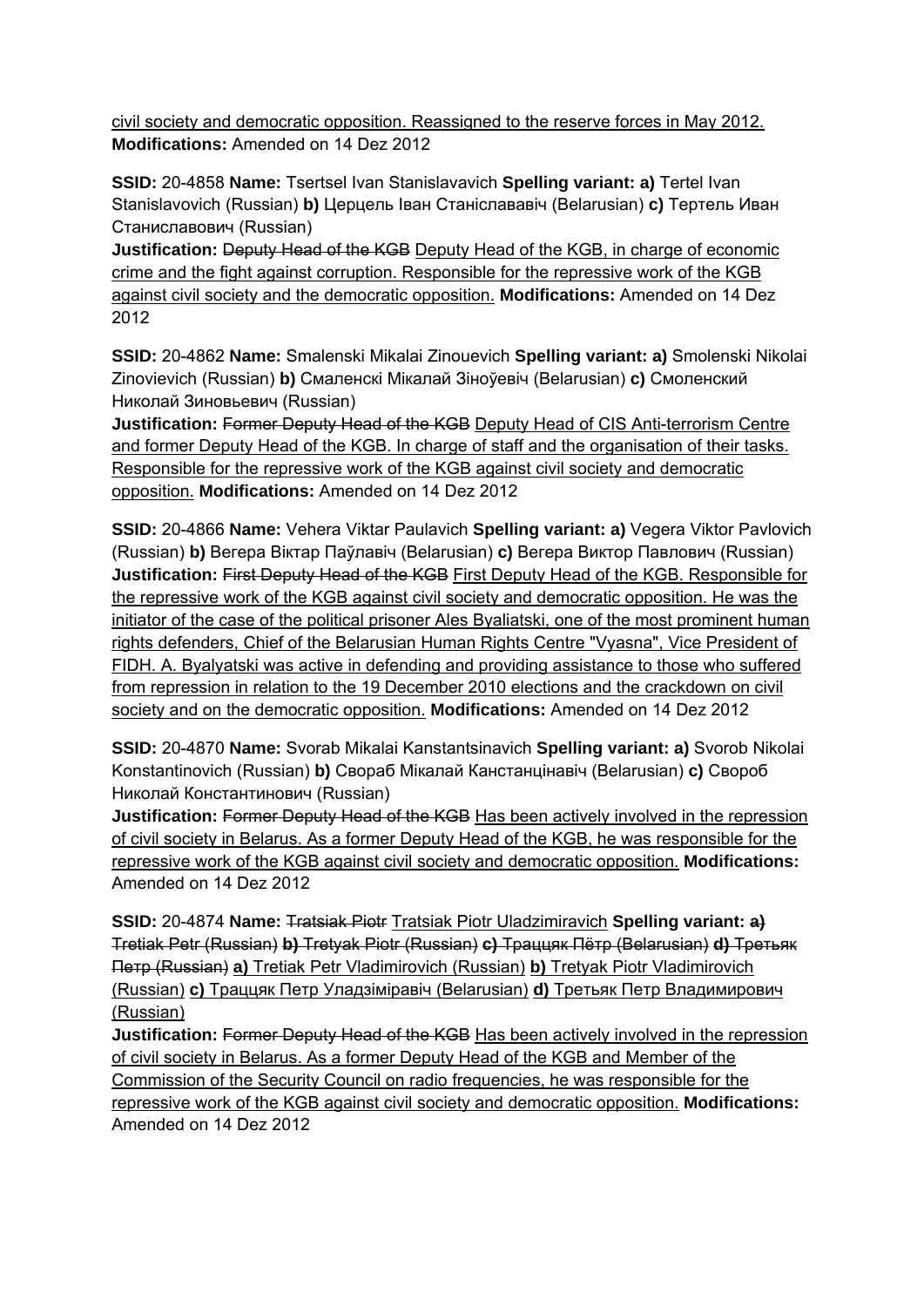**SSID:** 20-4878 **Name:** Zakharau Aliaksei Ivanavich **Spelling variant: a)** Zakharov Aleksei Ivanovich (Russian) **b)** Zakharov Alexey Ivanovich (Russian) **c)** Захараў Аляксей Іванавіч (Belarusian) **d)** Толсташов Александр Олегович (Russian)

**Justification:** Former Head of Military Counter-intelligence, Board of the KGB Has been actively involved in the repression of civil society in Belarus. As a former Head of Military Counter-intelligence Board of the KGB, he was responsible for the repressive work of the KGB against civil society and the democratic opposition. Under his supervision, KGB staff took part in interrogations of political activists following the demonstration on 19 December 2010. **Modifications:** Amended on 14 Dez 2012

**SSID:** 20-4882 **Name:** Talstashou Aliaksandr Alehavich **Spelling variant: a)** Tolstashov Aleksandr Olegovich (Russian) **b)** Талсташоў Аляксандр Алегавіч (Belarusian) **c)**  Толсташов Александр Олегович (Russian)

**Justification:** Head of the KGB Board on Protection of the Constitutional Order and Fight Against Terrorism Head of the KGB Board on Protection of the Constitutional Order and Fight Against Terrorism. Responsible for the repressive work of the KGB against civil society and democratic opposition. **Modifications:** Amended on 14 Dez 2012

**SSID:** 20-4886 **Name:** Rusak Viktar Uladzimiravich **Spelling variant: a)** Rusak Viktor Vladimirovich (Russian) **b)** Русак Віктар Уладзіміравіч (Belarusian) **c)** Русак Виктор Владимирович (Russian)

**DOB:** 7 Feb 1955 **Identification document:** ID card No. 3070255A000PB6, Belarus **Justification:** Head of the KGB Board on Economic Security Head of the KGB Board on Economic Security. Responsible for the repressive work of the KGB against civil society and democratic opposition. **Modifications:** Amended on 14 Dez 2012

**SSID:** 20-4890 Name: Iaruta Viktar Iaruta Viktar Heorhevich Spelling variant: a) Yaruta Viktar (Belarusian) **b)** Iaruta Viktor (Russian) **c)** Yaruta Viktor (Russian) **d)** Ярута Віктар (Belarusian) **e)** Ярута Виктор (Russian) **a)** Yaruta Viktar Heorhevich (Belarusian) **b)** Iaruta Viktor Gueorguevich (Russian) **c)** Yaruta Viktor Gueorguevich (Russian) **d)** Ярута Віктар Георгiевiч (Belarusian) **e)** Ярута Виктор Георгиевич (Russian)

**Justification:** Head of the KGB Board on State Communications Head of the KGB Board on State Communications. Responsible for the repressive work of the KGB against civil society and democratic opposition. **Modifications:** Amended on 14 Dez 2012

**SSID:** 20-4894 **Name:** Varapaev Ihar Ryhoravich **Spelling variant: a)** Varapayev Ihar Ryhoravich (Belarusian) **b)** Voropaev Igor Grigorievich (Russian) **c)** Voropayev Igor Grigoryevich (Russian) **d)** Варапаеў Ігар Рыгоравiч (Belarusian) **e)** Воропаев Игорь Григорьевич (Russian)

**Justification:** Former Head of the KGB Board on State Communications Deputy General Manager for Scientific work of the company "Research Institute on electronic computers" under the control of the State military-industrial committee and former Head of the KGB Board on State Communications. Responsible for the repressive work of the KGB against civil society and democratic opposition. **Modifications:** Amended on 14 Dez 2012

**SSID:** 20-4898 **Name:** Kalach Uladzimir Viktaravich **Spelling variant: a)** Kalach Vladimir Viktorovich (Russian) **b)** Калач Уладзімір Віктаравіч (Belarusian) **c)** Калач Владимир Викторович (Russian)

**Justification:** Former Head of the KGB of the District of Minsk Head of the KGB of the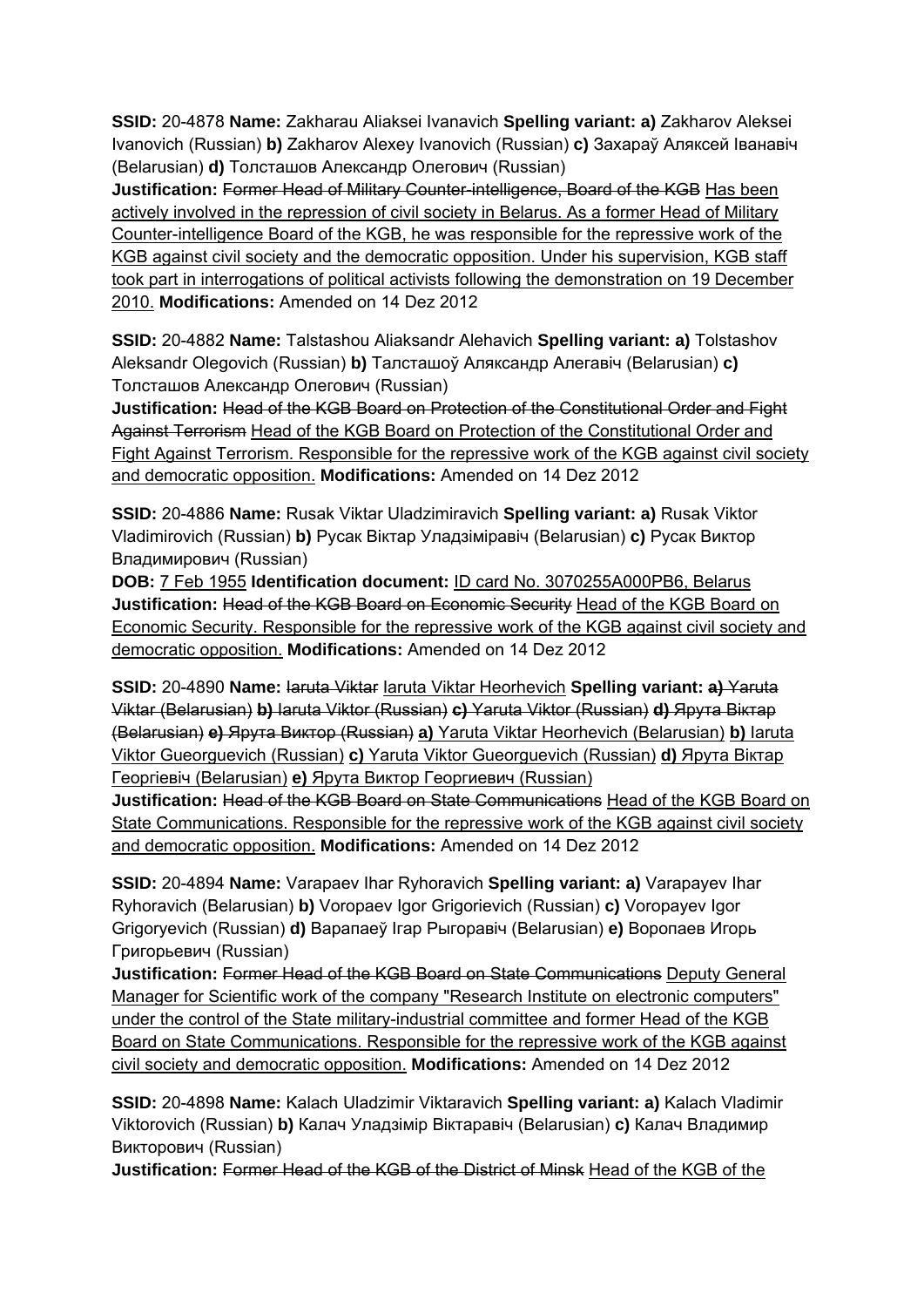region and city of Minsk and former Deputy Head of the KGB for Minsk. Responsible for the repressive work of the KGB civil society and the democratic opposition in Minsk. **Modifications:** Amended on 14 Dez 2012

**SSID:** 20-4918 **Name:** Busko Ihar Iauhenavich **Spelling variant: a)** Busko Ihar Yauhenavich (Belarusian) **b)** Busko Igor Evgenievich (Russian) **c)** Busko Igor Yevgenyevich (Russian) **d)**  Бусько Ігар Яўгенавіч (Belarusian) **e)** Бусько Игорь Евгеньевич (Russian) **Justification:** Head of the KGB of the District of Brest Head of the KGB of the District of Brest. Responsible for the repressive work of the KGB against civil society and democratic opposition in the region of Brest. **Modifications:** Amended on 14 Dez 2012

**SSID:** 20-4922 **Name:** Korzh Ivan Aliakseevich **Spelling variant: a)** Korzh Ivan Alekseevich (Russian) **b)** Корж Іван Аляксеевіч (Belarusian) **c)** Корж Иван Алексеевич (Russian) **Justification:** Head of the KGB of the District of Grodno Head of the KGB of the District of Grodno. Responsible for the repressive work of the KGB against civil society and democratic opposition in the region of Grodno. **Modifications:** Amended on 14 Dez 2012

**SSID:** 20-4926 **Name:** Siarheenka Ihar Piatrovich **Spelling variant: a)** Sergeenko Igor Petrovich (Russian) **b)** Sergeyenko Igor Petrovich (Russian) **c)** Сяргеенка Ігар Пятровіч (Belarusian) **d)** Сергеенко Игорь Петрович (Russian)

**Justification:** Head of the KGB of the City District of Mogilev Head of the KGB of the City District of Mogilev. Responsible for the repressive work of the KGB against civil society and democratic opposition in the region of Mogilev. **Modifications:** Amended on 14 Dez 2012

**SSID:** 20-4930 **Name:** Herasimenka Henadz Anatolievich **Spelling variant: a)** Gerasimenko Gennadi Anatolievich (Russian) **b)** Герасіменка Генадзь Анатольевіч (Belarusian) **c)**  Герасименко Геннадий Анатольевич (Russian)

**Justification:** Head of the KGB of the District of Vitebsk Deputy Head of the Institute of National Security (KGB school) and former Head of the KGB of the District of Vitebsk. Responsible for the repressive work of the KGB against civil society and democratic opposition in the region of Vitebsk. **Modifications:** Amended on 14 Dez 2012

**SSID:** 20-4934 **Name:** Liaskouski Ivan Anatolievich **Spelling variant: a)** Leskovski Ivan Anatolievich (Russian) **b)** Ляскоўскі Іван Анатольевіч (Belarusian) **c)** Лесковский Иван Анатольевич (Russian)

**Justification:** Former Head of the KGB of the District of Gomel Head of the KGB for Gomel and former Deputy Head of the KGB for Gomel. Responsible for the repressive work of the KGB against civil society and democratic opposition in the region of Gomel. **Modifications:**  Amended on 14 Dez 2012

**SSID:** 20-4938 **Name:** Maslakou Valery Maslakou Valery Anatolievich **Spelling variant: a)**  Maslakov Valeri (Russian) **b)** Маслакоў Валерый (Belarusian) **c)** Маслаков Валерий (Russian) **a)** Maslakov Valeri Anatolievich (Russian) **b)** Маслакоў Валерый Анатольевiч (Belarusian) **c)** Маслаков Валерий Анатольевич (Russian)

**Justification:** Head of the KGB Board of Intelligence Head of the KGB Board of Intelligence. Responsible for the repressive work of the KGB against civil society and the democratic opposition. **Modifications:** Amended on 14 Dez 2012

**SSID:** 20-4942 **Name:** Volkau Siarhei Volkau Siarhei Mikhailavich **Spelling variant: a)**  Volkov Sergei (Russian) **b)** Volkov Sergey (Russian) **c)** Волкаў Сяргей (Belarusian) **d)**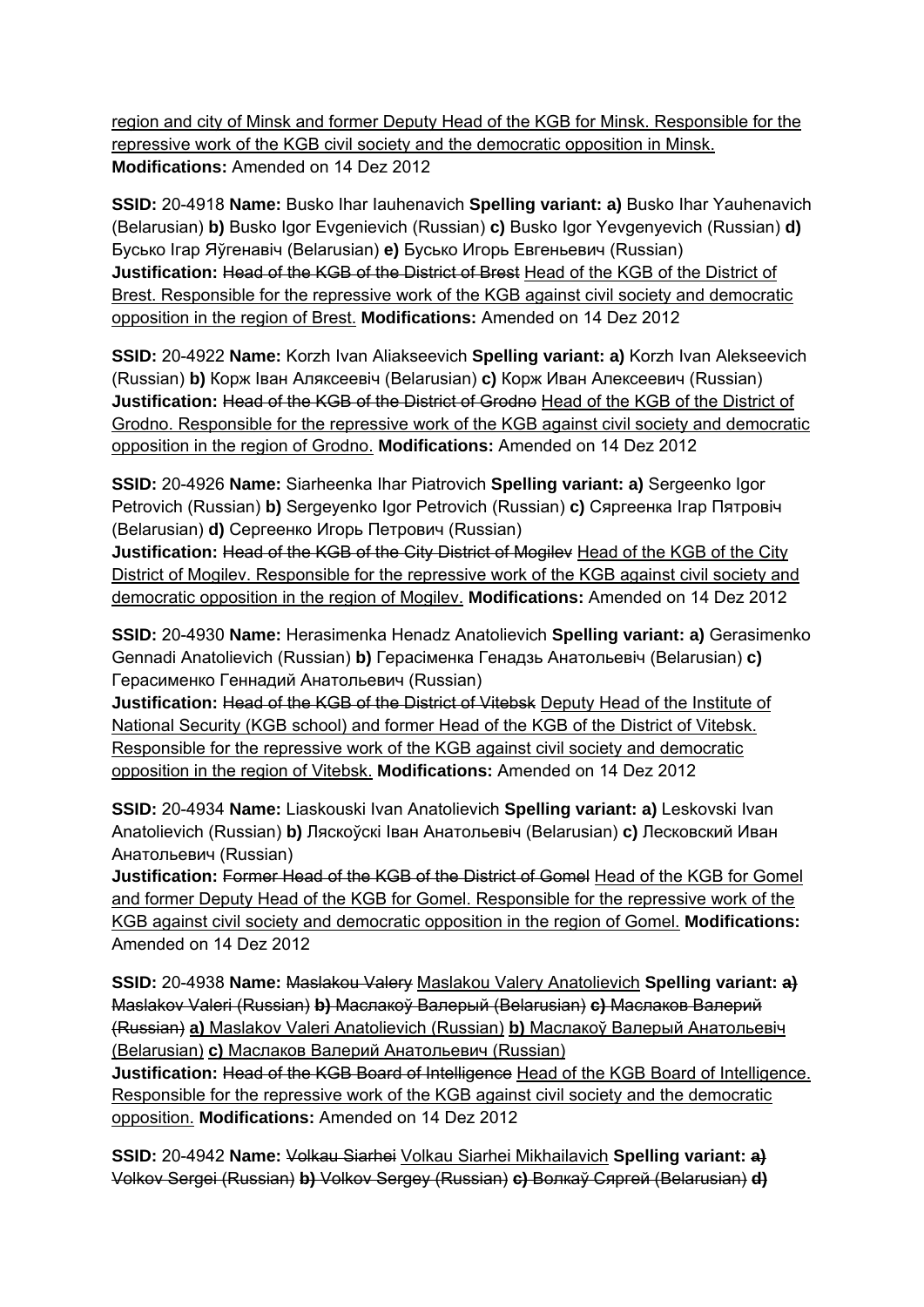Волков Сергей (Russian) **a)** Volkov Sergei Mikhailovich (Russian) **b)** Volkov Sergey Mikhailovich (Russian) **c)** Волкаў Сяргей Мiхайлавiч (Belarusian) **d)** Волков Сергей Анатольевич (Russian)

**Justification:** Former Head of the KGB Board of Intelligence Has been actively involved in the repression of civil society in Belarus. As a former Head of the KGB Board of Intelligence, he was responsible for the repressive work of the KGB against civil society and democratic opposition. **Modifications:** Amended on 14 Dez 2012

**SSID:** 20-4946 **Name:** Zhadobin Iury Viktaravich **Spelling variant: a)** Zhadobin Yury Viktaravich (Belarusian) **b)** Zhadobin Iuri Viktorovich (Russian) **c)** Zhadobin Yuri Viktorovich (Russian) **d)** Жадобін Юрый Віктаравіч (Belarusian) **e)** ЖАДОБИН Юрий Викторович (Russian)

**DOB:** 14 Nov 1954 **Identification document:** ID card No. 3141154A021PB0, Belarus **Justification:** Minister of Defence Minister of Defence. As a member of the Security Council, he approves the repressive decisions agreed at ministerial level, including the decision to repress the peaceful demonstrations on 19 December 2010. After December 2010, he praised the "total defeat of destructive forces", when referring to the democratic opposition. **Modifications:** Amended on 14 Dez 2012

**SSID:** 20-4951 **Name:** Krasheuski Viktar **Spelling variant: a)** Krashevski Viktor (Russian) **b)**  Крашэўскі Віктар (Belarusian) **c)** КРАШЕВСКИЙ Виктор (Russian) **Justification:** Head of the GRU Head of the GRU. Responsible for the work of the intelligence services in the repression of civil society and of the democratic opposition. **Modifications:** Amended on 14 Dez 2012

**SSID:** 20-4955 **Name:** Ananich Liliia Stanislavauna **Spelling variant: a)** Ananich Lilia Stanislavauna (Belarusian) **b)** Ananich Liliya Stanislavauna (Belarusian) **c)** Ananich Liliia Stanislavovna (Russian) **d)** Ananich Lilia Stanislavovna (Russian) **e)** Ananich Liliya Stanislavovna (Russian) **f)** Ананіч Лілія Станіславаўна (Belarusian) **g)** АНАНИЧ Лилия Станиславовна (Russian)

**DOB:** 1960 **Identification document:** ID card No. 4020160A013PB7, Belarus **Justification:** First Deputy Minister of Information First Deputy Minister of Information. She has played a major role since 2003 in promoting state propaganda, which provokes, supports and justifies the repression of the democratic opposition and of civil society, and by suppressing the freedom of the media. Democratic opposition and civil society are systematically highlighted in a negative and derogatory way using falsified information. **Modifications:** Amended on 14 Dez 2012

**SSID:** 20-4960 **Name:** Laptsionak Ihar Mikalaevich **Spelling variant: a)** Laptionok Igor Nikolaevich (Russian) **b)** Лапцёнак Ігар Мікалаевіч (Belarusian) **c)** ЛАПТЕНОК Игорь Николаевич (Russian)

**DOB:** 1947 31 Aug 1947 **POB:** Minsk

**Justification: Deputy Head Minister of Information Responsible for organising and** implementing the dissemination of falsified information through the state-controlled media. As former Deputy Head Minister of Information, he played a major role in promoting state propaganda which supports and justifies the repression of the democratic opposition and of civil society. Democratic opposition and civil society have been systematically highlighted in a negative and derogatory way using falsified and untrue information. **Modifications:**  Amended on 14 Dez 2012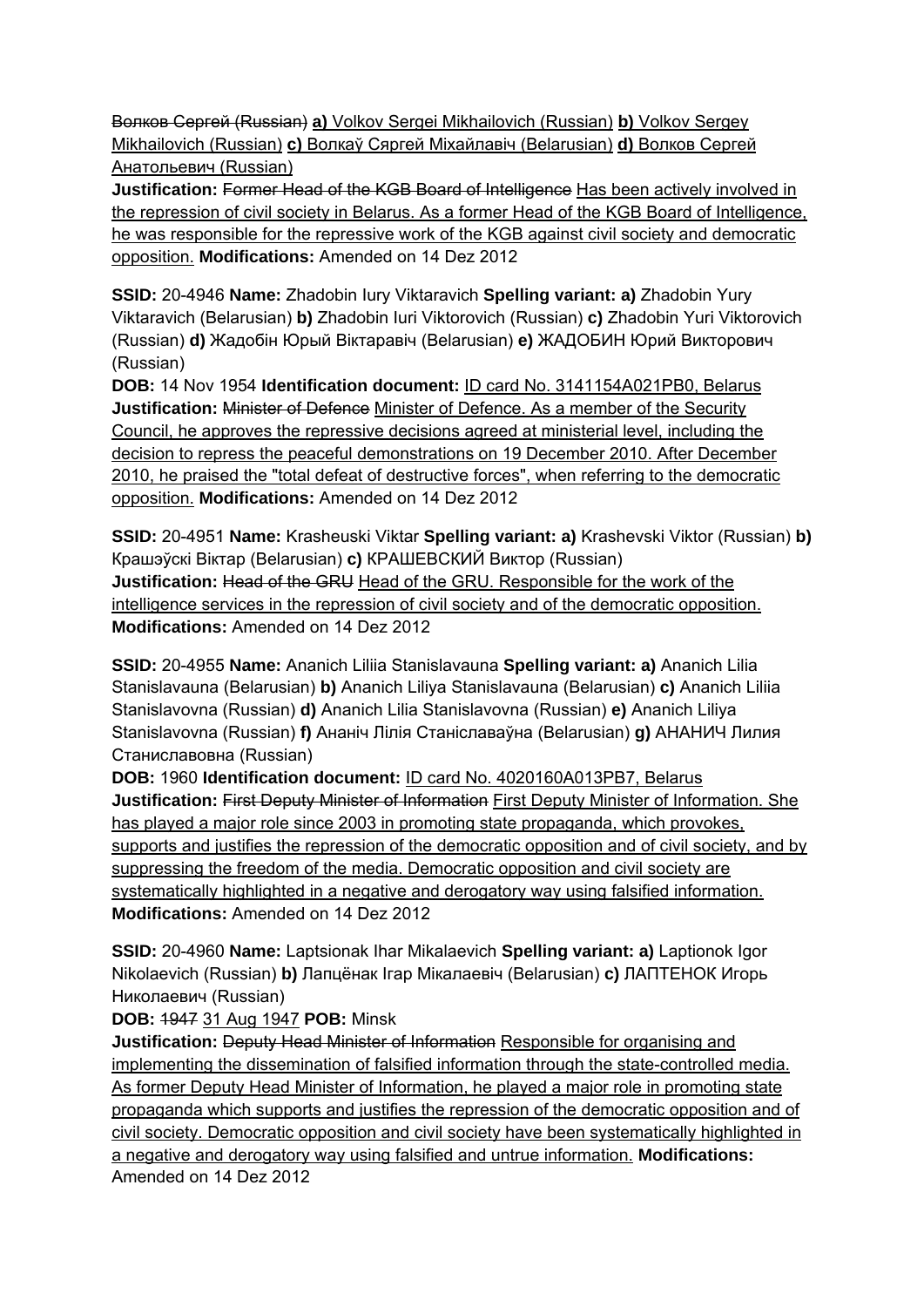**SSID:** 20-4965 **Name:** Davydzka Henadz Branislavavich **Spelling variant: a)** Davydko Gennadi Bronislavovich (Russian) **b)** Давыдзька Генадзь Браніслававіч (Belarusian) **c)**  Давыдько Геннадий Брониславович (Russian)

**DOB:** 29 Sep 1955 **POB:** Senno, Vitebsk region

**Justification:** President of the State TV President of the State TV company. Describing himself as an authoritarian democrat, he was responsible for promoting state propaganda on TV, propaganda which supported and justified the repression of the democratic opposition and of civil society after the elections in December 2010. Democratic opposition and civil society are systematically highlighted in a negative and derogatory way using falsified information. **Modifications:** Amended on 14 Dez 2012

**SSID:** 20-4969 **Name:** Kaziiatka Iury Vasilievich **Spelling variant: a)** Kaziatka Yury Vasilievich (Belarusian) **b)** Kaziyatka Yury Vasilievich (Belarusian) **c)** Koziiatko Iuri Vasilievich (Russian) **d)** Koziatko Yuri Vasilievich (Russian) **e)** Koziyatko Yuri Vasilievich (Russian) **f)** Казіятка Юрый Васільевіч (Belarusian) **g)** КОЗИЯТКО Юрий Васильевич (Russian)

**DOB:** 1964 **POB:** Brest

**Justification:** General Director of the «Stolichnoe Televidenie» General Director of the public TV channel «Stolichnoe Televidenie», author and anchorman of the TV programme «The picture of the world». This programme is an instrument of state propaganda which supports and justifies the repression of the democratic opposition and of civil society. Democratic opposition and civil society are systematically highlighted in a negative and derogatory way using falsified information. He was particularly active in this regard after the crackdown on peaceful demonstrations on 19 December 2010 and on subsequent protests. **Modifications:** Amended on 14 Dez 2012

**SSID:** 20-4974 **Name:** Iakubovich Pavel Izotavich **Spelling variant: a)** Yakubovich Pavel Izotavich (Belarusian) **b)** Iakubovich Pavel Izotovich (Russian) **c)** Yakubovich Pavel Izotovich (Russian) **d)** Якубовіч Павел Ізотавіч (Belarusian) **e)** ЯКУБОВИЧ Павел Изотович (Russian)

**DOB:** 23 Sep 1946

**Justification:** Editor-in-Chief of «Sovietskaia Belarus» Member of the Upper House of the Parliament appointed by President Lukashenka, Editor-in-Chief of the newspaper of the President's Administration and main propaganda newspaper «Sovietskaia Belarus». He is one of the most vocal and influential members of the state propaganda machine in the printed press. He has supported and justified the repression of the democratic opposition and of civil society, which are systematically highlighted in a negative and derogatory way using falsified information. He was particularly active in this regard after the crackdown on peaceful demonstrations on 19 December 2010 and on subsequent protests. **Modifications:**  Amended on 14 Dez 2012

**SSID:** 20-4979 **Name:** Lemiashonak Anatol Ivanavich **Spelling variant: a)** Lemeshenok Anatoli Ivanovich (Russian) **b)** Лемяшонак Анатоль Іванавіч (Belarusian) **c)** ЛЕМЕШЕНОК Анатолий Иванович (Russian)

**DOB:** 14 May 1947

**Justification:** Editor-in-Chief of «Republika» Editor-in-Chief of «Republika», newspaper of the Council of Ministers. In his position he is one of the most vocal and influential members of the state propaganda machine in the printed press. He has supported and justified the repression of the democratic opposition and of civil society, which are systematically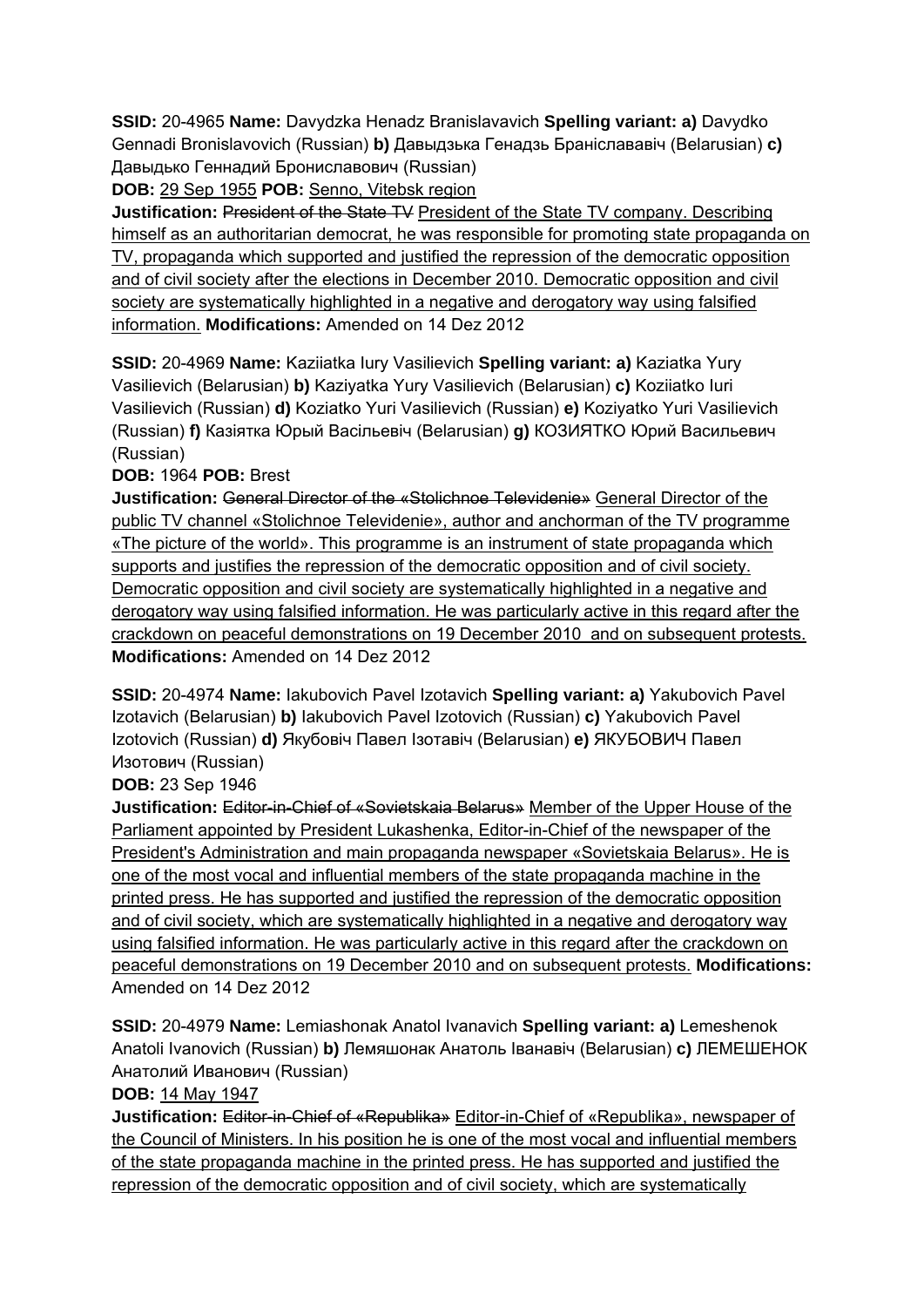highlighted in a negative and derogatory way using falsified information, particularly after the Presidential elections in 2010. **Modifications:** Amended on 14 Dez 2012

**SSID:** 20-4983 Name: Prakopau Iury Prakopau Yury Viktaravich **Spelling variant: a)** Prakopau Yury (Belarusian) **b)** Prokopov Iuri (Russian) **c)** Prokopov Yuri (Russian) **d)**  Пракопаў Юрый (Belarusian) **e)** Прокопов Юрий (Russian) **a)** Prakopau Iury Viktaravich (Belarusian) **b)** Prokopov Iuri Viktorovich (Russian) **c)** Prokopov Yuri Viktorovich (Russian) **d)** Пракопаў Юрый Вiктаравiч (Belarusian) **e)** Прокопов Юрий Викторович (Russian) **DOB:** 7 Oct 1978 **Identification document:** ID card No. 3071078A031PB4, Belarus **Justification:** Journalist of the state TV channel «Pervi» (№ 1) with senior and influential position Journalist of the state TV channel «Pervi» (№ 1) with a senior and influential position. He is the anchorman of the TV programme «In the centre of attention». This programme is an instrument of state propaganda on TV, which supports and justifies the repression of the democratic opposition and of civil society. The opposition and civil society are systematically highlighted in a negative and derogatory way using extensive falsified information. He was particularly active in this regard after the crackdown on peaceful demonstrations on 19 December 2010 and on subsequent protests. **Modifications:** Amended on 14 Dez 2012

**SSID:** 20-4987 **Name:** Mikhalchanka Aliaksei **Spelling variant: a)** Mikhalchenko Aleksei (Russian) **b)** Mikhalchenko Alexey (Russian) **c)** Міхальчанка Аляксей (Belarusian) **d)**  Михальченко Алексей (Russian)

### **DOB:** 1973

**Justification:** Journalist of the state TV channel ONT with senior and influential position Journalist of the state TV channel ONT with senior and influential position. He is the anchorman of the TV programme «That is how it is». This programme is an instrument of state propaganda on TV, which supports and justifies the repression of the democratic opposition and of civil society. The opposition and civil society are systematically highlighted in a negative and derogatory way using falsified information. He was particularly active in this regard after the crackdown on peaceful demonstrations on 19 December 2010 and on subsequent protests. **Modifications:** Amended on 14 Dez 2012

**SSID:** 20-4991 **Name:** Taranda Aliaksandr Mikhailavich **Spelling variant: a)** Taranda Aleksandr Mikhailovich (Russian) **b)** Таранда Аляксандр Міхайлавіч (Belarusian) **c)**  Таранда Александр Михайлович (Russian)

**Justification:** Deputy Editor of the paper «Sovietskaia Belarus» Deputy Editor of the newspaper of the President's Administration and main propaganda newspaper «Sovietskaia Belarus». Responsible for relaying state propaganda in the printed press, which supported and justified the repression of the democratic opposition and of civil society, systematically highlighted in a negative and derogatory way using falsified and untrue information, in particular after the Presidential elections in 2010. **Modifications:** Amended on 14 Dez 2012

**SSID:** 20-4995 **Name:** Gardzienka Siarhei Aliaksandravich **Spelling variant: a)** Gordienko Sergei Aleksandrovich (Russian) **b)** Gordiyenko Sergey Aleksandrovich (Russian) **c)**  Гардзіенка Сяргей Аляксандравіч (Belarusian) **d)** Гордиенко Сергей Александрович (Russian)

**Justification:** Deputy Editor of the paper «Sovietskaia Belarus» Deputy Editor of the newspaper of the President's Administration and main propaganda newspaper «Sovietskaia Belarus». Responsible for relaying state propaganda in the printed press, which has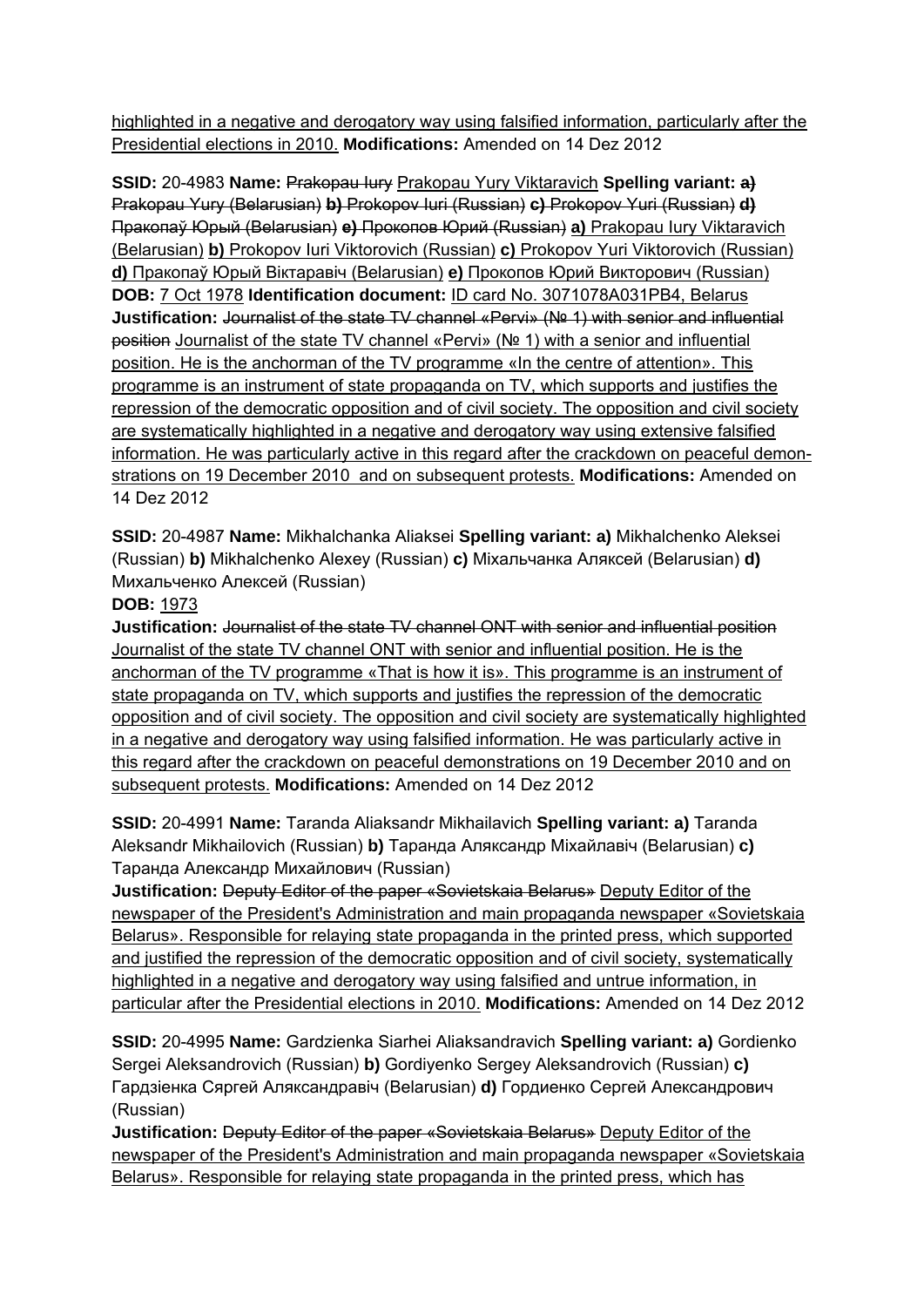supported and justified the repression of the democratic opposition and of civil society, systematically highlighted in a negative and derogatory way using falsified and untrue information, in particular after the Presidential elections in 2010. **Modifications:** Amended on 14 Dez 2012

**SSID:** 20-4999 **Name:** Tarapetskaia Halina Mikhailauna **Spelling variant: a)** Tarapetskaya Halina Mikhailauna (Belarusian) **b)** Toropetskaia Galina Mikhailovna (Russian) **c)**  Toropetskaya Galina Mikhailovna (Russian) **d)** Тарапецкая Галіна Міхайлаўна (Belarusian) **e)** Торопецкая Галина Михайловна (Russian)

**Justification:** Deputy Editor of the paper «Sovietskaia Belarus» Deputy Editor of the newspaper of the President's Administration and main propaganda newspaper «Sovietskaia Belarus». Responsible for relaying the state propaganda in the printed press, which has provoked, supported and justified the repression of the democratic opposition and of civil society, systematically highlighted in a negative and derogatory way using falsified information, in particular after the Presidential elections in 2010. **Modifications:** Amended on 14 Dez 2012

**SSID:** 20-5003 **Name:** Shadryna Hanna Stanislavauna **Spelling variant: a)** Shadrina Anna Stanislavovna (Russian) **b)** Шадрына Ганна Станіславаўна (Belarusian) **c)** Шадрина Анна Станиславовна (Russian)

**Justification:** Former Deputy Editor-in-Chief of the paper «Sovietskaia Belarus» Former Deputy Editor-in-Chief of the newspaper of the President's Administration and main propaganda newspaper «Sovietskaia Belarus». Responsible for relaying the state propaganda in the printed press, which has provoked, supported and justified the repression of the democratic opposition and of civil society on 19 December 2010 using falsified information. **Modifications:** Amended on 14 Dez 2012

**SSID:** 20-5007 **Name:** Zhuk Dzmitry Aliaksandravich **Spelling variant: a)** Zhuk Dmitri Aleksandrovich (Russian) **b)** Жук Дзмітрый Аляксандравіч (Belarusian) **c)** Жук Дмитрий Александрович (Russian)

**DOB:** 7 Jul 1970 **Identification document:** ID card No. 3070770A081PB7, Belarus **Justification:** Director General (CEO) State News Agency BELTA Director General (CEO) State News Agency BELTA. Responsible for relaying state propaganda in the media, which has supported and justified the repression of the democratic opposition and of civil society on 19 December 2010 using falsified information. **Modifications:** Amended on 14 Dez 2012

**SSID:** 20-5011 **Name:** Hihin Vadzim Hihin Vadzim Frantsavich **Spelling variant: a)** Gigin Vadim (Russian) **b)** Гігін Вадзім (Belarusian) **c)** Гигин Вадим (Russian) **a)** Gigin Vadim Frantsevich (Russian) **b)** Гігін Вадзім Францевiч (Belarusian) **c)** Гигин Вадим Францевич (Russian)

# **DOB:** 1977

**Justification:** Editor-in-Chief, «Belorusskaia Dumka» monthly review Editor-in-Chief, «Belorusskaia Dumka» monthly journal of the President's Administration. He is one of the most vocal and influential members of the state propaganda machine in the printed press. He has supported and justified the repression of the democratic opposition and of civil society, which are systematically highlighted in a negative and derogatory way using falsified information, in particular after the Presidential elections in 2010. **Modifications:** Amended on 14 Dez 2012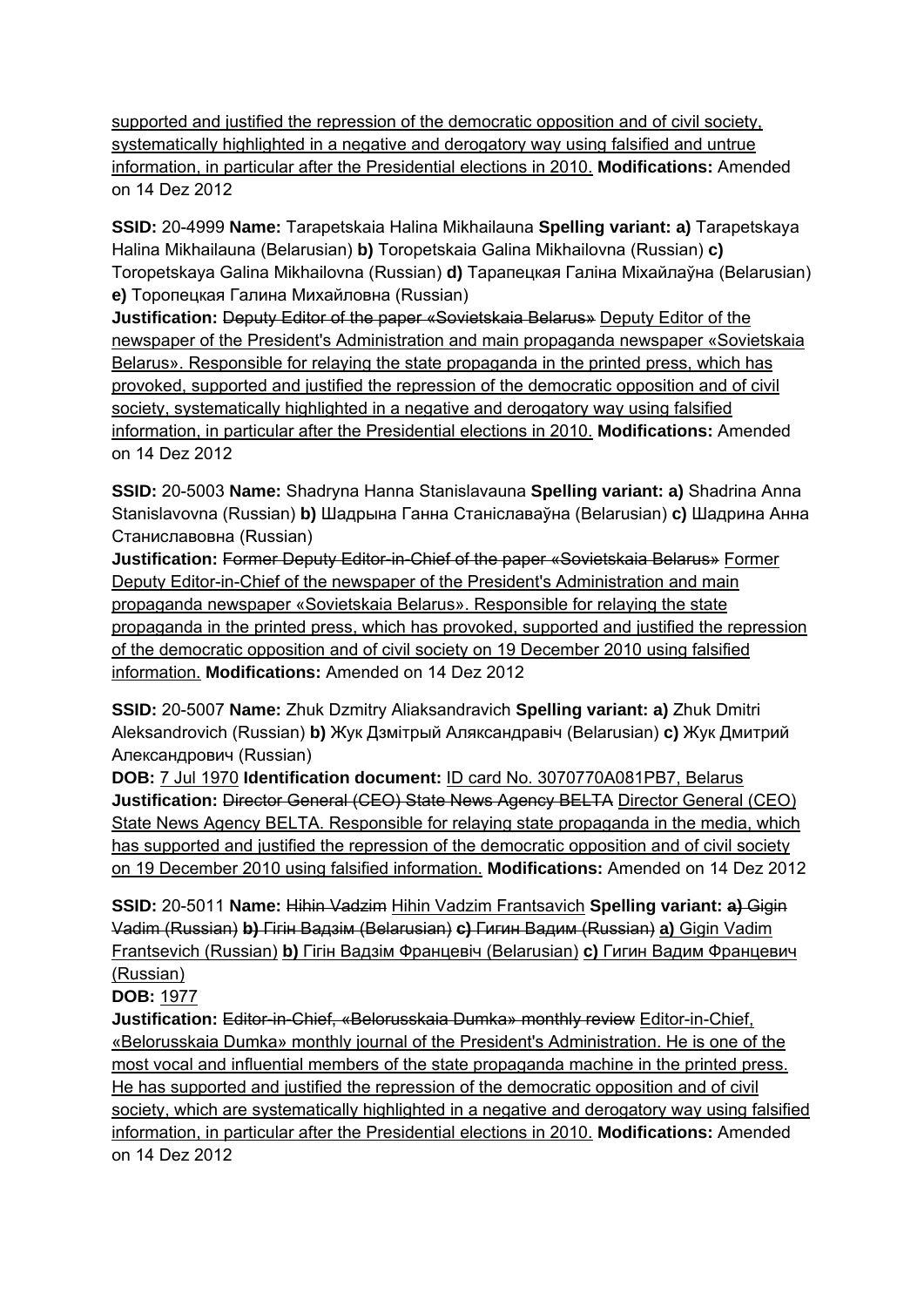**SSID:** 20-5015 **Name:** Ablameika Siarhei Uladzimiravich **Spelling variant: a)** Ablameiko Sergei Vladimirovich (Russian) **b)** Ablameyko Sergey Vladimirovich (Russian) **c)** Абламейка Сяргей Уладзіміравіч (Belarusian) **d)** Абламейко Сергей Владимирович (Russian) **DOB:** 24 Sep 1956 **POB:** Voronovo, Grodno region

**Justification:** Rector, Belorusian State University Rector, Belorusian State University. He was responsible for the expulsion of several students from the University because they participated in the demonstrations on 19 December 2010 and in other peaceful demonstrations in 2011. **Modifications:** Amended on 14 Dez 2012

**SSID:** 20-5019 **Name:** Sirenka Viktar Ivanavich **Spelling variant: a)** Sirenko Viktor Ivanovich (Russian) **b)** Сірэнка Віктар Іванавіч (Belarusian) **c)** Сиренко Виктор Иванович (Russian)

**DOB:** 4 Mar 1962 **Identification document:** ID card No. 3040362B062PB7, Belarus **Justification:** Chief Surgeon of the Minsk Emergency Hospital Head of the Committee for Health Care of Minsk City and former Chief Surgeon of the Minsk Emergency Hospital. He did not oppose the kidnapping of the presidential candidate, Nekliayev, who was transported to his hospital after being severely beaten on 19 December 2010 and, by failing to call the police, cooperated with the unknown perpetrators. Such inaction led him to be promoted. **Modifications:** Amended on 14 Dez 2012

**SSID:** 20-5023 **Name:** Ananich Alena Mikalaeuna **Spelling variant: a)** Ananich Elena Nikolaevna (Russian) **b)** Ananich Yelena Nikolaevna (Russian) **c)** Ананіч Алена Мікалаеўна (Belarusian) **d)** Ананич Елена Николаевна (Russian)

**Justification:** Judge at the Pervomayski Rayon Court of the city of Minsk Judge at the Pervomayski Rayon Court of the city of Minsk. She was directly involved in the judicial repression of the peaceful demonstrators on 19 December 2010. On 20 December 2010 she sentenced civil society activists Paval Shalamitski, Mikhail Piatrenka, Yauhen Batura and Tatsiana Grybouskaya to 10 days in jail, as well as Tornike Berydze to 11 days in jail. Her way of conducting the trial was a clear violation of the Code of Criminal Procedure. She sustained the use of evidence and testimonies irrelevant to the accused. **Modifications:**  Amended on 14 Dez 2012

**SSID:** 20-5027 **Name:** Ravinskaia Tatsiana Uladzimirauna **Spelling variant: a)** Ravinskaya Tatsiana Uladzimirauna (Belarusian) **b)** Revinskaia Tatiana Vladimirovna (Russian) **c)**  Revinskaya Tatiana Vladimirovna (Russian) **d)** Revinskaya Tatyana Vladimirovna (Russian) **e)** Равінская Таццяна Уладзіміраўна (Belarusian) **f)** Ревинская Татьяна Владимировна (Russian)

**Justification:** Judge at the Pervomayski Rayon Court of the city of Minsk Judge at the Pervomayski District Court of the city of Minsk. On 27 April 2011, she sentenced the politician Dmitri Bandarenka, coordinator of the civic campaign "European Belarus" of the former presidential candidate A. Sannikau to 2 years in jail. Her way of conducting the trial was a clear violation of the Code of Criminal Procedure. She sustained the use of evidence and testimonies irrelevant to the accused. **Modifications:** Amended on 14 Dez 2012

**SSID:** 20-5031 **Name:** Esman Valery Aliaksandravich **Spelling variant: a)** Yesman Valery Aliaksandravich (Belarusian) **b)** Esman Valeri Aleksandrovich (Russian) **c)** Yesman Valeri Aleksandrovich (Russian) **d)** Yesman Valeriy Aleksandrovich (Russian) **e)** Есьман Валерый Аляксандравіч (Belarusian) **f)** Есьман Валерий Александрович (Russian) **Justification:** Judge at the Central Rayon Court of the city of Minsk Judge at the Central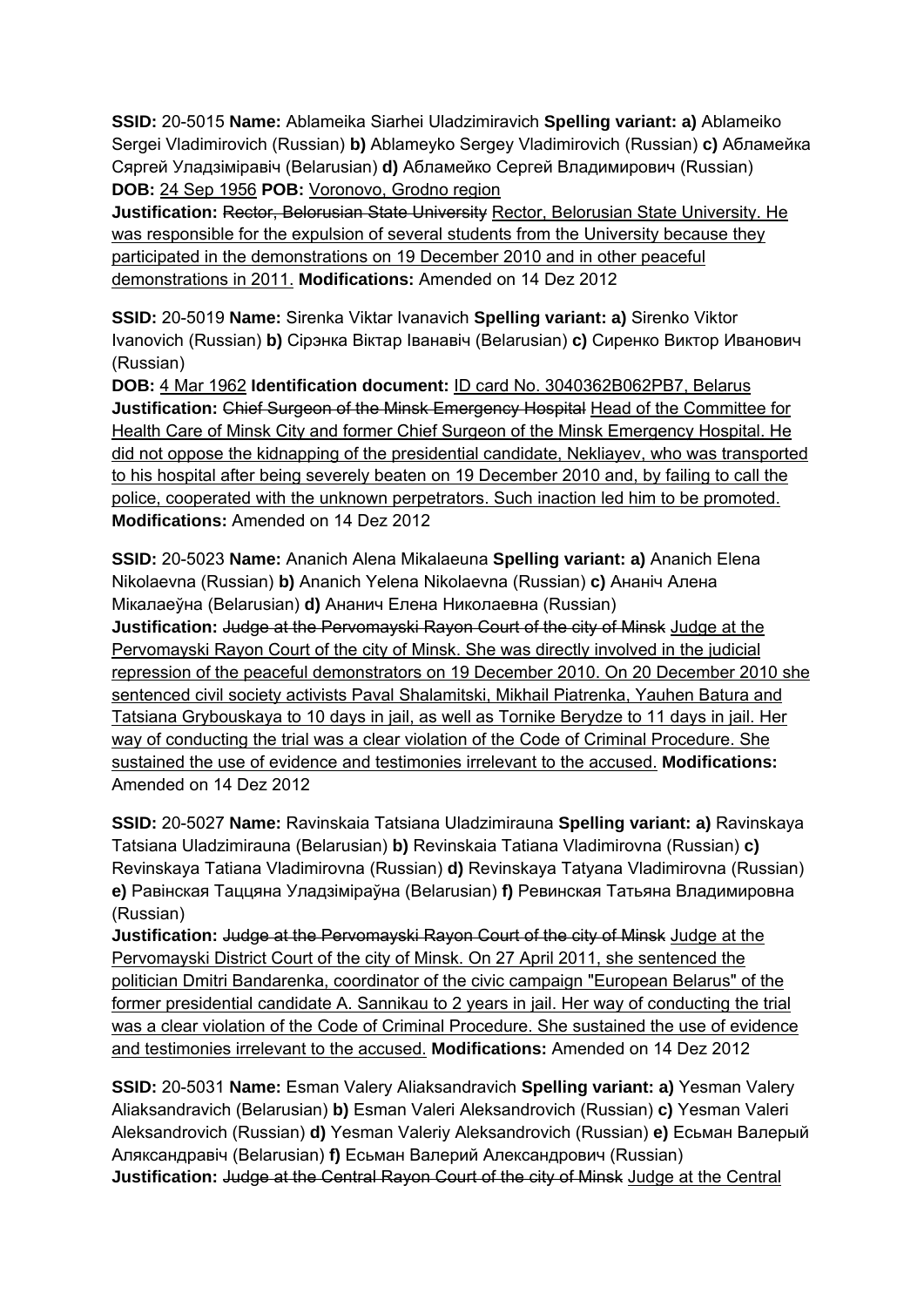District Court of the city of Minsk. He was directly involved in trials against peaceful demonstrators on 19 December 2010. On 20 December 2010, he sentenced civil society activists Siarhei Martynau, Dzmitry Chiarniak, Euhen Vaskovich respectively to 10, 11 and 12 days in jail. In June, July and October 2011, he sentenced several other activists to 10 and 11 days in jail. The way he conducted the trials was a clear violation of the Code of Criminal Procedure. He sustained the use of evidence and testimonies irrelevant to the accused. **Modifications:** Amended on 14 Dez 2012

**SSID:** 20-5035 **Name:** Bychko Aliaksei Viktaravich **Spelling variant: a)** Bychko Aleksei Viktorovich (Russian) **b)** Bychko Alexey Viktorovich (Russian) **c)** Бычко Аляксей Віктаравіч (Belarusian) **d)** Бычко Алексей Викторович (Russian)

Justification: Judge at the Central Rayon Court of Minsk Judge at the Central District Court of Minsk. On 26 October 2011, he sentenced civil society activist Siarhei Kazakou to 10 days in jail. The way he conducted the trials was a clear violation of the Code of Criminal Procedure. He sustained the use of evidence and testimonies irrelevant to the accused. **Modifications:** Amended on 14 Dez 2012

**SSID:** 20-5039 **Name:** Khadanovich Aliaksandr Alyaksandrauvich **Spelling variant: a)**  Khodanovich Aleksandr Aleksandrovich (Russian) **b)** Хадановіч Аляксандр Аляксандравіч (Belarusian) **c)** Ходанович Александр Александрович (Russian)

**Justification:** Judge at the Central Rayon Court of the city of Minsk Judge at the Central Rayon Court of the city of Minsk. He was directly involved in the judicial repression of the peaceful demonstrators on 19 December 2010. On 20 December 2010, he sentenced civil society activist Uladzimir Kozhych to 14 days in jail. On 31 January 2011, he sentenced civil society activist Maksim Viniarski to 10 days in jail for his participation in a demonstration in support of political prisoners. On 24 and 26 October 2011, he sentenced civil society activists Alyaksandr Valantsevich and Alyaksandr Saldatsenka to 7 days in jail. On 9 January 2012, he sentenced civil society activist Mikita Kavalenka to 15 days in jail for his participation in a one-minute action in support of political prisoners. The way he conducted the trials was a clear violation of the Code of Criminal Procedure. He sustained the use of evidence and testimonies irrelevant to the accused. **Modifications:** Amended on 14 Dez 2012

**SSID:** 20-5044 **Name:** Baranouski Andrei Fiodaravich **Spelling variant: a)** Baranovski Andrei Fedorovich (Russian) **b)** Baranovski Andrey Fedorovich (Russian) **c)** Бараноўскі Андрэй Фёдаравіч (Belarusian) **d)** Барановский Андрей Федорович (Russian) **Justification:** Judge at the Partizanski Rayon Court of the city of Minsk Judge at the Partizanski Rayon Court of the city of Minsk. He was directly involved in the judicial repression of the peaceful demonstrators on 19 December 2010. On 20 December 2010, he sentenced civil society activists Siarhei Piakarchyk and Siarhei Navitski to 13 days in jail, as well as Yauhen Kandrautsu to 11 days in jail. The way he conducted the trials was a clear violation of the Code of Criminal Procedure. He sustained the use of evidence and testimonies irrelevant to the accused. **Modifications:** Amended on 14 Dez 2012

**SSID:** 20-5052 **Name:** Tsitsiankova Alena Viktarauna **Spelling variant: a)** Titenkova Elena Viktorovna (Russian) **b)** Titenkova Yelena Viktorovna (Russian) **c)** Ціцянкова Алена Віктараўна (Belarusian) **d)** Титенкова Елена Викторовна (Russian) **Justification:** Judge at the Partizanski Rayon Court of the city of Minsk Former Judge at the Partizanski Rayon Court of the city of Minsk. She was directly involved in the judicial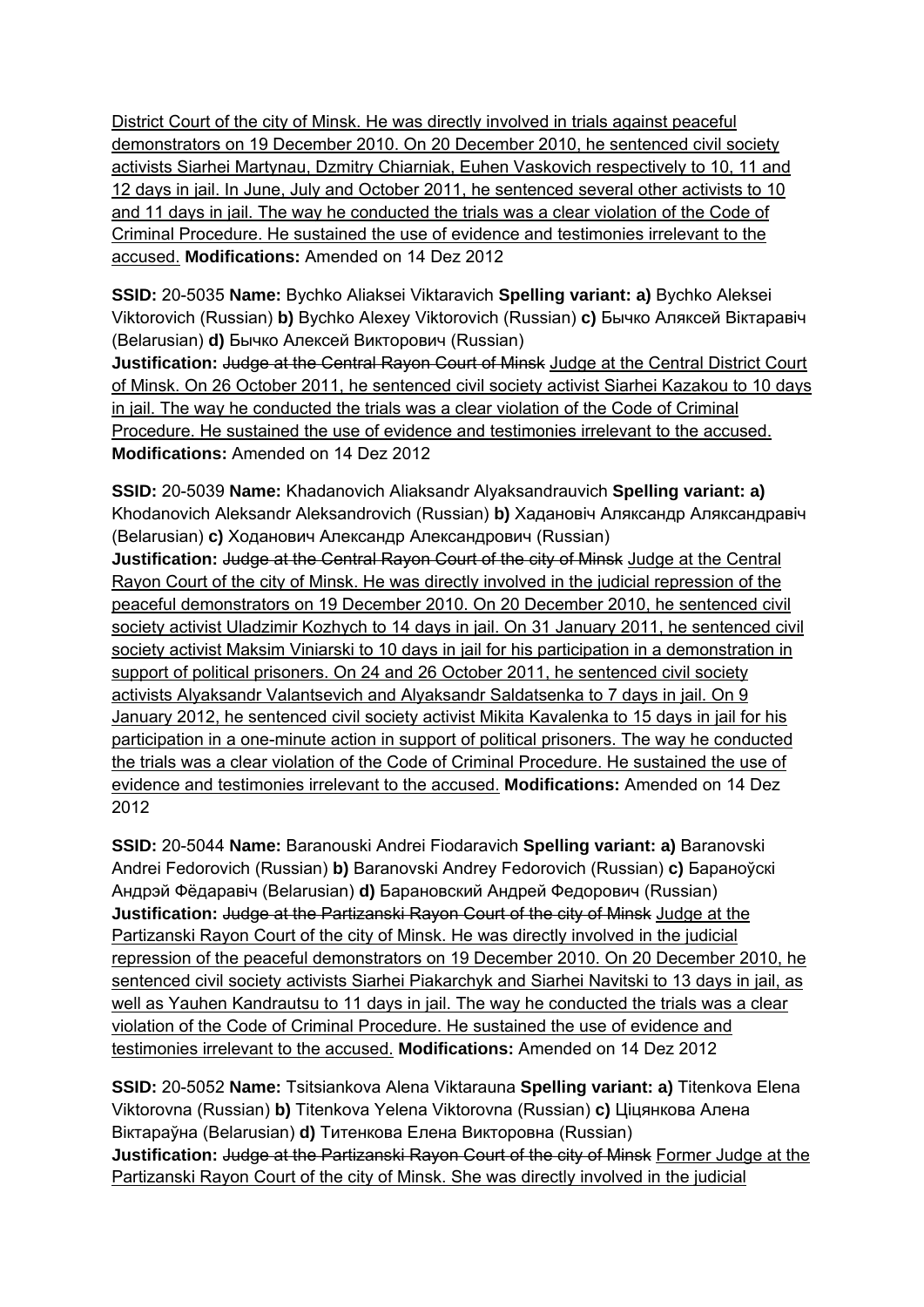repression of the peaceful demonstrators on 19 December 2010. On 20 December 2010, she sentenced civil society activists Anton Hulak to 15 days in jail, Ales Milinets, Paval Kamarou to 12 days in jail, and Siarhei Piatrushyn to 11 days in jail. In July 2011, she sentenced other activists to 5 and 10 days in jail. The way she conducted the trials was a clear. **Modifications:** Amended on 14 Dez 2012

**SSID:** 20-5056 **Name:** Tupik Vera Mikhailauna **Spelling variant: a)** Tupik Vera Mikhailovna (Russian) **b)** Тупік Вера Міхайлаўна (Belarusian) **c)** Тупик Вера Михайловна (Russian) **Justification: Judge at the Leninski Rayon Court of the city of Minsk Judge at the Leninski** Rayon Court of the city of Minsk. She was directly involved in the judicial repression of the peaceful demonstrators on 19 December 2010. On 20 December 2010, she sentenced civil society activists Natallia Vasilievich to 15 days in jail, and Katsiaryna Parfilieva, Alyaksandr Piatnitski and Sviatlana Rasliakova to 10 days in jail. In July 2011, she sentenced other activists to 10 days in jail. The way she conducted the trials was a clear violation of the Code of Criminal Procedure. She sustained the use of evidence and testimonies irrelevant to the accused. **Modifications:** Amended on 14 Dez 2012

**SSID:** 20-5060 **Name:** Niakrasava Alena Tsimafeeuna **Spelling variant: a)** Nekrasova Elena Timofeevna (Russian) **b)** Nekrasova Yelena Timofeyevna (Russian) **c)** Някрасава Алена Цімафееўна (Belarusian) **d)** Некрасова Елена Тимофеевна (Russian) **Justification:** Judge at the Zavodskoi Rayon Court of the city of Minsk Judge at the Zavodskoi Rayon Court of the city of Minsk. She was directly involved in the judicial repression of the peaceful demonstrators on 19 December 2010. On 20 December 2010, she sentenced civil society activists Tatsyana Grechanikava, Alyaksandr Baranou, Yevhen Tsarykau, Maryna Paulouskaya, and Andrei Zialiony to 15 days in jail. On 4 and 7 July 2011, and on 6 October 2011, she sentenced several activists (Katsiarina Davydzik, 10 days in jail; Yauguenia Kamarova, 10 days in jail; Aleh Bazhok, 10 days in jail; Yan Melnikau, 5 days in jail). The way she conducted the trials was a clear violation of the Code of Criminal Procedure. She sustained the use of evidence and testimonies irrelevant to the accused. **Modifications:** Amended on 14 Dez 2012

**SSID:** 20-5064 **Name:** Laptseva Alena Viacheslavauna **Spelling variant: a)** Lapteva Elena Viacheslavovna (Russian) **b)** Lapteva Yelena Vyacheslavovna (Russian) **c)** Лапцева Алена Вячаславаўна (Belarusian) **d)** Лаптева Елена Вячеславовна (Russian) **Justification: Judge at the Zavodskoi Rayon Court of Minsk Judge at the Zavodskoi Rayon** Court of Minsk. She was directly involved in the judicial repression of the peaceful demonstrators on 19 December 2010. On 20 December 2010, she sentenced civil society activists Raman Maksimenka, Yuras Shpak-Ryzhkou, Hanna Belskaya, Paval Sakolchik, Sviatlana Rubashkina, Uladzimir Parkalau and Tatsyana Vaikovih to 10 days in jail. The way she conducted the trials was a clear violation of the Code of Criminal Procedure. She sustained the use of evidence and testimonies irrelevant to the accused. **Modifications:**  Amended on 14 Dez 2012

**SSID:** 20-5068 **Name:** Balauniou Mikalai Vasilievich **Spelling variant: a)** Bolovnev Nikolai Vasilievich (Russian) **b)** Балаўнёў Мікалай Васільевіч (Belarusian) **c)** Боловнев Николай Васильевич (Russian)

**Justification:** Judge at the Zavodskoi Rayon Court of the city of Minsk Judge at the Zavodskoi Rayon Court of the city of Minsk. He was directly involved in the judicial repression of the peaceful demonstrators on 19 December 2010. On 20 December 2010, he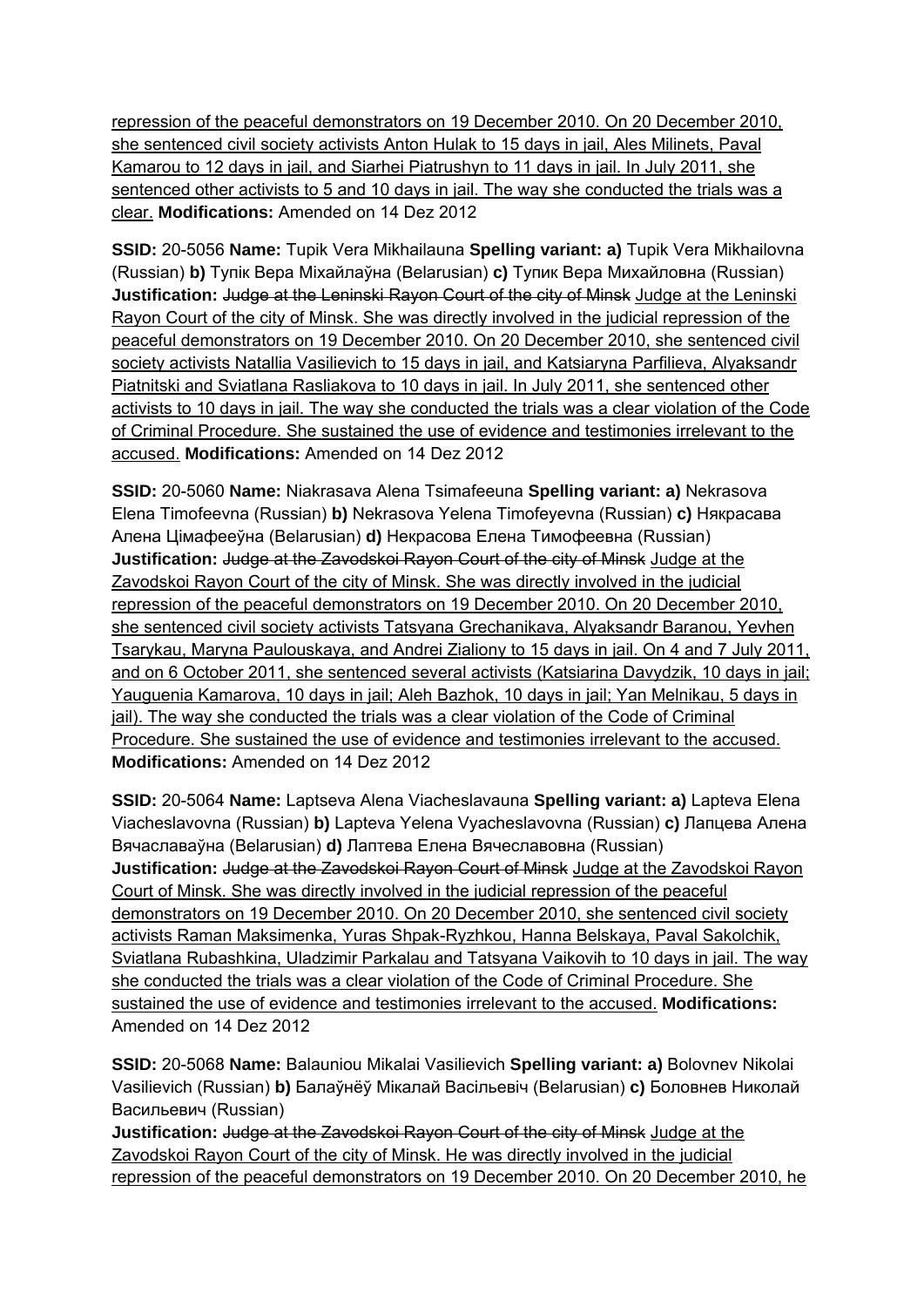sentenced civil society activists Ihar Pashkovich, Dzimtry Pashyk, Anton Davydzenka, Artsem Liaudanski and Artsem Kuzmin to 10 days in jail. The way he conducted the trials was a clear violation of the Code of Criminal Procedure. He sustained the use of evidence and testimonies irrelevant to the accused. **Modifications:** Amended on 14 Dez 2012

**SSID:** 20-5072 **Name:** Kazak Viktar Uladzimiravich **Spelling variant: a)** Kazak Viktor Vladimirovich (Russian) **b)** Казак Віктар Уладзіміравіч (Belarusian) **c)** Казак Виктор Владимирович (Russian)

**Justification:** Judge at the Moskovski Rayon Court of the city of Minsk Judge at the Moskovski Rayon Court of the city of Minsk. He was directly involved in the judicial repression of the peaceful demonstrators on 19 December 2010. On 20 December 2010, he sentenced civil society activists Siarhei Arlou and Dzmitry Kresik to 12 days in jail, and Valeria Niadzvitskaya, Valiantsyna Busko and Hanna Dainiak to 10 days in jail. On 27 December 2010, he sentenced the deputy leader of the "Young Front" to 10 days in jail for his participation in the demonstration on 19 December 2010. On 4 and 7 July 2011, on 8 November 2011, and on 20 December 2011, he sentenced several activists (Viktoriya Bandarenka, 10 days in jail; Andrei Zakhareuski, 5 days in jail; Mikhail Muski, 7 days in jail; Raman Grytsevich, 7 days in jail). The way he conducted the trials was a clear violation of the Code of Criminal Procedure. He sustained the use of evidence and testimonies irrelevant to the accused. **Modifications:** Amended on 14 Dez 2012

**SSID:** 20-5076 **Name:** Shylko Alena Mikalaeuna **Spelling variant: a)** Shilko Elena Nikolaevna (Russian) **b)** Shilko Yelena Nikolaevna (Russian) **c)** Шылько Алена Мікалаеўна (Belarusian) **d)** Шилько Елена Николаевна (Russian)

**Justification:** Judge at the Moskovski Rayon Court of the city of Minsk. On 24 January 2012 rejected the appeal of Ales Byalyatski regarding the sentence imposed on him by the Pervomaiski District Court of Minsk even though Byalyatski's trial was conducted in a way that was a clear violation of the Code of Penal Procedure. Byalyatski was active in defending and providing assistance to those who suffered from repression in relation to the 19 December 2010 elections and the crackdown on civil society and democratic opposition. Judge at the Moskovski Rayon Court of the city of Minsk. She was directly involved in the judicial repression of the peaceful demonstrators on 19 December 2010. On 20, 24 and 30 December 2010, she sentenced civil society activists, respectively Ihar Shershan (12 days in jail), Zmitser Shurkhai (10 days in jail) and Franak Viachorka (12 days in jail). On 24 January 2012, she rejected the appeal of Ales Byalyatski regarding the sentence imposed on him by the Pervomaiski District Court of Minsk even though Byalyatski's trial was conducted in a way that was a clear violation of the Code of Criminal Procedure. Byalyatski was active in defending and providing assistance to those who suffered from repression in relation to the 19 December 2010 elections and the crackdown on civil society and democratic opposition. Her way of conducting the trials is a clear violation of the Code of Criminal Procedure. She sustained the use of evidence and testimonies irrelevant to the accused. **Modifications:**  Amended on 14 Dez 2012

**SSID:** 20-5080 **Name:** Simakhina Liubou Siarheeuna **Spelling variant: a)** Simakhina Liubov Sergeevna (Russian) **b)** Сімахіна Любоў Сяргееўна (Belarusian) **c)** Симахина Любовь Сергеевна (Russian)

**Justification:** Judge at the Moskovski Rayon Court of the city of Minsk Judge at the Moskovski Rayon Court of the city of Minsk. She was directly involved in the judicial repression of the peaceful demonstrators on 19 December 2010. On 20 December 2010,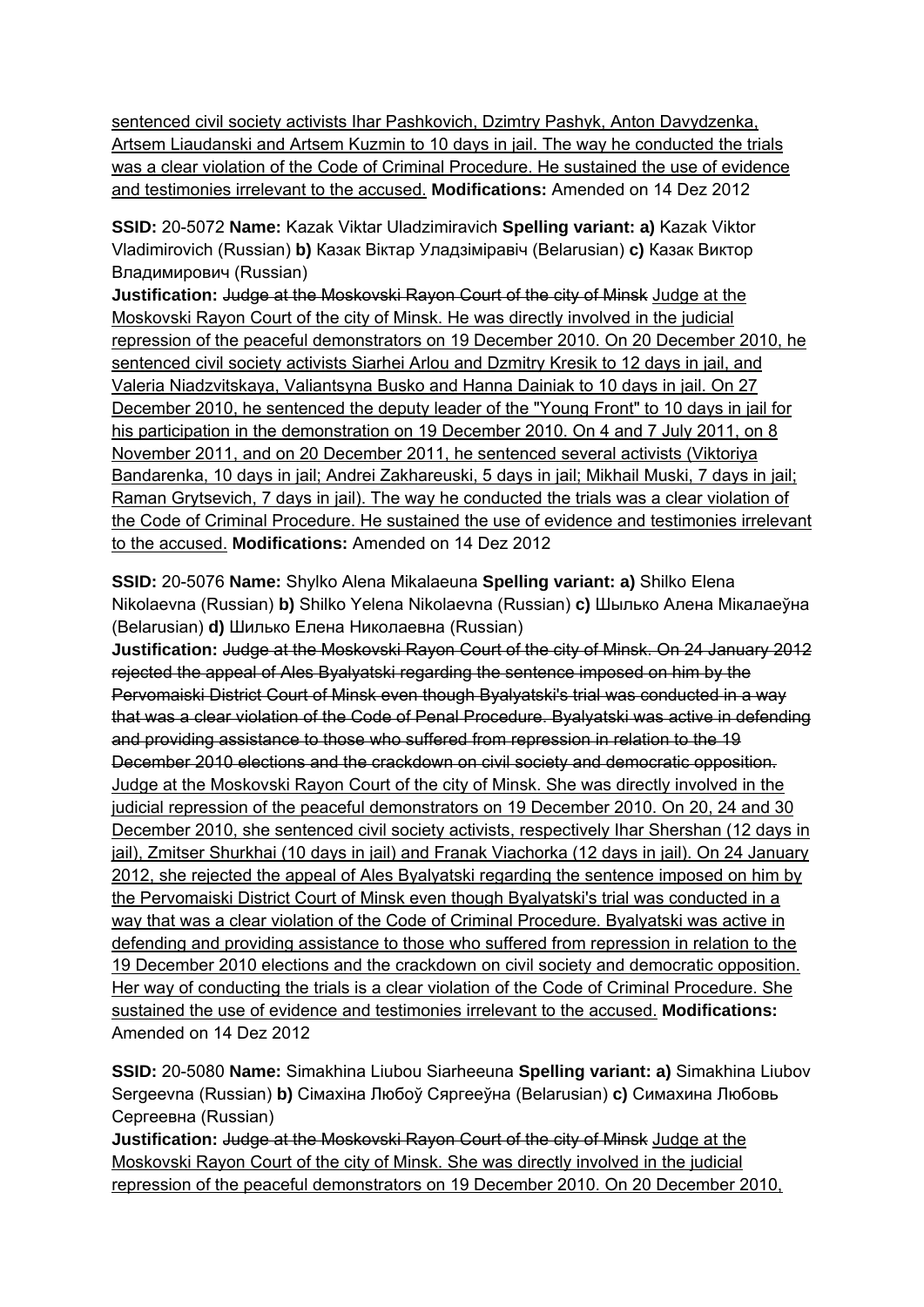she sentenced civil society activist Siarhei Barsukou to 12 days in jail. On 8 November 2011, she sentenced civil society activist, Paval Siarhei, to 7 days in jail. Her way of conducting the trials was a clear violation of the Code of Criminal Procedure. She sustained the use of evidence and testimonies irrelevant to the accused. **Modifications:** Amended on 14 Dez 2012

**SSID:** 20-5084 **Foreign identifier:** 140 **Name:** Kuzniatsova Natallia Anatolieuna **Spelling variant: a)** Kuznetsova Natalia Anatolievna (Russian) **b)** Kuznetsova Natalya Anatolyevna (Russian) **c)** Кузняцова Наталля Анатольеўна (Belarusian) **d)** Кузнецова Наталья Анатольевна (Russian)

**DOB:** 1973 **POB:** Minsk

**Justification:** Judge at the Moskovski Rayon Court of the city of Minsk Judge at the Moskovski Rayon Court of the city of Minsk. She was directly involved in the judicial repression of the peaceful demonstrators on 19 December 2010. On 20 December 2010, she sentenced civil society activist, Anastasia Lazareva, to 10 days in jail. Her way of conducting the trial was a clear violation of the Code of Criminal Procedure. She sustained the use of evidence and testimonies irrelevant to the accused. **Modifications:** Amended on 14 Dez 2012

**SSID:** 20-5090 **Name:** Tselitsa Lidziia Fiodarauna **Spelling variant: a)** Tselitsa Lidzia Fiodarauna (Belarusian) **b)** Tselitsa Lidziya Fiodarauna (Belarusian) **c)** Telitsa Lidiia Fedorovna (Russian) **d)** Telitsa Lidia Fedorovna (Russian) **e)** Telitsa Lidiya Fedorovna (Russian) **f)** Целіца Лідзія Фёдараўна (Belarusian) **g)** Телица Лидия Федоровна (Russian) **Justification:** Judge at the Moskovski Rayon Court of the city of Minsk Judge at the Moskovski Rayon Court of the city of Minsk. She was directly involved in the judicial repression of the peaceful demonstrators on 19 December 2010. On 20 December 2010, she sentenced civil society activist Mikhail Barsukou to 10 days in jail Her way of conducting the trial was a clear violation of the Code of Criminal Procedure. She sustained the use of evidence and testimonies irrelevant to the accused. **Modifications:** Amended on 14 Dez 2012

**SSID:** 20-5094 **Name:** Charniak Alena Leanidauna **Spelling variant: a)** Cherniak Elena Leonidovna (Russian) **b)** Cherniak Yelena Leonidovna (Russian) **c)** Chernyak Yelena Leonidovna (Russian) **d)** Чарняк Алена Леанідаўна (Belarusian) **e)** Черняк Елена Леонидовна (Russian)

**Justification:** Judge at the Moskovski Rayon Court of the city of Minsk Judge at the Moskovski Rayon Court of the city of Minsk. She was directly involved in the judicial repression of the peaceful demonstrators on 19 December 2010. On 20 December 2010, she sentenced civil society activists Andrei Eliseeu, Hanna Yakavenka, Henadz Chebatarovich respectively to 10, 11 and 12 days in jail. Her way of conducting the trial was a clear violation of the Code of Criminal Procedure. She sustained the use of evidence and testimonies irrelevant to the accused. **Modifications:** Amended on 14 Dez 2012

**SSID:** 20-5098 **Name:** Shestakou Iury Valerievich **Spelling variant: a)** Shestakou Yury Valerievich (Belarusian) **b)** Shestakov Iuri Valerievich (Russian) **c)** Shestakov Yuri Valerievich (Russian) **d)** Шастакоў Юрый Валер'евіч (Belarusian) **e)** Шестаков Юрий Валерьевич (Russian)

**Justification:** Judge at the Moskovski Rayon Court of the city of Minsk Judge at the Moskovski Rayon Court of the city of Minsk. He was directly involved in the judicial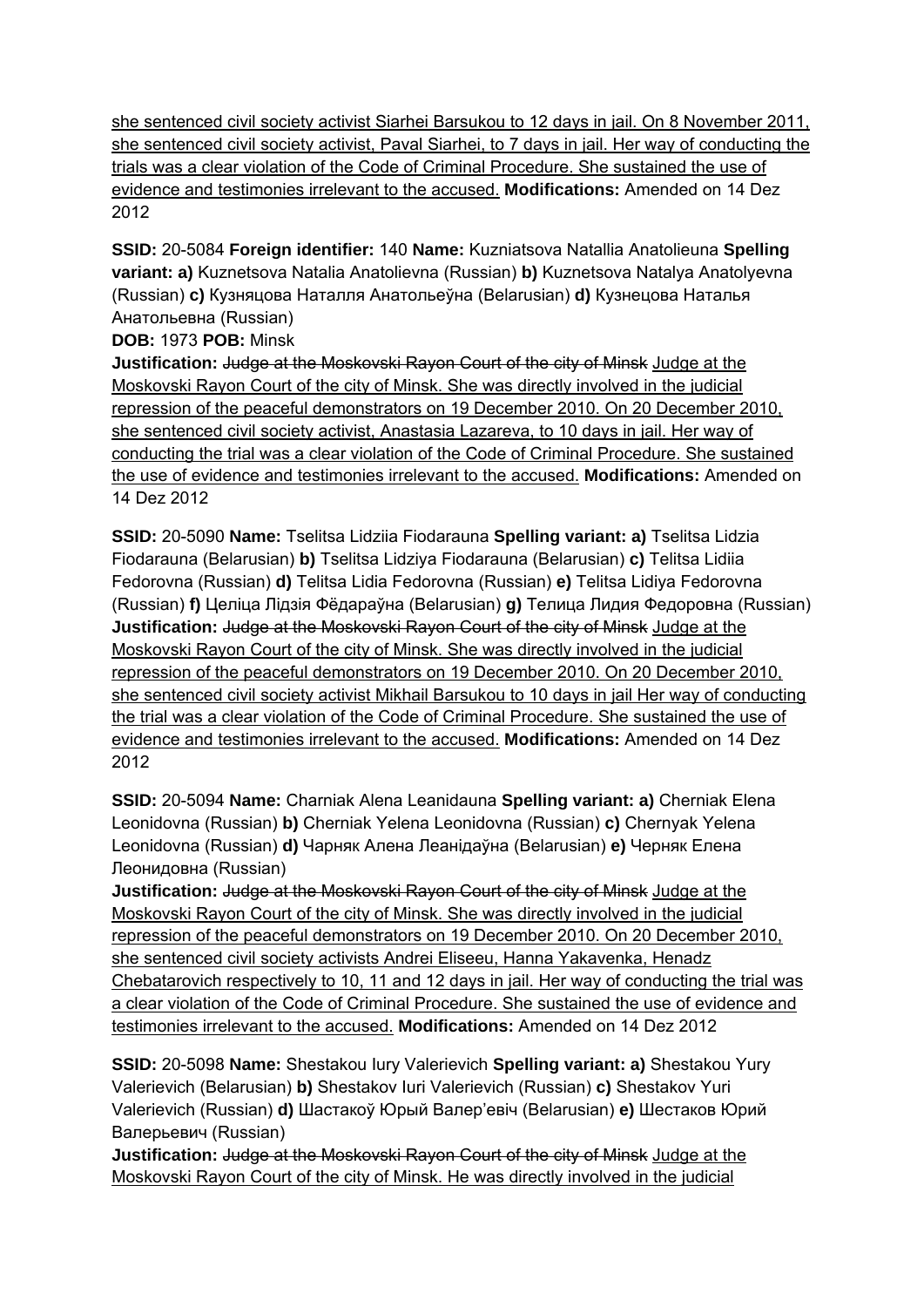repression of peaceful demonstrators on 19 December 2010. On 20 and 27 December 2010, he sentenced civil society activists Illya Vasilievich, Nadzeya Chayukhova, Tatsiana Radzetskaya, Siarhei Kanapatski and Volha Damarad to 10 days in jail. His way of conducting the trials was a clear violation of the Code of Criminal Procedure. He sustained the use of evidence and testimonies irrelevant to the accused. **Modifications:** Amended on 14 Dez 2012

**SSID:** 20-5102 **Name:** Motyl Tatsiana Iaraslavauna **Spelling variant: a)** Motyl Tatsiana Yaraslavauna (Belarusian) **b)** Motyl Tatiana Iaroslavovna (Russian) **c)** Motyl Tatyana Yaroslavovna (Russian) **d)** Матыль Таццяна Таццяна (Belarusian) **e)** Мотыль Татьяна Ярославовна (Russian)

**Justification:** Judge at the Moskovski Rayon Court of the city of Minsk Judge at the Moskovski Rayon Court of the city of Minsk. She was directly involved in the judicial repression of peaceful demonstrators on 19 December 2010. On 10 January 2011, she sentenced Young Front activist, Yulian Misiukevich, to 12 days in jail and, on 21 January 2011 and 31 January 2011 respectively, she sentenced political activist, Usevalad Shasharin, and civil society activist, Tsimafei Atranschankau, each to 9 days in jail. She also sentenced on 27 December 2010 and 20 January 2011 respectively human rights defender, Mikhail Matskevich, to 10 days in jail and civil society activist, Valer Siadou, to 12 days in jail for their participation in an action in support of political prisoners. She was also directly involved in the judicial repression of civil society activist activists in 2011. On 4 and 7 July 2011, she sentenced Anton Glinisty and Andrei Ignatchyk to 10 days in jail. She has also been directly involved in the judicial repression of political activists in 2012. On 22 February 2012, she sentenced the prominent political activist, Pavel Vinagradau, to 10 days in jail, on whom she also imposed, on 10 April 2012, a preventive police supervision for two years. On 23 March 2012, she sentenced political activists Mikhas Kostka and Anastasia Shuleika of «Revolution through social networks» to 5 days in jail. On 21 April 2012, she sentenced the latter again to 10 days in jail. On 24, 25 and 26 May 2012, she sentenced Young Front activists, Uladzimir Yaromenak, Zmitser Kremenetski and Raman Vasiliev to 10, 10 and 12 days in jail respectively. On 22 June 2012, she sentenced the Euroradio journalist, Paval Sverdlou, to 15 days in jail. Her way of conducting the trials was a clear violation of the Code of Criminal Procedure. She sustained the use of evidence and testimonies irrelevant to the accused. **Modifications:** Amended on 14 Dez 2012

**SSID:** 20-5106 **Name:** Khatkevich Iauhen Viktaravich **Spelling variant: a)** Khatkevich Yauhen Viktaravich (Belarusian) **b)** Khatkevich Evgeni Viktorovich (Russian) **c)** Khatkevich Yevgeni Viktorovich (Russian) **d)** Хаткевіч Яўген Віктаравіч (Belarusian) **e)** Хаткевич Евгений Викторович (Russian)

**Justification:** Judge at the Moskovski Rayon Court of the city of Minsk Judge at the Moskovski Rayon Court of the city of Minsk. He was directly involved in the judicial repression of peaceful demonstrators on 19 December 2010. On 20, 22 and 27 December 2010, he sentenced civil society activists, Alyaksandra Suslava and Svitlana Pankavets, to 10 days in jail, Fedar Masliannikau and Mikhas Lebedz to 12 days in jail and Zmitser Bandarchuk, Artsem Dubski and Mikhas Pashkevich to 15 days in jail. In 2011 and 2012, he sentenced other activists to terms ranging from 7 to 14 days in jail. His way of conducting the trials was a clear violation of the Code of Criminal Procedure. He sustained the use of evidence and testimonies irrelevant to the accused. **Modifications:** Amended on 14 Dez 2012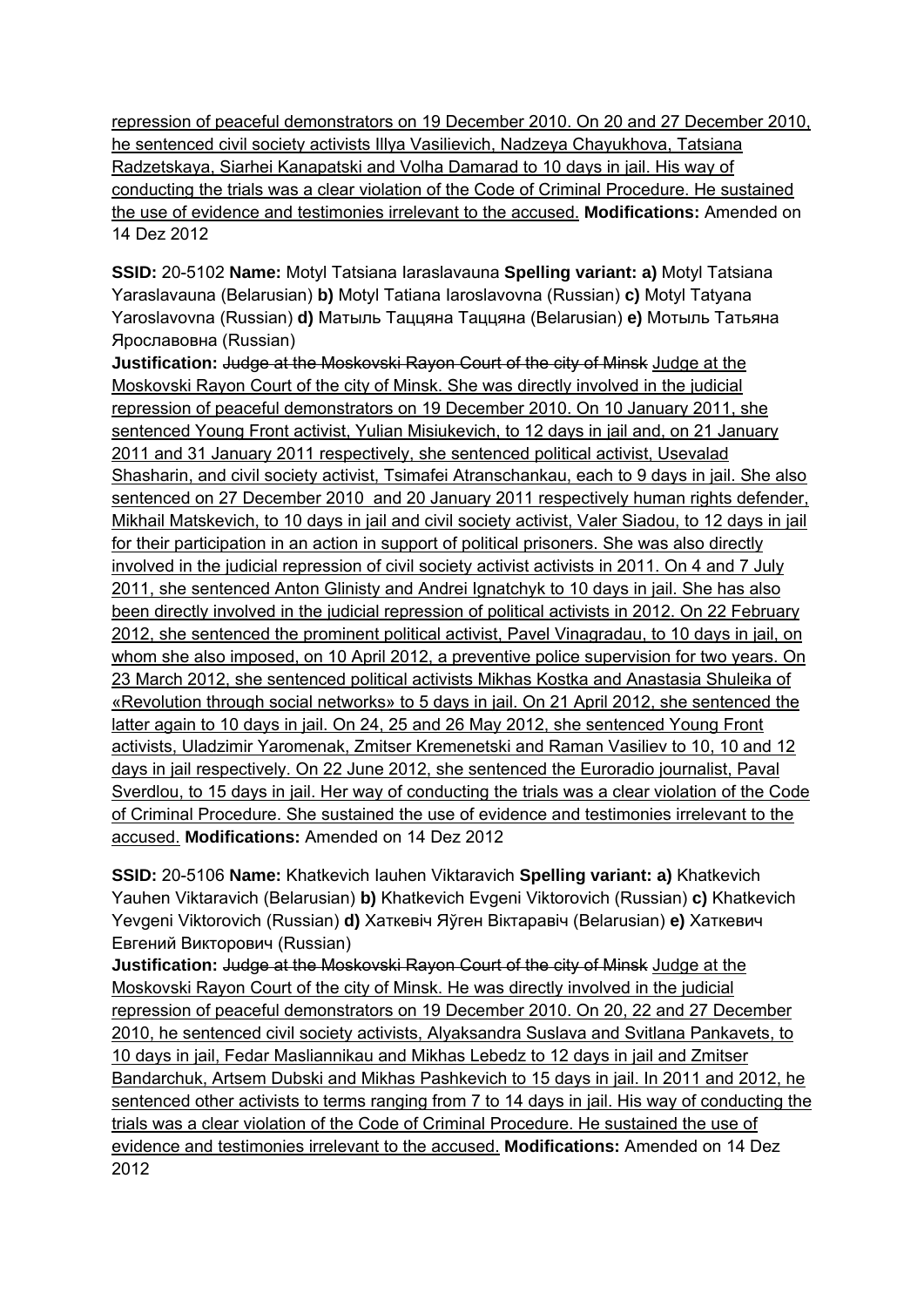**SSID:** 20-5110 **Name:** Husakova Volha Arkadzieuna **Spelling variant: a)** Gusakova Olga Arkadievna (Russian) **b)** Гусакова Вольга Аркадзьеўна (Belarusian) **c)** Гусакова Ольга Аркадьевна (Russian)

**Justification:** Judge at the Oktiabrski Rayon Court of Minsk Judge at the Oktiabrski Rayon Court of Minsk. She was directly involved in the judicial repression of peaceful demonstrators on 19 December 2010. On 20 December 2010, she sentenced civil society activists, Aleksandryna Alibovich and Volha Kashtalian, to 10 days in jail, and Aliaksei Varonchanka and Eryk Arlou to 12 days in jail. Her way of conducting the trial was a clear violation of the Code of Criminal Procedure. She sustained the use of evidence and testimonies irrelevant to the accused. **Modifications:** Amended on 14 Dez 2012

**SSID:** 20-5114 **Name:** Shahrai Ryta Piatrouna **Spelling variant: a)** Shagrai Rita Petrovna (Russian) **b)** Шаграй Рыта Пятроўна (Belarusian) **c)** Шаграй Рита Петровна (Russian) **Justification:** Judge at the Oktiabrski Rayon Court of the city of Minsk Judge at the Oktiabrski Rayon Court of the city of Minsk. She was directly involved in the judicial repression of peaceful demonstrators on 19 December 2010. On 20 December 2010, she sentenced civil society activists, Ales Sobal, Maksim Hrishel and Kastantsin Chufistau, to 10 days in jail, and Siarhei Kardymon to 15 days in jail. Her way of conducting the trials was a clear violation of the Code of Criminal Procedure. She sustained the use of evidence and testimonies irrelevant to the accused. **Modifications:** Amended on 14 Dez 2012

**SSID:** 20-5118 **Name:** Mitrakhovich Iryna Aliakseeuna **Spelling variant: a)** Mitrakhovich Irina Alekseevna (Russian) **b)** Мітраховіч Ірына Аляксееўна (Belarusian) **c)** Митрахович Ирина Алексеевна (Russian)

**Justification:** Judge at the Oktiabrski Rayon Court of the city of Minsk Judge at the Oktiabrski Rayon Court of the city of Minsk. She was directly involved in the judicial repression of peaceful demonstrators on 19 December 2010. On 20 December 2010, she sentenced civil society activists Aleh Yastrutseu and Mark Metsialkou to 15 days in jail. On 7 July 2011, she sentenced civil society activists Eduard Baida and Andrei Ratsolka to 10 days in jail, and Artsem Starykau to 12 days in jail for taking part in a silent protest. Her way of conducting the trials was a clear violation of the Code of Criminal Procedure. She sustained the use of evidence and testimonies irrelevant to the accused. **Modifications:** Amended on 14 Dez 2012

**SSID:** 20-5122 **Name:** Pratasavitskaia Natallia Uladzimirauna **Spelling variant: a)**  Protosovitskaia Natalia Vladimirovna (Russian) **b)** Protosovitskaya Natalia Vladimirovna (Russian) **c)** Protosovitskaya Natalya Vladimirovna (Russian) **d)** Пратасавіцкая Наталля Уладзіміраўна (Belarusian) **e)** Протосовицкая Наталья Владимировна (Russian) **Justification: Judge at the Oktiabrski Rayon Court of Minsk Judge at the Oktiabrski Rayon** Court of Minsk. She was directly involved in the judicial repression of peaceful demonstrators on 19 December 2010. On 20 December 2010, she sentenced civil society activists Siarhei Sheuchenka, Katsiaryna Sliadzeuskaya and Aliaksandra Chemisava to 10 days in jail, and Yauhen Mironau, Ihar Matsuta, Illya Laptseu, Mikhail Korzun and Vital Murashkevich to 15 days in jail. Her way of conducting the trial was a clear violation of the Code of Criminal Procedure. She sustained the use of evidence and testimonies irrelevant to the accused. **Modifications:** Amended on 14 Dez 2012

**SSID:** 20-5126 **Name:** Lapko Maksim Fiodaravich **Spelling variant: a)** Lapko Maksim Fedorovich (Russian) **b)** Lapko Maxim Fyodorovich (Russian) **c)** Лапко Максім Фёдаравіч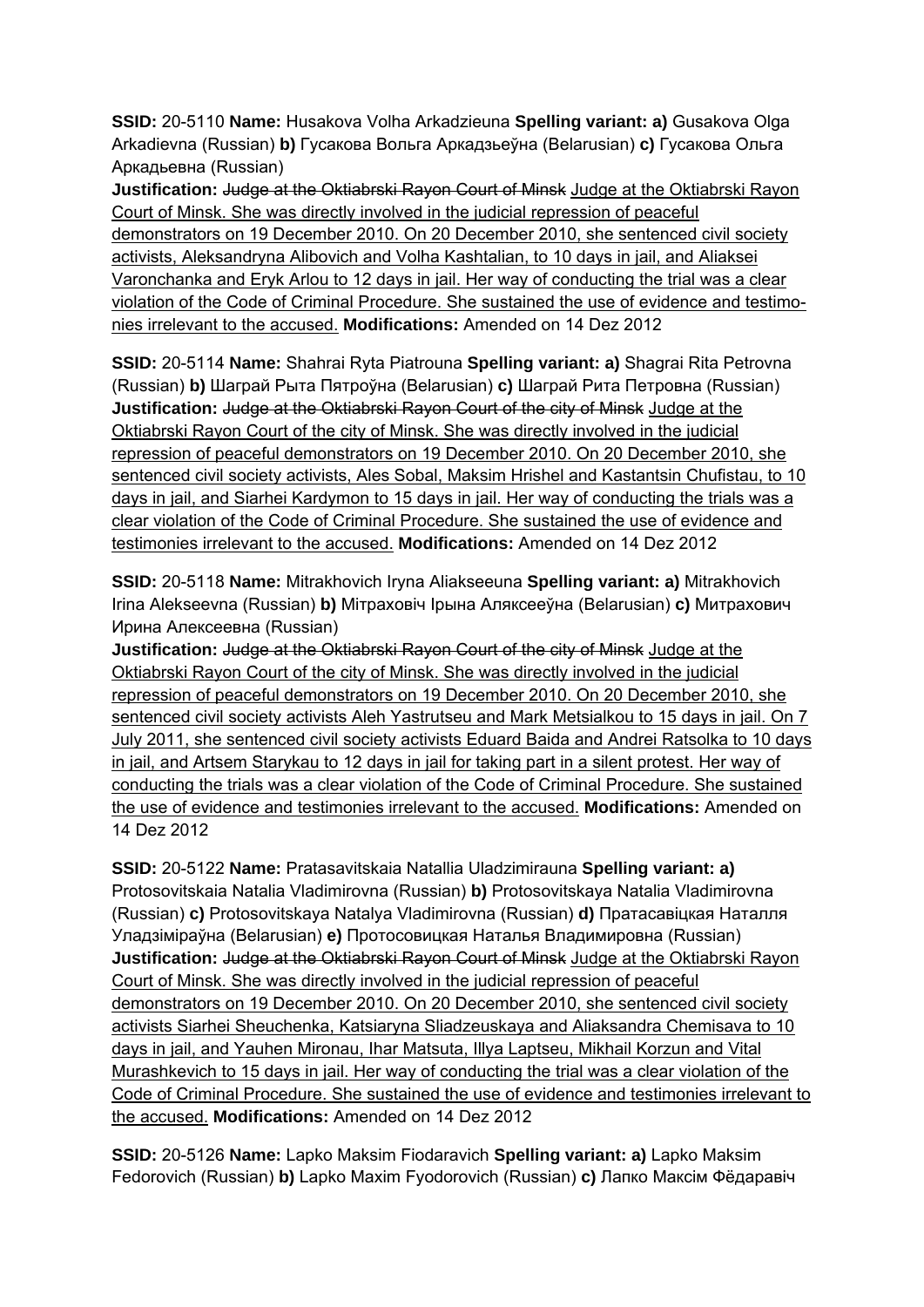(Belarusian) **d)** Лапко Максим Федорович (Russian)

**Justification:** Judge at the Oktiabrski Rayon Court of the city of Minsk Judge at the Oktiabrski Rayon Court of the city of Minsk. He was directly involved in the judicial repression of peaceful demonstrators on 19 December 2010. On 20 December 2010, he sentenced civil society activists Raman Scherbau and Vital Tratsiakou to 10 days in jail, Yuri Krylovich and Pavel Kavalenka to 15 days in jail, Youg Front activists Zmitser Kremenitski and Uladzimir Yaromenak respectively to 14 and 15 days in jail. In 2012, he sentenced other activists, particularly Young Front activists, to terms ranging from 10 to 15 days in jail. On 17 July 2012, he sentenced Raman Vasiliev and Uladzimir Yaromenak respectively to 12 and 15 days in jail. His way of conducting the trials was a clear violation of the Code of Criminal Procedure. He sustained the use of evidence and testimonies irrelevant to the accused. **Modifications:** Amended on 14 Dez 2012

**SSID:** 20-5130 **Name:** Varenik Natallia Siamionauna **Spelling variant: a)** Varenik Natalia Semenovna (Russian) **b)** Varenik Natalya Semyonovna (Russian) **c)** Варэнік Наталля Сямёнаўна (Belarusian) **d)** Вареник Наталья Семеновна (Russian) **Justification:** Judge at the Frunzenski Rayon Court of the city of Minsk Judge at the Frunzenski Rayon Court of the city of Minsk. She was directly involved in the judicial repression of peaceful demonstrators on 19 December 2010. On 20 December 2010, she sentenced civil society activists Valiantsina Furman and Vadzim Klysheika to 10 days in jail. Her way of conducting the trial was a clear violation of the Code of Criminal Procedure. She sustained the use of evidence and testimonies irrelevant to the accused. **Modifications:**  Amended on 14 Dez 2012

**SSID:** 20-5134 **Name:** Zhukouskaia Zhanna Aliakseeuna **Spelling variant: a)** Zhukouskaya Zhanna Aliakseyeuna (Belarusian) **b)** Zhukovskaia Zhanna Alekseevna (Russian) **c)**  Zhukovskaya Zhanna Alekseyevna (Russian) **d)** Жукоўская Жанна Аляксееўна (Belarusian) **e)** Жуковская Жанна Алексеевна (Russian)

**Justification:** Judge at the Frunzenski Rayon Court of the city of Minsk Judge at the Frunzenski Rayon Court of the city of Minsk. She was directly involved in the judicial repression of peaceful demonstrators on 19 December 2010. On 20 December 2010, she sentenced civil society activists Iryna Yarashevich and Mikhail Yakavenka respectively to 15 and 10 days in jail. On 7 July 2011, she sentenced civil society activist Barys Sidareika to 10 days in jail for taking part in a silent protest. Her way of conducting the trials was a clear violation of the Code of Criminal Procedure. She sustained the use of evidence and testimonies irrelevant to the accused. **Modifications:** Amended on 14 Dez 2012

**SSID:** 20-5138 **Name:** Samaliuk Hanna Valerieuna **Spelling variant: a)** Samoliuk Anna Valerievna (Russian) **b)** Samolyuk Anna Valeryevna (Russian) **c)** Самалюк Ганна Валер'еўна (Belarusian) **d)** Самолюк Анна Валерьевна (Russian) **Justification:** Judge at the Frunzenski Rayon Court of the city of Minsk Former Judge at the Frunzenski District Court of the city of Minsk. She was directly involved in the judicial repression of peaceful demonstrators on 19 December 2010. On 20 December 2010, she sentenced civil society activist Alyaksandr Stsiashenka to 10 days in jail. Her way of conducting the trial was a clear violation of the Code of Criminal Procedure. She sustained the use of evidence and testimonies irrelevant to the accused. **Modifications:** Amended on 14 Dez 2012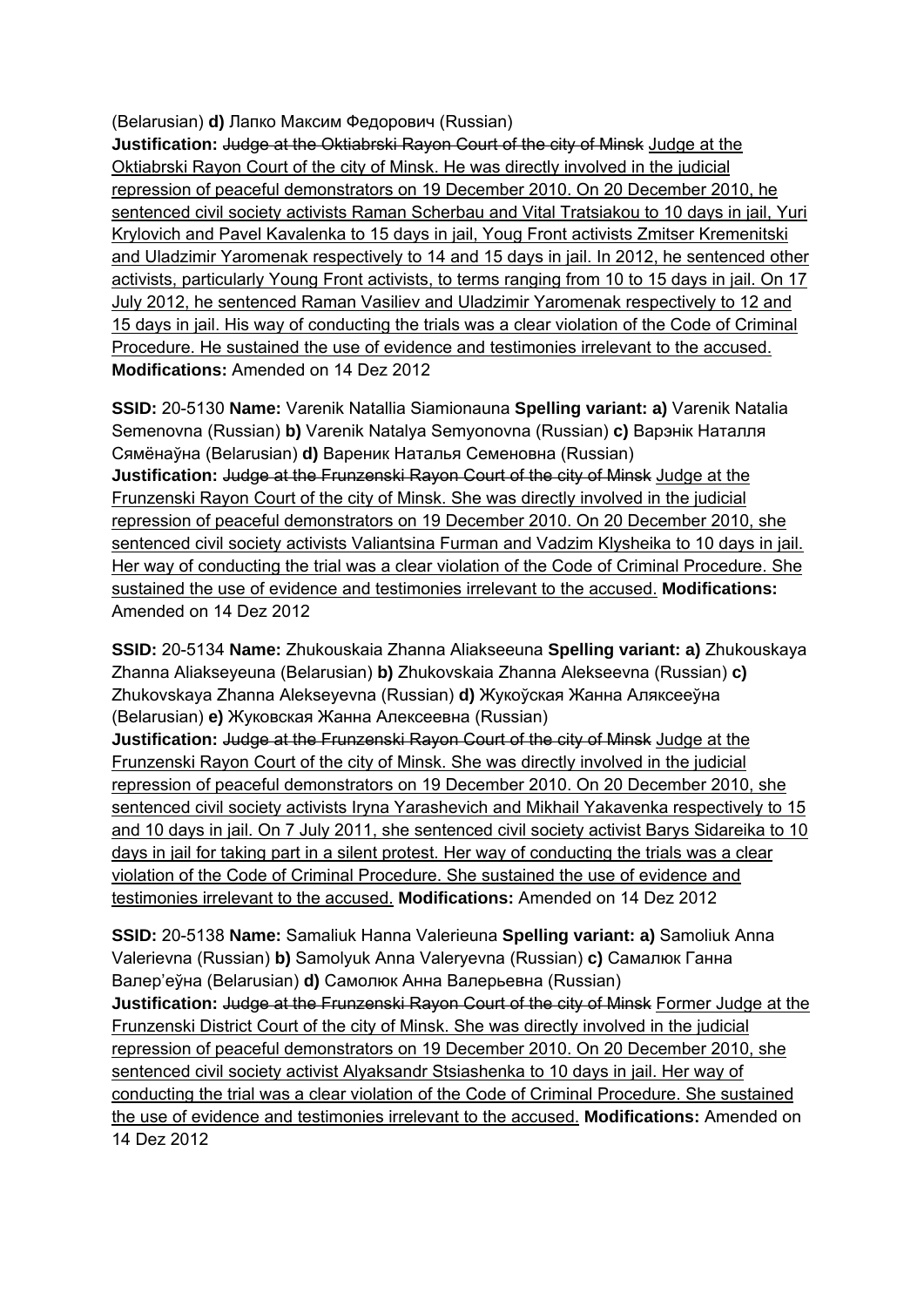**SSID:** 20-5142 **Name:** Lukashenka Dzmitry Aliaksandravich **Spelling variant: a)**  Lukashenko Dmitri Aleksandrovich (Russian) **b)** Лукашэнка Дзмітрый Аляксандравіч (Belarusian) **c)** Лукашенко Дмитрий Александрович (Russian) **DOB:** 23 Mar 1980

**Justification:** Businessman, active participantion in financial operations involving the Lukashenko family Businessman, active participation in financial operations involving the Lukashenko family. **Modifications:** Amended on 14 Dez 2012

**SSID:** 20-5146 **Name:** Shuhaeu Siarhei Shuhaeu Siarhei Mikhailavich **Spelling variant: a)**  Shuhayeu Siarhei (Belarusian) **b)** Shugaev Sergei (Russian) **c)** Shugayev Sergey (Russian) **d)** Шугаеў Сяргей (Belarusian) **e)** Шугаев Сергей (Russian) **a)** Shuhayeu Siarhei Mikhailavich (Belarusian) **b)** Shugaev Sergei Mikhailovich (Russian) **c)** Shugayev Sergey Mikhailovich (Russian) **d)** Шугаеў Сяргей Михайлaвiч (Belarusian) **e)** Шугаев Сергей Михайлович (Russian)

**Justification:** Deputy Head of the KGB. Head of Counter-intelligence Board of the KGB Head of the KGB Counter-Intelligence Division and former Deputy Head of the KGB Counter-Intelligence Board. Responsible for the repressive work of the KGB against civil society and the democratic opposition. **Modifications:** Amended on 14 Dez 2012

**SSID:** 20-5150 Name: Kuzniatsou Ihar Kuzniatsou Ihar Nikonavich Spelling variant: a) Kuznetsov Igor (Russian) **b)** Кузняцоў Ігар (Belarusian) **c)** Кузнецов Игорь (Russian) **a)**  Kuznetsov Igor Nikonovivh (Russian) **b)** Кузняцоў Ігар Нiконaвiч (Belarusian) **c)** Кузнецов Игорь Никонович (Russian)

**Justification:** Head of State KGB Training Center Head of KGB Training Centre, former Head of the KGB in the Minsk region and in Minsk city. As the person responsible for preparing and training KGB staff, he was responsible for the repressive work of the KGB against civil society and the democratic opposition. In relation to his previous functions, he was responsible for the same repressive work of the KGB in Minsk city and in the region of Minsk. **Modifications:** Amended on 14 Dez 2012

**SSID:** 20-5154 **Name:** Haidukevich Valery Uladzimiravich **Spelling variant: a)** Gaidukevich Valeri Vladimirovich (Russian) **b)** Гайдукевіч Валерый Уладзіміравіч (Belarusian) **c)**  Гайдукевич Валерий Владимирович (Russian)

**DOB:** 19 Jan 1953 **POB:** Behoml, Dokshitski district, Vitebsk region

**Justification:** Deputy Minister of Interior. Commander of internal troops; as a commander of internal troops he bears responsibility for the violent suppression of protests Deputy Minister of Interior. Commander of internal troops, and Member of Parliament in the Lower Chamber. As a commander of internal troops he was responsible for the violent repression of the demonstration on 19 December 2012 in Minsk, where his troops were the first to be actively involved. **Modifications:** Amended on 14 Dez 2012

**SSID:** 20-5158 **Name:** Hureeu Siarhei Viktaravich **Spelling variant: a)** Hureyeu Siarhey Viktaravich (Belarusian) **b)** Gureev Sergei Viktorovich (Russian) **c)** Gureyev Sergey Viktorovich (Russian) **d)** Гурэеў Сяргей Віктаравіч (Belarusian) **e)** Гуреев Сергей Викторович (Russian)

**Justification:** Deputy Minister of Interior. Head of Preliminary Investigation; as Deputy Minister of Interior he bears responsibility for the violent suppression of protests and violations of human rights during investigation proceedings Has been actively involved in the repression of civil society in Belarus. As a former Deputy Minister of Interior and Head of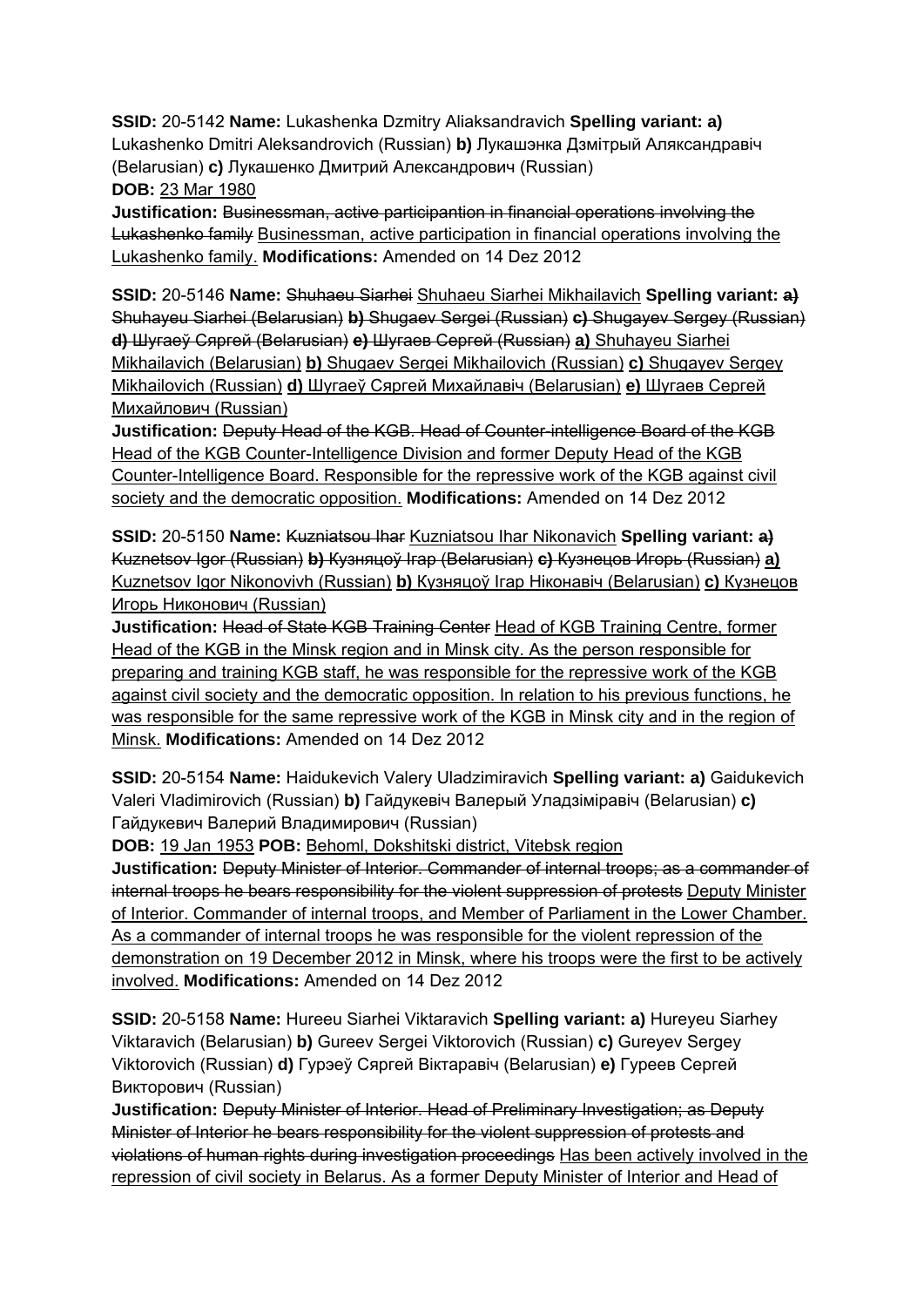Preliminary Investigation he was responsible for the violent suppression of protests and violations of human rights during investigation proceedings in relation to the December 2010 elections. Joined the reserve forces in February 2012. **Modifications:** Amended on 14 Dez 2012

**SSID:** 20-5162 **Name:** Kachanau Uladzimir Uladzimiravich **Spelling variant: a)** Kachanov Vladimir Vladimirovich (Russian) **b)** Качанаў Уладзімір Уладзіміравіч (Belarusian) **c)**  Качанов Владимир Владимирович (Russian)

**Justification:** Aide/Advisor to the Minister of Justice; as the aide to the Minister of Justice he bears responsibility for the functioning of the Belarusian judiciary Aide/Advisor to the Minister of Justice. As the aide to the Minister of Justice he was responsible for the role and the action of the Ministry of Justice and the judiciary of Belarus, by elaborating laws that are repressive towards civil society and the democratic opposition, supervising the work of the judges and prosecutors, denying or depriving registration for NGOs and political parties, taking decisions against lawyers who defend political prisoners, as well as deliberately ignoring the unlawful acts undertaken by the security services against the population. **Modifications:** Amended on 14 Dez 2012

**SSID:** 20-5166 **Name:** Badak Ala Mikalaeuna **Spelling variant: a)** Bodak Alla Nikolaevna (Russian) **b)** Бадак Ала Мікалаеўна (Belarusian) **c)** Бодак Алла Николаевна (Russian) **DOB:** 30 Aug 1967 **Identification document:** Passport No. SP0013023, Belarus **Justification:** Deputy Minister of Justice; as Deputy Minister of Justice she bears responsibility for the functioning of the Belarusian judiciary Deputy Minister of Justice, in charge of legal support to the institutions that draft legislative and regulatory acts. Her functions include supervising the drafting of legislation. She was responsible for the role and the action of the Ministry of Justice and the judiciary of Belarus, which are major instruments of repression of the population, by elaborating laws that are repressive towards civil society and the democratic opposition. **Modifications:** Amended on 14 Dez 2012

**SSID:** 20-5170 **Name:** Simanau Aliaksandr Anatolievich **Spelling variant: a)** Simonov Aleksandr Anatolievich (Russian) **b)** Сіманаў Аляксандр Анатольевіч (Belarusian) **c)**  Симонов Александр Анатольевич (Russian)

**DOB:** 1952 **POB:** Gomel **Identification document:** ID card No. 3100552C033PB6, Belarus **Justification:** Deputy Minister of Justice; as Deputy Minister of Justice he bears responsibility for the functioning of the Belarusian judiciary Deputy Minister of Justice, in charge of the judiciary staff, the ideology and the control of the implementation of sentences. His functions include the supervision and control of the judiciary staff. He was responsible for the role and the action of the Ministry of Justice and judiciary of Belarus, which are major instruments of repression of the population, by imposing state propaganda in the judiciary, and by ensuring that judicial staff take decisions that are in line with the repressive nature of the regime or that deliberately ignore the unlawful acts undertaken by the security services against the population. **Modifications:** Amended on 14 Dez 2012

**SSID:** 20-5174 **Name:** Tushynski Ihar Heraninavich **Spelling variant: a)** Tushinski Igor Geroninovich (Russian) **b)** Тушынскі Ігар Геранінавіч (Belarusian) **c)** Тушинский Игорь Геронинович (Russian)

**Justification:** Deputy Minister of Justice; as Deputy Minister of Justice he bears responsibility for the functioning of the Belarusian judiciary Deputy Minister of Justice in charge of legal support of the institutions that draft legislative and regulatory acts on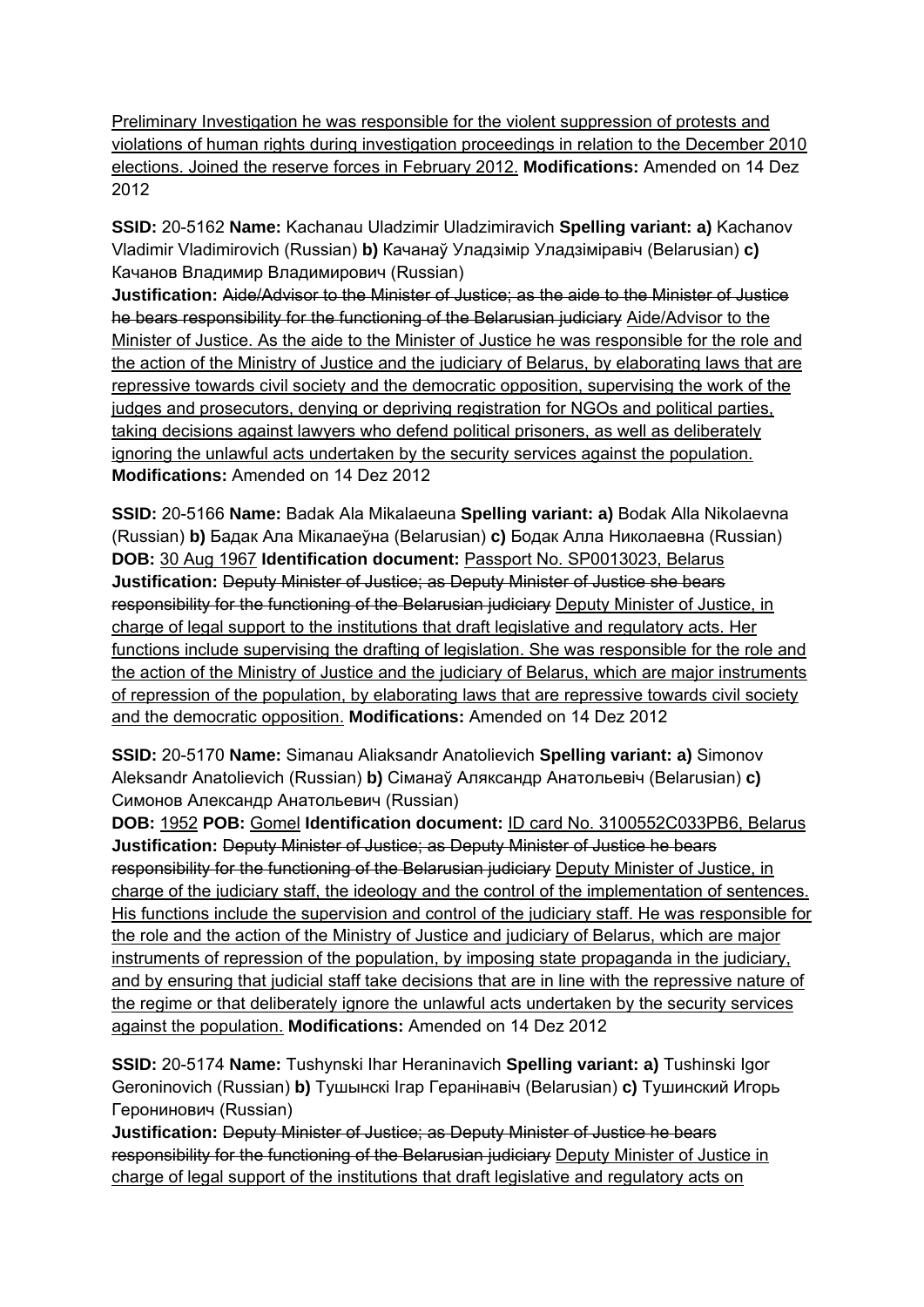economic issues and in charge of the registration of legal entities. Responsible for the role and the action of the Belarusian Ministry of Justice and of the judiciary, which are major instruments of repression of the population, by imposing state propaganda in the judiciary, which provokes, and justifies the repression of the democratic opposition and of civil society, by denying or depriving registration for NGOs and political parties. **Modifications:** Amended on 14 Dez 2012

**SSID:** 20-5178 **Name:** Skurat Viktar Skurat Viktar Vatslavavich **Spelling variant: a)** Skurat Viktor (Russian) **b)** Скурат Віктар (Belarusian) **c)** Скурат Виктор (Russian) **a)** Skurat Viktor Vatslavovich (Russian) **b)** Скурат Віктар Вацлавaвiч (Belarusian) **c)** Скурат Виктор Вацлавович (Russian)

**Justification:** Head of Minsk Municipal Directorate of the Public Security Department of the Ministry of Interior, Colonel of Militia. He was decorated by Lukashenko for his active participation and implementation of orders during the crackdown of the 19 December 2010 demonstration Head of Minsk Municipal Directorate of the Public Security Department of the Ministry of Interior. In February 2011, he received an award and an acknowledgement letter from President Lukashenka for his active participation and implementation of orders during the repression of the 19 December 2010 demonstrations. **Modifications:** Amended on 14 Dez 2012

**SSID:** 20-5182 **Name:** Ivanou Siarhei **Spelling variant: a)** Ivanov Sergei (Russian) **b)**  Ivanov Sergey (Russian) **c)** Іваноў Сяргей (Belarusian) **d)** Иванов Сергей (Russian) **Justification:** Deputy Head of Supply Division of the Ideological and Personnel Directorate of the Minsk Municipal Department of Interior, Major of Militia. He was decorated by Lukashenko for his active participation and implementation of orders during the crackdown of the 19 December 2010 demonstration Deputy Head of Supply Division of the Ideological and Personnel Directorate of the Minsk Municipal Department of Interior. In February 2011, he received an award and an acknowledgement letter from President Lukashenka for his active participation and implementation of orders during the repression of the 19 December 2010 demonstrations. **Modifications:** Amended on 14 Dez 2012

**SSID:** 20-5186 **Name:** Kadzin Raman **Spelling variant: a)** Kadin Roman (Russian) **b)**  Кадзін Раман (Belarusian) **c)** Кадин Роман (Russian)

**Justification:** Commanding officer of Weaponry and Technical Supply of the Motorized Patrol Service, Major of Militia. He was decorated by Lukashenko for his active participation and implementation of orders during the crackdown of the 19 December 2010 demonstration Commanding officer of Weaponry and Technical Supply of the Motorized Patrol Service. In February 2011, he received an award and an acknowledgement letter from President Lukashenka for his active participation and implementation of orders during the repression of the 19 December 2010 demonstrations. **Modifications:** Amended on 14 Dez 2012

**SSID:** 20-5190 **Name:** Komar Volha **Spelling variant: a)** Komar Olga (Russian) **b)** Комар Вольга (Belarusian) **c)** Комар Ольга (Russian)

**Justification:** Judge of the Frunzenski District of Minsk, dealing with Vasili Parfenkov's case Judge of the Frunzenski District of Minsk, dealing with the case of protestor Vasili Parfenkov. Responsible for implementing the politically motivated administrative and criminal sanctions against representatives of civil society. **Modifications:** Amended on 14 Dez 2012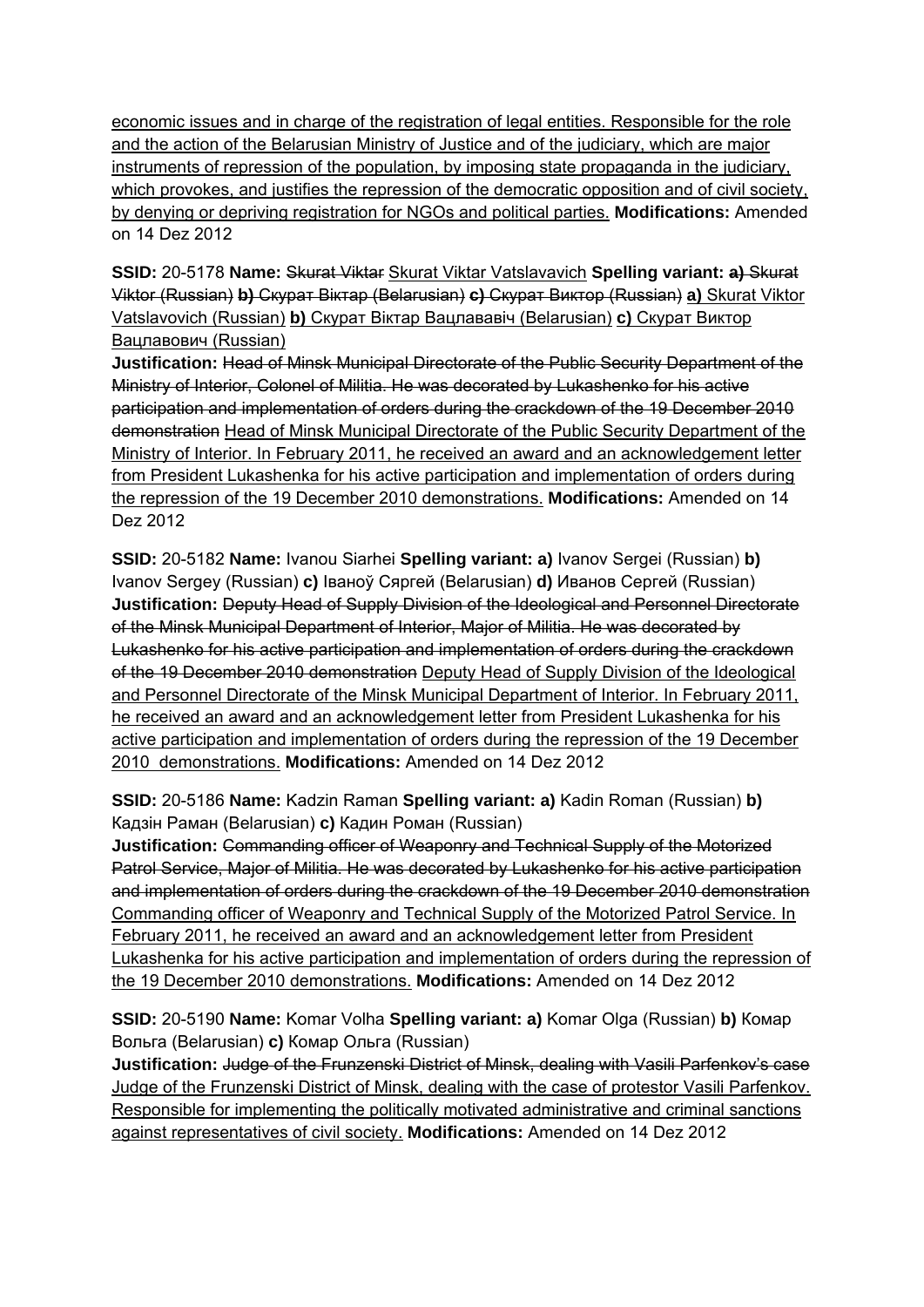**SSID:** 20-5194 **Name:** Zaharouski Anton **Spelling variant: a)** Zagorovski Anton (Russian) **b)** Загароўскі Антон (Belarusian) **c)** Загоровский Антон (Russian)

**Justification:** Prosecutor of the Frunzenski District of Minsk, dealing with Vasili Parfenkov's case Prosecutor of the Frunzenski District of Minsk, dealing with the case of protestor Vasili Parfenkov. Responsible for implementing the politically-motivated administrative and criminal sanctions against representatives of civil society. **Modifications:** Amended on 14 Dez 2012

**SSID:** 20-5198 **Name:** Charkas Tatsiana Stanislavauna **Spelling variant: a)** Cherkas Tatsiana Stanislavauna (Belarusian) **b)** Cherkas Tatiana Stanislavovna (Russian) **c)** Чаркас Таццяна Станіславаўна (Belarusian) **d)** Чэркас Таццяна Станіславаўна (Belarusian) **e)**  Черкас Татьяна Станиславовна (Russian)

**Justification:** Judge of the Frunzenski District of Minsk, dealing with the cases of Aleksandr Otroshchenkov (sentenced to a 4-years restricted prison term), Aleksandr Molchanov (3 years) and Dmitri Novik (3.5 years of restricted imprisonment) Judge of the Frunzenski District of Minsk, dealing with the cases of Aleksandr Otroshchenkov (sentenced to a 4 years restricted prison term), Aleksandr Molchanov (3 years) and Dmitri Novik (3.5 years of restricted imprisonment). Responsible for implementing the politically-motivated administrative and criminal sanctions against representatives of civil society. **Modifications:**  Amended on 14 Dez 2012

**SSID:** 20-5202 **Name:** Maladtsova Tatsiana **Spelling variant: a)** Molodtsova Tatiana (Russian) **b)** Маладцова Таццяна (Belarusian) **c)** Молодцова Татьяна (Russian) **Justification:** Prosecutor of the Frunzenski District of Minsk, dealing with Aleksandr Otroshchenkov's, Aleksandr Molchanov's and Dmitri Novik's case Prosecutor of the Frunzenski District of Minsk, dealing with the case of Aleksandr Otroshchenkov, Aleksandr Molchanov and Dmitri Novik. Responsible for implementing the politically-motivated administrative and criminal sanctions against representatives of civil society. **Modifications:**  Amended on 14 Dez 2012

**SSID:** 20-5206 **Name:** Liabedzik Mikhail Piatrovich **Spelling variant: a)** Lebedik Mikhail Petrovich (Russian) **b)** Лябедзiк Мiхаiл Пятровiч (Belarusian) **c)** Лебедик Михаил Петрович (Russian)

**Justification:** First Deputy Editor of the paper «Sovietskaia Belarus»; active transmitter and analyst of pro-governmental policy falsifying facts and making unfair comments on the ongoing processes in Belarus against the civil society First Deputy Editor of the newspaper of the President's Administration and main propaganda newspaper «Sovietskaia Belarus». Source of pro-governmental policy, falsifying facts and making unfair comments on the ongoing processes in Belarus against the democratic opposition and civil society, which have been systematically highlighted in a negative and derogatory way, in particular after the Presidential elections in 2010. **Modifications:** Amended on 14 Dez 2012

**SSID:** 20-5210 **Name:** Padhaiski Henadz Danatavich **Spelling variant: a)** Podgaiski Gennadi Donatovich (Russian) **b)** Падгайскі Генадзь Данатавіч (Belarusian) **c)**  Подгайский Геннадий Донатович (Russian)

**Justification:** Director of Minsk State Polytechnic College, responsible for the expulsion of students Director of Minsk State Polytechnic College. Responsible for the expulsion of students involved in protests following the December 2010 elections. **Modifications:**  Amended on 14 Dez 2012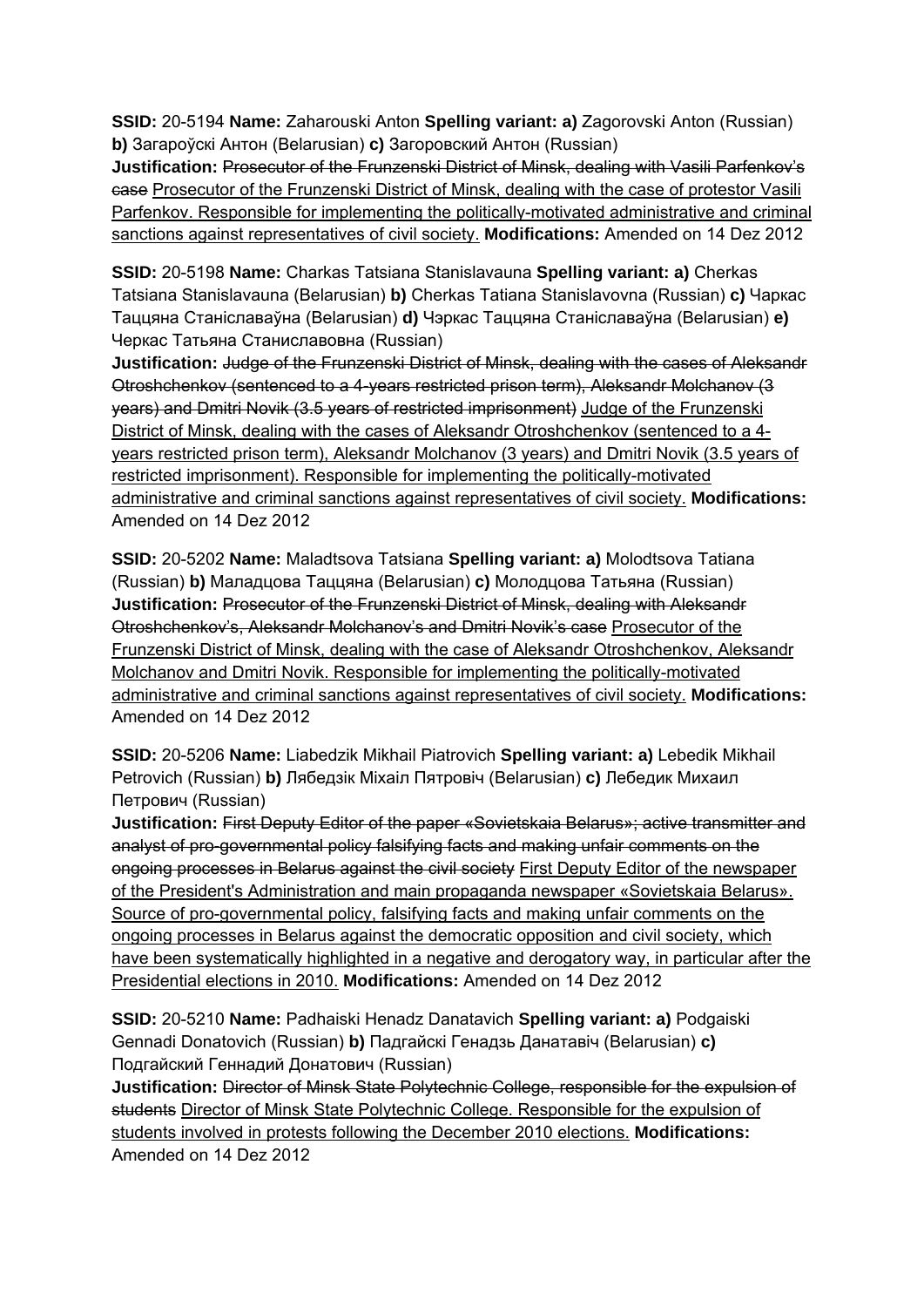**SSID:** 20-5214 **Name:** Kukharchyk Piotr Dzmitryevich **Spelling variant: a)** Kukharchik Piotr Dmitrievich (Russian) **b)** Кухарчык Пётр Дзмітрыевіч (Belarusian) **c)** Кухарчик Пётр Дмитриевич (Russian) **a)** Kukharchik Piotr Dmitrievich (Russian) **b)** Кухарчык Петр Дзмітрыевіч (Belarusian) **c)** Кухарчик Петр Дмитриевич (Russian)

**DOB:** 22 Feb 1945 **Identification document:** ID card No. 3220345A033PB9, Belarus **Justification:** Rector of Minsk State Pedagogical University; responsible for the expulsion of students Rector of Minsk State Pedagogical University. Responsible for the expulsion of students involved in protests following the December 2010 elections. **Modifications:**  Amended on 14 Dez 2012

**SSID:** 20-5218 **Name:** Batura Mikhail Paulavich **Spelling variant: a)** Batura Mikhail Pavlovich (Russian) **b)** Батура Міхаіл Паўлавіч (Belarusian) **c)** Батура Михаил Павлович (Russian)

**Justification:** Rector of Minsk State University of Informatics and Radioelectronics; responsible for the expulsion of students Rector of Minsk State University of Informatics and Radioelectronics; responsible for the expulsion of students involved in protests following the December 2010 elections. **Modifications:** Amended on 14 Dez 2012

**SSID:** 20-5222 **Name:** Chasnouski Mechyslau Edvardavich **Spelling variant: a)** Chesnovski Mechislav Edvardovich (Russian) **b)** Часноўскі Мечыслаў Эдвардавіч (Belarusian) **c)**  Чесновский Мечислав Эдвардович (Russian)

**DOB:** 18 May 1948

**Justification:** Rector of Brest State University named after Pushkin; responsible for the expulsion of students Rector of Brest State University. Responsible for the expulsion of students involved in protests following the December 2010 elections. **Modifications:**  Amended on 14 Dez 2012

**SSID:** 20-5226 **Name:** Alpeeva Tamara Mikhailauna **Spelling variant: a)** Alpeyeva Tamara Mikhailauna (Belarusian) **b)** Alpeeva Tamara Mikhailovna (Russian) **c)** Alpeyeva Tamara Mikhailovna (Russian) **d)** Алпеева Тамара Міхайлаўна (Belarusian) **e)** Алпеева Тамара Михайловна (Russian)

**Justification:** Rector of International Humanitarian-Economic Institute; responsible for the expulsion of students Rector of International Humanitarian-Economic Institute; responsible for the expulsion of students involved in protests following the December 2010 elections. **Modifications:** Amended on 14 Dez 2012

**SSID:** 20-5230 **Name:** Shykarou Uladzislau Shykarou Uladzislau Aleksandravich **Spelling variant: a)** Shikarov Vladislav (Russian) **b)** Шыкароў Уладзіслаў (Belarusian) **c)** Шикаров Владислав (Russian) **a)** Shikarov Vladislav Aleksandrovich (Russian) **b)** Шыкароў Уладзіслаў Александравiч (Belarusian) **c)** Шикаров Владислав Александрович (Russian) **Justification:** Judge of the Zheleznodorozhny District Court of Vitebsk. He sentenced several protesters during the appeal trial, despite the fact that they were not found guilty by the Court of First Instance. Judge of the Zheleznodorozhny District Court of Vitebsk. He sentenced several protesters during the appeal trial, despite the fact that they were not found guilty by the Court of First Instance. Responsible for implementing the politicallymotivated administrative and criminal sanctions against representatives of civil society. **Modifications:** Amended on 14 Dez 2012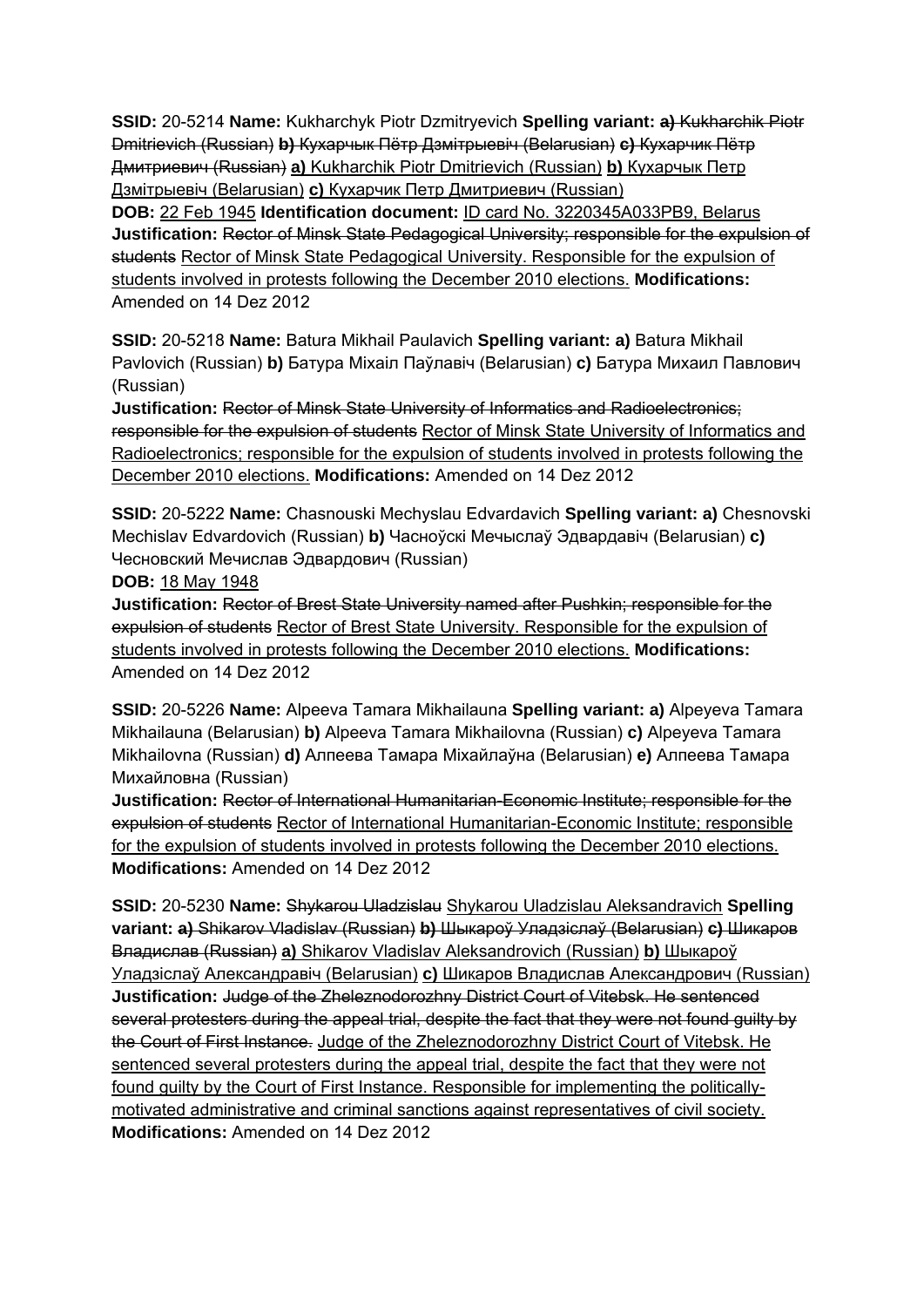**SSID:** 20-5239 **Name:** Akulich Sviatlana Rastsislavauna **Spelling variant: a)** Okulich Svetlana Rostislavovna (Russian) **b)** Акуліч Святлана Расціславаўна (Belarusian) **c)**  Окулич Светлана Ростиславовна (Russian)

**DOB: a)** 27 Aug 1948 **b)** 1949

**Justification:** Judge of the Pukhovichi District Court. She unlawfully rejected the motion of Natalia Ilinich to restore her position as teacher of the Secondary School in Talkov City. Responsible for implementing the politically-motivated administrative and criminal sanctions against representatives of civil society. Judge of the Pukhovichi District Court. She unlawfully rejected the motion of Natalia Ilinich to restore her position as teacher of the Secondary School in Talkov City. **Modifications:** Amended on 14 Dez 2012

**SSID:** 20-5245 **Name:** Pykina Natallia Mikhailauna **Spelling variant: a)** Pykina Natalia Mikhailauna (Belarusian) **b)** Pikina Natalia Mikhailovna (Russian) **c)** Pykina Natalya Mikhailovna (Russian) **d)** Пыкіна Наталля Міхайлаўна (Belarusian) **e)** Пыкина Наталья Михайловна (Russian)

**DOB:** 20 Apr 1971 **POB:** Rakov

**Justification:** Judge of the Partizanski District Court dealing with Likhovid's case. She sentenced Mr. Likhovid, an activist of «The Movement for Freedom», to 3 and a half year in prison of strict regime. Responsible for implementing the politically-motivated administrative and criminal sanctions against representatives of civil society. Judge of the Partizanski District Court dealing with Likhovid's case. She sentenced Mr. Likhovid, an activist of «The Movement for Freedom», to 3 and a half years in prison. **Modifications:** Amended on 14 Dez 2012

**SSID:** 20-5256 **Name:** Aliaksandrau Dzmitry Piatrovich **Spelling variant: a)** Aleksandrov Dmitri Petrovich (Russian) **b)** Аляксандраў Дзмітрый Пятровіч (Belarusian) **c)**  Александров Дмитрий Петрович (Russian)

**Justification:** Judge of the Supreme Economic Court. He sustained the ban of the independent «Autoradio» station. (The «Autoradio» was banned for «having broadcasted calls for mass disturbances during the presidential campaign in December 2010». Upon a contract in force, the radio was transmitting the electoral program of Mr. Sannikov, one of the opposition candidates, saying «the future will be decided not in the kitchens, but on the square!»). Judge of the Supreme Economic Court. He sustained the ban of the independent «Autoradio» station. The radio station had been transmitting the electoral programme of Mr. Sannikov, one of the opposition candidates. **Modifications:** Amended on 14 Dez 2012

**SSID:** 20-5260 **Name:** Vakulchyk Valery Vakulchyk Valery Paulavich **Spelling variant: a)**  Vakulchik Valeri (Russian) **b)** Вакульчык Валерый (Belarusian) **c)** Вакульчик Валерий (Russian) **a)** Vakulchik Valeri Pavlovich (Russian) **b)** Вакульчык Валерый Паўлавiч (Belarusian) **c)** Вакульчик Валерий Павлович (Russian)

**DOB:** 19 Jun 1964 **POB:** Brest region

**Justification:** Chief of the Analytical Center of the Presidential Administration, responsible for telecommunication, including monitoring, filtering, bugging, controlling and intervening different communication channels, for example the internet. Head of the Investigation Committee, former Chief of the Operational and Analytical Center of the Presidential Administration, responsible for telecommunications, including monitoring, filtering, controlling and intervening different communication channels, for example the internet. **Modifications:**  Amended on 14 Dez 2012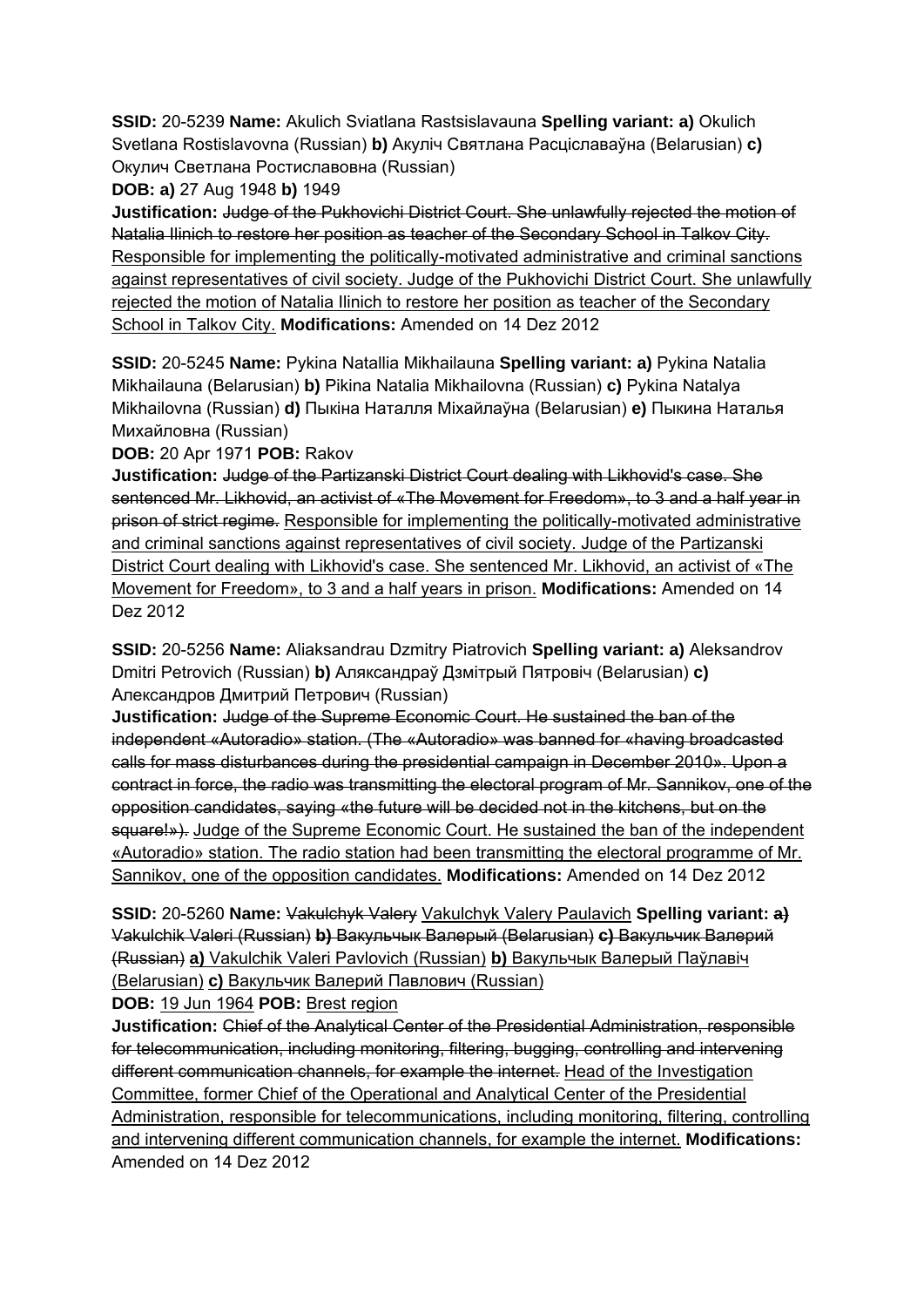**SSID:** 20-5264 **Name:** Chatviartkova Natallia **Spelling variant: a)** Chetvertkova Natalia (Russian) **b)** Chetvertkova Natalya (Russian) **c)** Чатвярткова Наталля (Belarusian) **d)**  Четверткова Наталья (Russian)

**Justification:** Judge of the Partizanski District Court of Minsk. She dealt with the trial of expresidential candidate Andrei Sannikov, civil society activist Ilia Vasilevich, Fedor Mirzoianov, Oleg Gnedchik and Vladimir Yeriomenok. Her way of conducting the trial is a clear violation of the Code of Penal Procedure. She sustained the use of evidences and testimonies irrelevant to the accused persons against them. Former Judge of the Partizanski District Court of Minsk. She dealt with the trial of ex-presidential candidate Andrei Sannikov, civil society activist Ilia Vasilevich, Fedor Mirzoianov, Oleg Gnedchik and Vladimir Yeriomenok. Her way of conducting the trial is a clear violation of the Code of Criminal Procedure. She sustained the use of evidence and testimonies irrelevant to the accused. **Modifications:** Amended on 14 Dez 2012

**SSID:** 20-5268 **Name:** Bulash Ala **Spelling variant: a)** Bulash Alla (Russian) **b)** Булаш Ала (Belarusian) **c)** Булаш Алла (Russian) **a)** Bulash Alla (Russian) **b)** Bulosh Alla (Russian) **c)**  Булаш Ала (Belarusian) **d)** Булаш Алла (Russian) **e)** БУЛОШ Алла (Russian) **Justification:** Judge of the Oktiabrski (Kastrichnitski) District Court of Minsk. She dealt with the case of Pavel Vinogradov, Dmitri Drozd, Ales Kirkevich, Andrei Protasenia, Vladimir Homichenko. Her way of conducting the trial is a clear violation of the Code of Penal Procedure. She sustained the use of evidences and testimonies irrelevant to the accused persons against them. Deputy President of the Kastrichnitski District Court of Minsk and former judge of the Oktiabrski (Kastrichnitski) District Court of Minsk. She dealt with the case of Pavel Vinogradov, Dmitri Drozd, Ales Kirkevich, Andrei Protasenia and Vladimir Homichenko. Her way of conducting the trial was a clear violation of the Code of Criminal Procedure. She sustained the use of evidence and testimonies irrelevant to the accused. **Modifications:** Amended on 14 Dez 2012

**SSID:** 20-5272 **Name:** Barovski Aliaksandr Genadzevich **Spelling variant: a)** Borovski Aleksandr Gennadievich (Russian) **b)** Бароўскі Аляксандр Генадзевіч (Belarusian) **c)**  Боровский Александр Геннадиевич (Russian)

**Justification:** Public Prosecutor of the Oktiabrski (Kastrichnitski) District Court of Minsk. He dealt with the case of Pavel Vinogradov, Dmitri Drozd, Ales Kirkevich, Vladimir Homichenko. The accusation presented by him has a clear and imminent political motivation and it is a clear violation of the Code of Penal Procedure. It is based on wrong classification of the events of 19th December 2010, not sustained by evidences, proofs and testimonies of witnesses. Public Prosecutor of the Oktiabrski (Kastrichnitski) District Court of Minsk. He dealt with the case of Pavel Vinogradov, Dmitri Drozd, Ales Kirkevich, Vladimir Homichenko. The accusation presented by him has a clear and imminent political motivation and it is a clear violation of the Code of Criminal Procedure. It is based on wrong classification of the events of 19th December 2010, not sustained by evidences, proofs and testimonies of witnesses. **Modifications:** Amended on 14 Dez 2012

**SSID:** 20-5276 **Name:** Simanouski Dmitri Valerevich **Spelling variant: a)** Simanovski Dmitri Valerievich (Russian) **b)** Сіманоўскі Дмітрый Валер'евіч (Belarusian) **c)** Симановский Дмитрий Валериевич (Russian)

**Justification:** Public Prosecutor of the Pervomaiski District Court of Minsk. He dealt with the case of Dmitri Bondarenko. The accusation presented by him has a clear and imminent political motivation and it is a clear violation of the Code of Penal Procedure. It is based on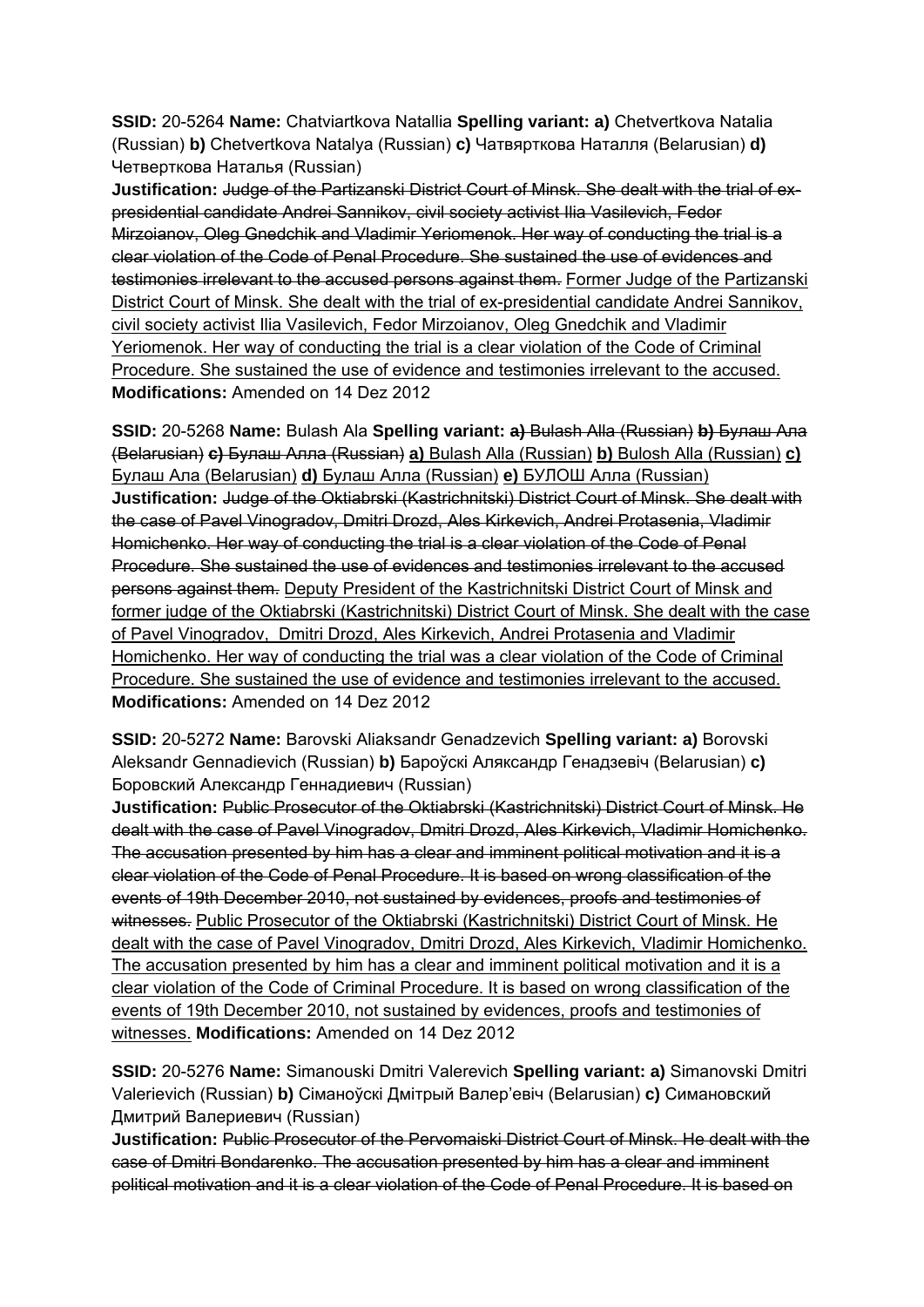wrong classification of the events of 19th December 2010, not sustained by evidences, proofs and testimonies of witnesses. Public Prosecutor of the Pervomaiski District Court of Minsk. He dealt with the case of Dmitri Bondarenko. The accusation presented by him has a clear and imminent political motivation and it is a clear violation of the Code of Criminal Procedure. It is based on wrong classification of the events of 19 December 2010, not sustained by evidences, proofs and testimonies of witnesses. **Modifications:** Amended on 14 Dez 2012

**SSID:** 20-5280 **Name:** Brysina Zhanna Brysina Zhanna Leanidauna **Spelling variant: a)**  Brysina Zhanna (Russian) **b)** Brisina Zhanna (Russian) **c)** Брысіна Жанна (Belarusian) **d)**  Брысина Жанна (Russian) **e)** Брисина Жанна (Russian) **a)** Brysina Zhanna Leonidovna (Russian) **b)** Брысіна Жанна Леанiдаўна (Belarusian) **c)** Брысина Жанна Леонидовнa (Russian)

**Justification:** Judge of the Zavodskoi District Court of Minsk dealing with the case of Khalip Irina, Martselev Sergei, Severinets Pavel, outstanding civil society representatives. Her way of conducting the trial is a clear violation of the Code of Penal Procedure. She sustained the use of evidences and testimonies irrelevant to the accused persons against them. Deputy President of the Zavodskoi District Court of Minsk, former judge of the Zavodskoi District Court of Minsk. She dealt with the case of Khalip Irina, Martselev Sergei, Severinets Pavel, outstanding civil society representatives. Her way of conducting the trial was a clear violation of the Code of Criminal Procedure. She sustained the use of evidence and testimonies irrelevant to the accused. **Modifications:** Amended on 14 Dez 2012

**SSID:** 20-5284 **Name:** Zhukovski Sergei Konstantynovych Zhukouski Siarhei Kanstantsinavich **Spelling variant: a)** Жукоўскі Сяргей Канстанцінавіч (Belarusian) **b)**  Жуковский Сергей Константинович (Russian) **a)** Zhukovski Sergei Konstantynovych (Russian) **b)** Жукоўскі Сяргей Канстанцінавіч (Belarusian) **c)** Жуковский Сергей Константинович (Russian)

**Justification:** Public Prosecutor of the Zavodskoi District Court of Minsk dealing with the case of Khalip Irina, Martselev Sergei, Severinets Pavel, outstanding civil society representatives. The accusation presented by him has a clear and imminent political motivation and it is a clear violation of the Code of Penal Procedure. It is based on wrong classification of the events of 19th December 2010, not sustained by evidences, proofs and testimonies of witnesses. Public Prosecutor of the Zavodskoi District Court of Minsk dealing with the case of Khalip Irina, Martselev Sergei, Severinets Pavel, outstanding civil society representatives. The accusation presented by him has a clear and imminent political motivation and it is a clear violation of the Code of Criminal Procedure. It is based on wrong classification of the events of 19th December 2010, not sustained by evidences, proofs and testimonies of witnesses. **Modifications:** Amended on 14 Dez 2012

**SSID:** 20-5288 **Name:** Andrey Kazheunikau Kazheunikau Andrey **Spelling variant: a)**  Andrey Kozhevnikov (Russian) **b)** Андрэй Кажэўнікаў (Belarusian) **c)** Андрей Кожевников (Russian) **a)** Kozhevnikov Andrey (Russian) **b)** Кажэўнікаў Андрэй (Belarusian) **c)**  Кожевников Андрей (Russian)

**Justification:** Public prosecutor of the case against ex-presidential candidates Vladimir Neklyaev, Vitaly Rimashevsky, members of Neklyaev's campaign team Andrei Dmitriev, Aleksandr Feduta and Sergei Vozniak, as well as Young Front deputy chairperson Anastasia Polozhanka. The accusation presented by him had a clear political motivation and it was a clear violation of the Code of Penal Procedure. It was based on wrong classification of the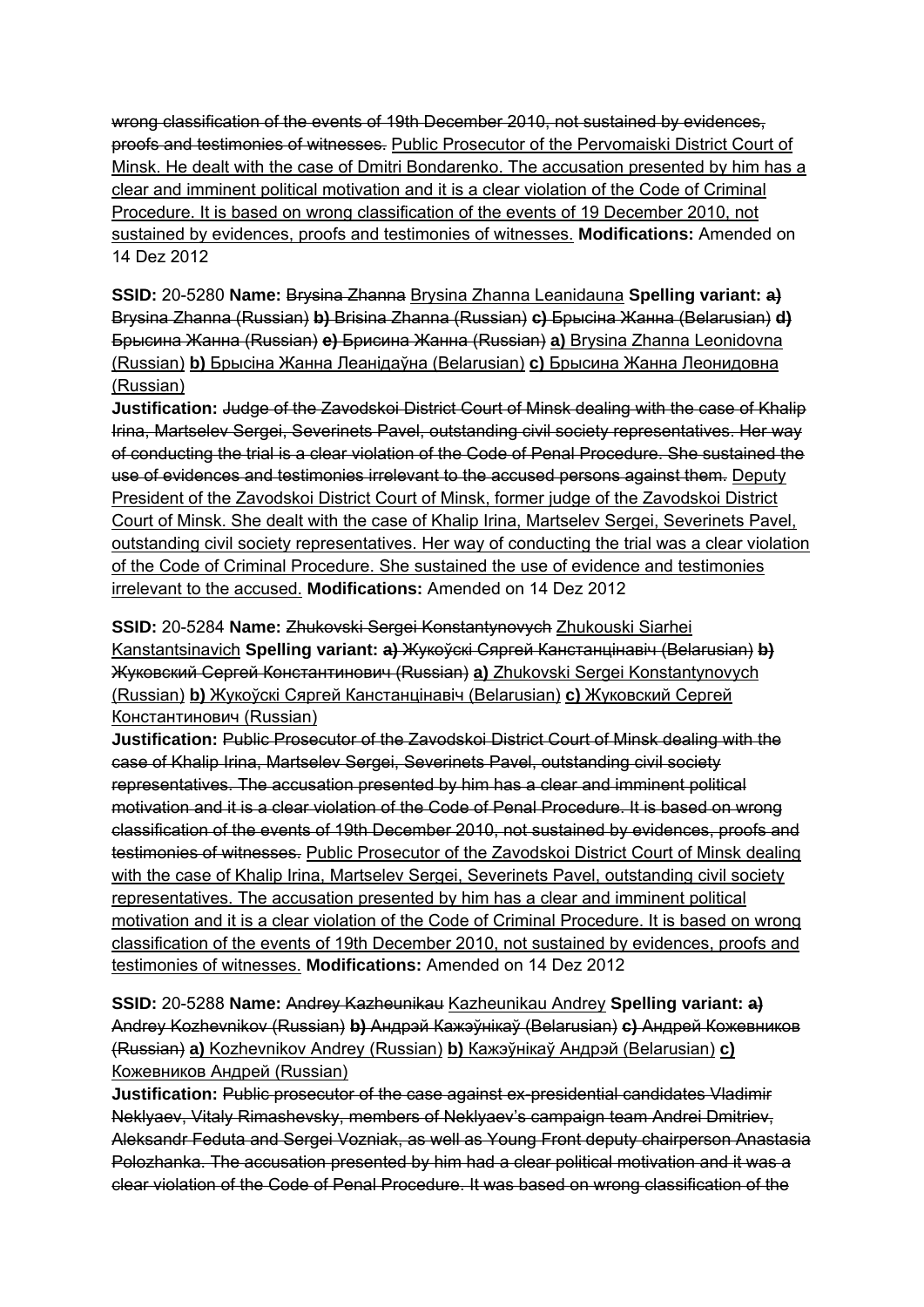events of 19 December 2010, not sustained by evidence, proofs and testimonies of witnesses. Public prosecutor of the case against ex-presidential candidates Vladimir Neklyaev, Vitaly Rimashevsky, members of Neklyaev's campaign team Andrei Dmitriev, Aleksandr Feduta and Sergei Vozniak, as well as Young Front deputy chairperson Anastasia Polozhanka. The accusation presented by him had a clear political motivation and it was a clear violation of the Code of Criminal Procedure. It was based on wrong classification of the events of 19 December 2010, not sustained by evidence, proofs and testimonies of witnesses. **Modifications:** Amended on 14 Dez 2012

**SSID:** 20-5292 **Name:** Grachova Liudmila Hrachova Liudmila Andreeuna **Spelling variant: a)** Grachova Ludmila (Belarusian) **b)** Grachova Lyudmila (Belarusian) **c)** Gracheva Liudmila (Russian) **d)** Gracheva Lyudmila (Russian) **e)** Grachiova Ludmila (Russian) **f)** Грачова Людміла (Belarusian) **g)** Грачева Людмила (Russian) **a)** Hrachova Lyudmila Andreyeuna (Belarusian) **b)** Gracheva Liudmila Andreevna (Russian) **c)** Grachova Lyudmila Andreyevna (Russian) **d)** Grachiova Ludmila Andreevna (Russian) **e)** Грачова Людміла Андрэеўна (Belarusian) **f)** Грачева Людмила Андреевна (Russian)

**Justification:** Judge of the Leninski District Court of Minsk. She dealt with the case of expresidential candidates Nikolai Statkevich and Dmitri Uss, as well as political and civil society activists Andrei Pozniak, Aleksandr Klaskovski, Aleksandr Kvetkevich, Artiom Gribkov and Dmitri Bulanov. Her way of conducting the trial was a clear violation of the Code of Penal Procedure. She sustained the use of evidence and testimonies irrelevant to the accused persons. Judge of the Leninski District Court of Minsk. She dealt with the case of ex-presidential candidates Nikolai Statkevich and Dmitri Uss, as well as political and civil society activists Andrei Pozniak, Aleksandr Klaskovski, Aleksandr Kvetkevich, Artiom Gribkov and Dmitri Bulanov. Her way of conducting the trial was a clear violation of the Code of Criminal Procedure. She sustained the use of evidence and testimonies irrelevant to the accused. **Modifications:** Amended on 14 Dez 2012

**SSID:** 20-5296 **Name:** Chubkavets Kiril **Spelling variant: a)** Chubkovets Kirill (Russian) **b)**  Чубкавец Кірыл (Belarusian) **c)** Чубковец Кирилл (Russian)

**Justification:** Public prosecutor of the case against ex-presidential candidates Nikolai Statkevich and Dmitri Uss, as well as political and civil society activists Andrei Pozniak, Aleksandr Klaskovski, Aleksandr Kvetkevich, Artiom Gribkov and Dmitri Bulanov. The accusation presented by him had a clear political motivation and it was a clear violation of the Code of Penal Procedure. It was based on wrong classification of the events of 19 December 2010, not sustained by evidence, proofs and testimonies of witnesses. Public prosecutor of the case against ex-presidential candidates Nikolai Statkevich and Dmitri Uss, as well as political and civil society activists Andrei Pozniak, Aleksandr Klaskovski, Aleksandr Kvetkevich, Artiom Gribkov and Dmitri Bulanov. The accusation presented by him had a clear political motivation and it was a clear violation of the Code of Criminal Procedure. It was based on wrong classification of the events of 19 December 2010, not sustained by evidence, proofs and testimonies of witnesses. As a state prosecutor he opposed the appeal of Ales Byalyatski regarding the sentence imposed on him by the Pervomaiski District Court of Minsk even though Byalyatski's trial was conducted in a way that was a clear violation of the Code of Criminal Procedure. Byalyatski was active in defending and providing assistance to those who suffered from repression in relation to the 19 December 2010 elections and the crackdown on civil society and on the democratic opposition. **Modifications:** Amended on 14 Dez 2012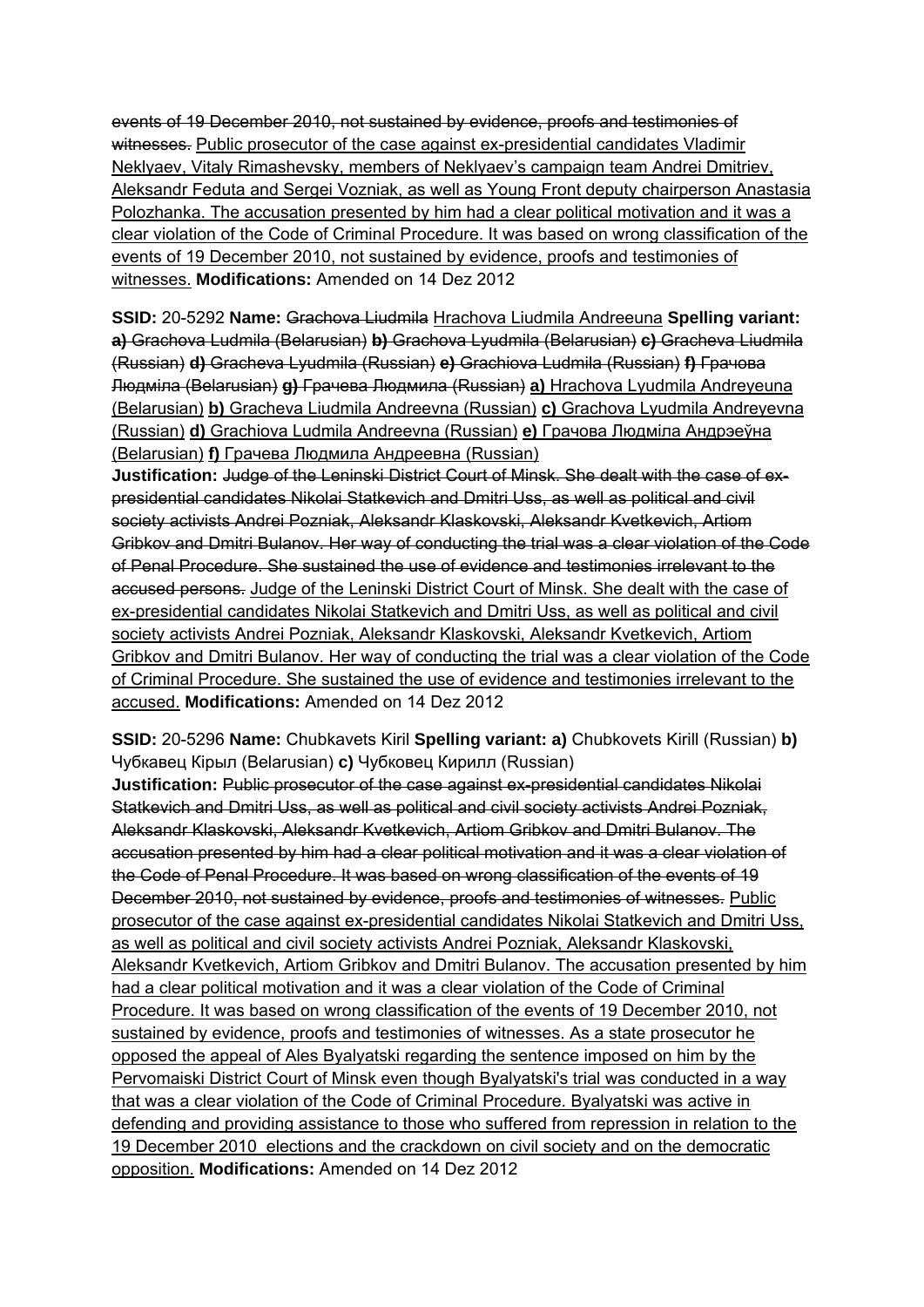**SSID:** 20-5300 **Name:** Peftiev Vladimir Pavlovich Peftsieu Uladzimir Paulavich **Spelling variant: a)** Пефціеў Уладзімір Паўлавіч (Belarusian) **b)** Пефтиев Владимир Павлович (Russian) **a)** Peftsiyeu Uladzimir Paulavich (Belarusian) **b)** Peftiev Vladimir Pavlovich (Russian) **c)** Peftiyev Vladimir Pavlovich (Russian) **d)** Пефціеў Уладзімір Паулавiч (Belarusian) **e)** Пефтиев Владимир Павлович (Russian)

**DOB:** 1 Jul 1957 **POB:** Berdyansk, Zaporozhskaya Oblast, Ukraine **Identification document:** Passport No. MP2405942, Belarus

**Justification:** Person associated with Aliaksandr Lukashenka, Viktar Lukashenka and Dzmitry Lukashenka. Provides economic advice to President Lukashenka and is a key financial sponsor of the Lukashenka regime. Majority shareholder and Chairman of the Council of Shareholders of Beltechexport, one of the largest export/import companies of defence products in Belarus. Person associated with Aliaksandr Lukashenka, Viktar Lukashenka and Dzmitry Lukashenka. Provides economic advice to President Lukashenka and is a key financial sponsor of the Lukashenka regime through his business interests which include Sport Pari, BT Telecommunications and the Spirit and Vodka Company Aquadiv. **Relation:** Chairman of Beltechexport (SSID 20-5802) **Modifications:** Amended on 14 Dez 2012

**SSID:** 20-5307 **Name:** Kamisarau Valery Mikalayevich **Spelling variant: a)** Komissarov Valeri Nikolaevich (Russian) **b)** Камісараў Валерый Мікалаевіч (Belarusian) **c)**  Комиссаров Валерий Николаевич (Russian)

**Justification:** Judge of the City Court of Minsk. He dismissed (as chief judge) the appeals against the sentences of political and civil society activists Dmitri Dashkevich, Eduard Lobov, Aleksandr Otroshchenkov, Dmitri Novik, Aleksandr Molchanov. These trials were a clear violation of the Code of Penal Procedure. Judge of the City Court of Minsk. He dismissed (as chief judge) the appeals against the sentences of political and civil society activists Dmitri Dashkevich, Eduard Lobov, Aleksandr Otroshchenkov, Dmitri Novik, Aleksandr Molchanov. These trials were a clear violation of the Code of Criminal Procedure. **Modifications:**  Amended on 14 Dez 2012

**SSID:** 20-5311 **Name:** Stsiapurka Uladzimir Mikhailavich **Spelling variant: a)** Stepurko Vladimir Mikhailovich (Russian) **b)** Сцяпурка Уладзімір Міхайлавіч (Belarusian) **c)**  Степурко Владимир Михайлович (Russian)

**Justification:** Judge of the City Court of Minsk. He dismissed (as chief judge) the appeals against the sentences of political and civil society activists Irina Khalip, Sergei Martselev, Pavel Severinets, Dmitri Bondarenko, Dmitri Doronin, Sergei Kazakov, Vladimir Loban, Vitali Matsukevich, Evgeni Sekret and Oleg Fedorkevich. These trials were a clear violation of the Code of Penal Procedure. On 24 January 2012 rejected the appeal of Ales Byalyatski regarding the sentence imposed on him by the Pervomaiski District Court of Minsk even though Byalyatski's trial was conducted in a way that was a clear violation of the Code of Penal Procedure. Byalyatski was active in defending and providing assistance to those who suffered from repression in relation to the 19 December 2010 elections and the crackdown on civil society and democratic opposition. Judge of the City Court of Minsk. He dismissed (as chief judge) the appeals against the sentences of political and civil society activists Irina Khalip, Sergei Martselev, Pavel Severinets, Dmitri Bondarenko, Dmitri Doronin, Sergei Kazakov, Vladimir Loban, Vitali Matsukevich, Evgeni Sekret and Oleg Fedorkevich. These trials were a clear violation of the Code of Criminal Procedure. On 24 January 2012 rejected the appeal of Ales Byalyatski regarding the sentence imposed on him by the Pervomaiski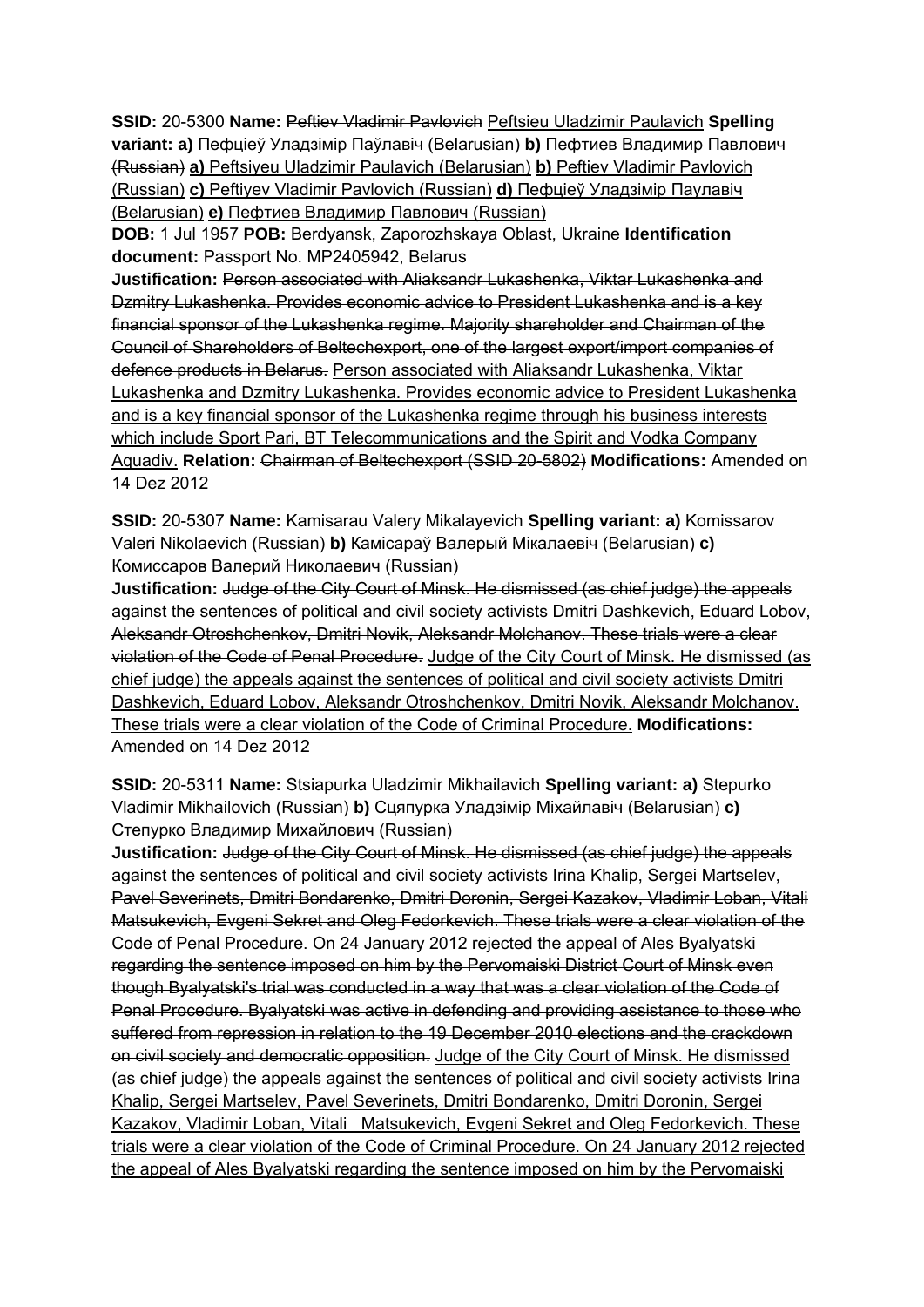District Court of Minsk even though Byalyatski's trial was conducted in a way that was a clear violation of the Code of Criminal Procedure. Byalyatski was active in defending and providing assistance to those who suffered from repression in relation to the 19 December 2010 elections and the crackdown on civil society and democratic opposition. **Modifications:** Amended on 14 Dez 2012

**SSID:** 20-5315 **Name:** Khrypach Siarhei Fiodaravich **Spelling variant: a)** Khripach Sergei Fiodorovich (Russian) **b)** Хрыпач Сяргей Фёдаравіч (Belarusian) **c)** Хрипач Сергей Федорович (Russian)

**Justification:** Judge of the City Court of Minsk. He dismissed (as chief judge) the appeals against the sentences of ex-presidential candidates Andrei Sannikov, Nikolai Statkevich, Dmitri Uss, Vladimir Nekliaev, political and civil society activists Andrei Dmitriev, Ilia Vasilevich, Fiodor Mirzayanov, Oleg Gnedchik, Vladimir Yeriomenok, Andrei Pozniak, Aleksandr Klaskovski, Aleksandr Kviatkevich, Artiom Gribkov, Dmitri Bulanov and (as associate judge) Dmitri Dashkevich, Eduard Lobov, Aleksandr Otroshchenkov, Dmitri Novik, Aleksandr Molchanov. These trials were a clear violation of the Code of Penal Procedure. Judge of the City Court of Minsk. He dismissed (as chief judge) the appeals against the sentences of former presidential candidates Andrei Sannikov, Nikolai Statkevich, Dmitri Uss, Vladimir Nekliaev, political and civil society activists Andrei Dmitriev, Ilia Vasilevich, Fiodor Mirzayanov, Oleg Gnedchik, Vladimir Yeriomenok, Andrei Pozniak, Aleksandr Klaskovski, Aleksandr Kviatkevich, Artiom Gribkov, Dmitri Bulanov and (as associate judge) Dmitri Dashkevich, Eduard Lobov, Aleksandr Otroshchenkov, Dmitri Novik, Aleksandr Molchanov. These trials were a clear violation of the Code of Criminal Procedure. **Modifications:**  Amended on 14 Dez 2012

**SSID:** 20-5319 **Name:** Nazaranka Vasil Andreyevich **Spelling variant: a)** Nazarenko Vasili Andreevich (Russian) **b)** Назаранка Васіль Андрэевіч (Belarusian) **c)** Назаренко Василий Андреевич (Russian)

**Justification:** Judge of the City Court of Minsk. He dismissed (as chief judge) the appeals against the sentences of political and civil society activists Vasili Parfenkov and (as associate judge) Dmitri Dashkevich, Eduard Lobov. These trials were a clear violation of the Code of Penal Procedure. Judge of the City Court of Minsk. He dismissed (as chief judge) the appeals against the sentences of political and civil society activists Vasili Parfenkov and (as associate judge) Dmitri Dashkevich, Eduard Lobov. These trials were a clear violation of the Code of Criminal Procedure. **Modifications:** Amended on 14 Dez 2012

**SSID:** 20-5323 **Name:** Kamarouskaya Volha Paulauna **Spelling variant: a)** Komarovskaia Olga Pavlovna (Russian) **b)** Камароўская Вольга Паўлаўна (Belarusian) **c)** Комаровская Ольга Павловна (Russian)

**Justification:** Judge of the City Court of Minsk. She dismissed (as associate judge) the appeals against the sentences of ex-presidential candidate Andrei Sannikov, political and civil society activists Irina Khalip, Sergei Martselev, Pavel Severinets, Aleksandr Otroshchenkov, Dmitri Novik, Aleksandr Molchanov, Ilia Vasilevich, Fiodor Mirzayanov, Oleg Gnedchik, Vladimir Yeriomenok, Dmitri Doronin, Sergei Kazakov, Vladimir Loban, Vitali Matsukevich, Evgeni Sekret and Oleg Fedorkevich. These trials were a clear violation of the Code of Penal Procedure. Judge of the City Court of Minsk. She dismissed (as associate judge) the appeals against the sentences of former presidential candidate Andrei Sannikov, political and civil society activists Irina Khalip, Sergei Martselev, Pavel Severinets, Aleksandr Otroshchenkov, Dmitri Novik, Aleksandr Molchanov, Ilia Vasilevich, Fiodor Mirzayanov, Oleg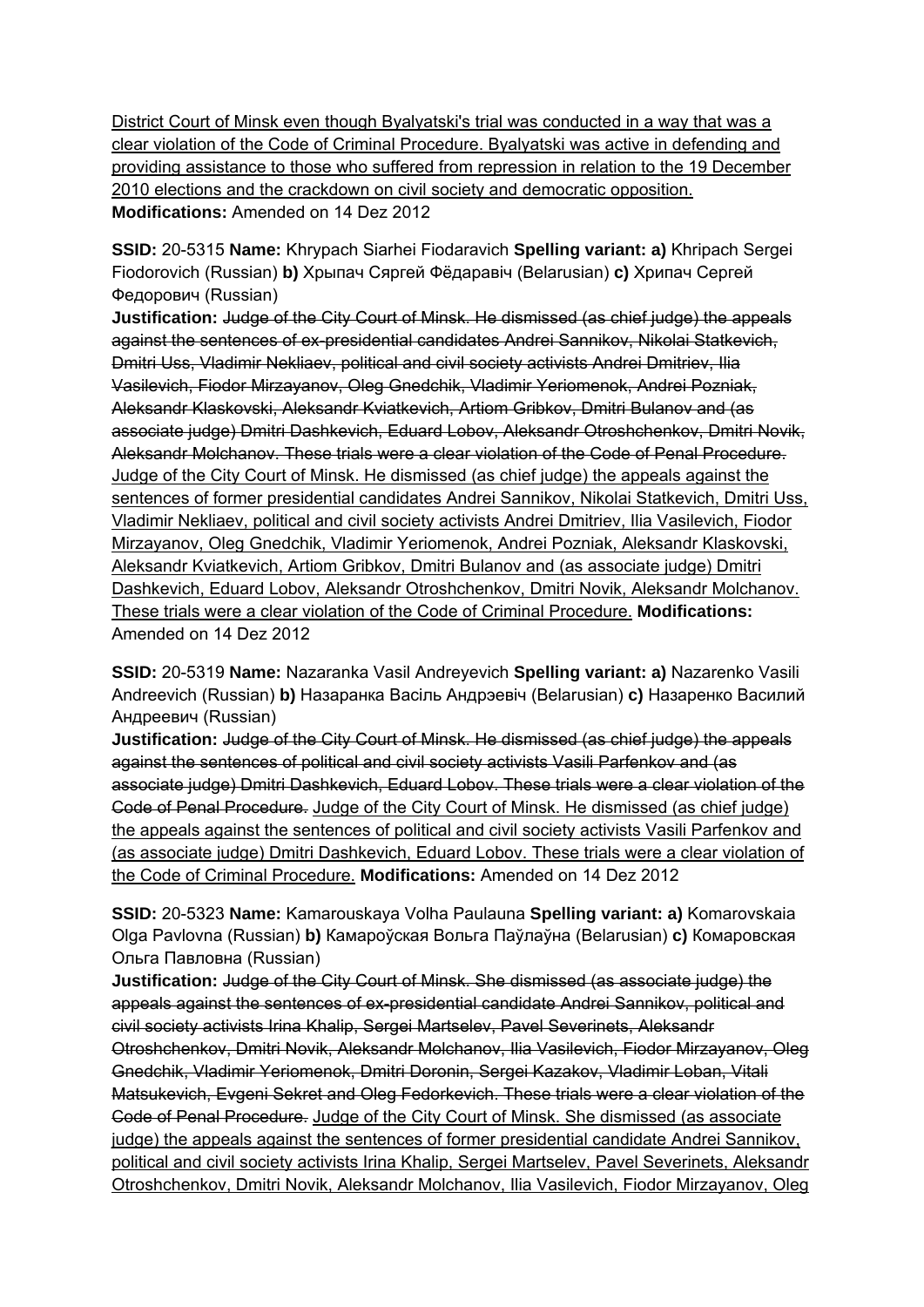Gnedchik, Vladimir Yeriomenok, Dmitri Doronin, Sergei Kazakov, Vladimir Loban, Vitali Matsukevich, Evgeni Sekret and Oleg Fedorkevich. These trials were a clear violation of the Code of Criminal Procedure. **Modifications:** Amended on 14 Dez 2012

**SSID:** 20-5327 **Name:** Zaitsava Viktoryia Henadzeuna **Spelling variant: a)** Zaitseva Viktoria Gennadievna (Russian) **b)** Зайцава Вікторыя Генадзеўна (Belarusian) **c)** Зайцева Виктория Геннадьевна (Russian)

**Justification:** Judge of the City Court of Minsk. She dismissed (as associate judge) the appeals against the sentences of ex-presidential candidate Andrei Sannikov, political and civil society activists Ilia Vasilevich, Fiodor Mirzayanov, Oleg Gnedchik and Vladimir Yeriomenok. The trial was a clear violation of the Code of Penal Procedure. Judge of the City Court of Minsk. She dismissed (as associate judge) the appeals against the sentences of ex-presidential candidate Andrei Sannikov, political and civil society activists Ilia Vasilevich, Fiodor Mirzayanov, Oleg Gnedchik and Vladimir Yeriomenok. The trial was a clear violation of the Code of Criminal Procedure. **Modifications:** Amended on 14 Dez 2012

**SSID:** 20-5331 **Name:** Unukevich Tamara Vasileuna **Spelling variant: a)** Vnukevich Tamara Vasilievna (Russian) **b)** Унукевіч Тамара Васілеўна (Belarusian) **c)** Внукевич Тамара Васильевна (Russian)

**Justification:** Judge of the City Court of Minsk. She dismissed (as associate judge) the appeals against the sentences of political and civil society activists Irina Khalip, Sergei Martselev, Pavel Severinets. The trial was a clear violation of the Code of Penal Procedure. Judge of the City Court of Minsk. She dismissed (as associate judge) the appeals against the sentences of political and civil society activists Irina Khalip, Sergei Martselev, Pavel Severinets. The trial was a clear violation of the Code of Criminal Procedure. **Modifications:**  Amended on 14 Dez 2012

**SSID:** 20-5335 **Name:** Krot Ihar Uladzimiravich **Spelling variant: a)** Krot Igor Vladimirovich (Russian) **b)** Крот Ігар Уладзіміравіч (Belarusian) **c)** Крот Игорь Владимирович (Russian) **Justification:** Judge of the City Court of Minsk. He dismissed (as associate judge) the appeal against the sentence of the political activist Vasili Parfenkov. The trial was a clear violation of the Code of Penal Procedure. Judge of the City Court of Minsk. He dismissed (as associate judge) the appeal against the sentence of the political activist Vasili Parfenkov. The trial was a clear violation of the Code of Criminal Procedure. **Modifications:** Amended on 14 Dez 2012

**SSID:** 20-5339 **Name:** Khrobastau Uladzimir Ivanavich **Spelling variant: a)** Khrobostov Vladimir Ivanovich (Russian) **b)** Хробастаў Уладзімір Іванавіч (Belarusian) **c)** Хробостов Владимир Иванович (Russian)

**Justification:** Judge of the City Court of Minsk. He dismissed (as associate judge) the appeal against the sentence of the political activist Vasili Parfenkov. The trial was a clear violation of the Code of Penal Procedure. On 24 January 2012 rejected the appeal of Ales Byalyatski regarding the sentence imposed on him by the Pervomaiski District Court of Minsk even though Byalyatski's trial was conducted in a way that was a clear violation of the Code of Penal Procedure. Byalyatski was active in defending and providing assistance to those who suffered from repression in relation to the 19 December 2010 elections and the crackdown on civil society and democratic opposition. Judge of the City Court of Minsk. He dismissed (as associate judge) the appeal against the sentence of the political activist Vasili Parfenkov. The trial was a clear violation of the Code of Criminal Procedure. On 24 January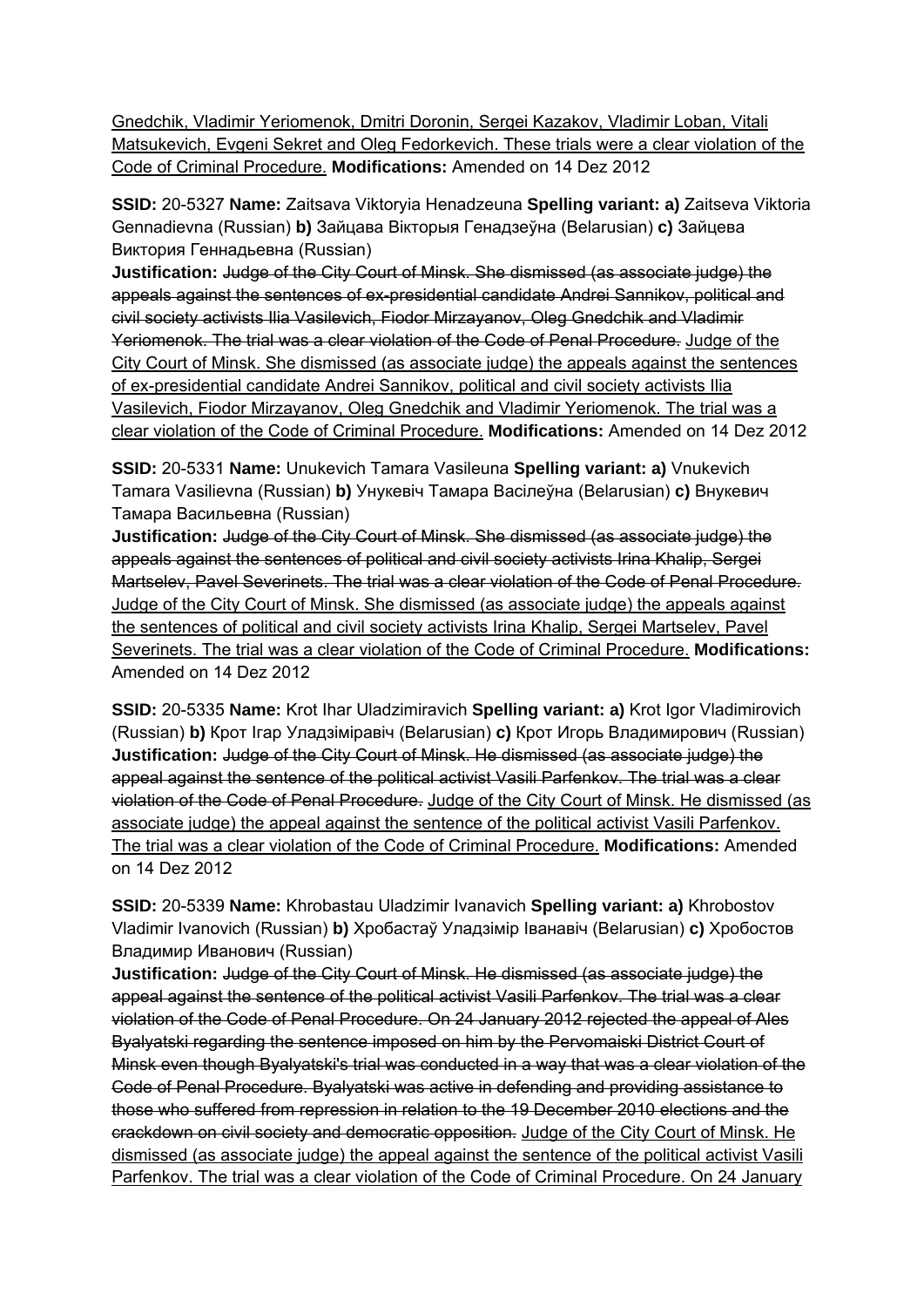2012 rejected the appeal of Ales Byalyatski regarding the sentence imposed on him by the Pervomaiski District Court of Minsk even though Byalyatski's trial was conducted in a way that was a clear violation of the Code of Criminal Procedure. Byalyatski was active in defending and providing assistance to those who suffered from repression in relation to the 19 December 2010 elections and the crackdown on civil society and democratic opposition. **Modifications:** Amended on 14 Dez 2012

**SSID:** 20-5343 **Name:** Ihnatovich-Mishneva Liudmila **Spelling variant: a)** Ignatovich-Mishneva Liudmila (Russian) **b)** Ігнатовіч-Мішнева Людміла (Belarusian) **c)** Игнатович-Мишнева Людмила (Russian)

**Justification:** Prosecutor of the City Court of Minsk dealing with the dismissal of the appeal against the sentence of Dmitri Dashkevich and Eduard Lobov, activists of the Molodoi Front (Young Front). The trial was a clear violation of the Code of Penal Procedure. Prosecutor of the City Court of Minsk dealing in 2011 with the dismissal of the appeal against the sentence of Dmitri Dashkevich and Eduard Lobov, activists of the Molodoi Front (Young Front). The trial was a clear violation of the Code of Criminal Procedure. **Modifications:** Amended on 14 Dez 2012

**SSID:** 20-5347 **Name:** Yarmalitski Siarhei Uladzimiravich **Spelling variant: a)** Ermolitski Sergei Vladimirovich (Russian) **b)** Yermolitski Sergei Vladimirovich (Russian) **c)** Ярмаліцкі Сяргей Уладзіміравіч (Belarusian) **d)** Ермолицкий Сергей Владимирович (Russian) **Justification:** Director of the prison camp in Shklov. He is responsible for the inhuman treatment of the detainees and persecution of ex-presidential candidate Nikolai Statkevich, who was imprisoned in relation to the 19 December 2010 events, and other inmates. Director of the prison camp in Shklov. He was responsible for the inhuman treatment of the detainees and persecution of former presidential candidate Nikolai Statkevich, who was imprisoned in relation to the 19 December 2010 events, and other inmates. **Modifications:**  Amended on 14 Dez 2012

**SSID:** 20-5355 **Name:** Paluyan Uladzimir Mikalayevich Paluyan Uladzimir Mikalaevich **Spelling variant: a)** Paluyan Vladimir Nikolaevich (Russian) **b)** Палуян Уладзімір Мікалаевіч (Belarusian) **c)** Полуян Владимир Николаевич (Russian) **a)** Paluian Uladzimir Mikalaevich (Belarusian) **b)** Poluyan Vladimir Nikolaevich (Russian) **c)** Палуян Уладзімір Мікалаевіч (Belarusian) **d)** Полуян Владимир Николаевич (Russian) **DOB:** 1961 **POB:** Village Nekrashevichi, of Karelichi district of Hrodna region **Justification:** Minister of Taxes and Duties. Supervises tax authorities that support the criminal case against Byalyatski using the pretext of tax evasion. Byalyatski was active in defending and providing assistance to those who suffered from repression in relation with the 19 December 2010 elections and the crackdown on civil society and democratic opposition. **Modifications:** Amended on 14 Dez 2012

**SSID:** 20-5366 **Name:** Shastakou Maksim Aleksandrauvich Shastakou Maksim Aliaksandravich **Spelling variant: a)** Shastakou Maksim Aleksandravich (Belarusian) **b)**  Shastakou Maxim Aleksandrauvich (Belarusian) **c)** Shastakou Maxim Aleksandravich (Belarusian) **d)** Shastakou Maxsim Aleksandrauvich (Belarusian) **e)** Shastakou Maxsim Aleksandrauvich (Belarusian) **f)** Shestakov Maksim Aleksandrovich (Russian) **g)** Шастакоў Максім Александравіч (Belarusian) **h)** Шестаков Максим Александрович (Russian) **a)**  Shastakou Maxim Aliaksandravich (Belarusian) **b)** Shestakov Maksim Aleksandrovich (Russian) **c)** Shestakov Maxim Alexandrovich (Russian) **d)** Шастакоў Максім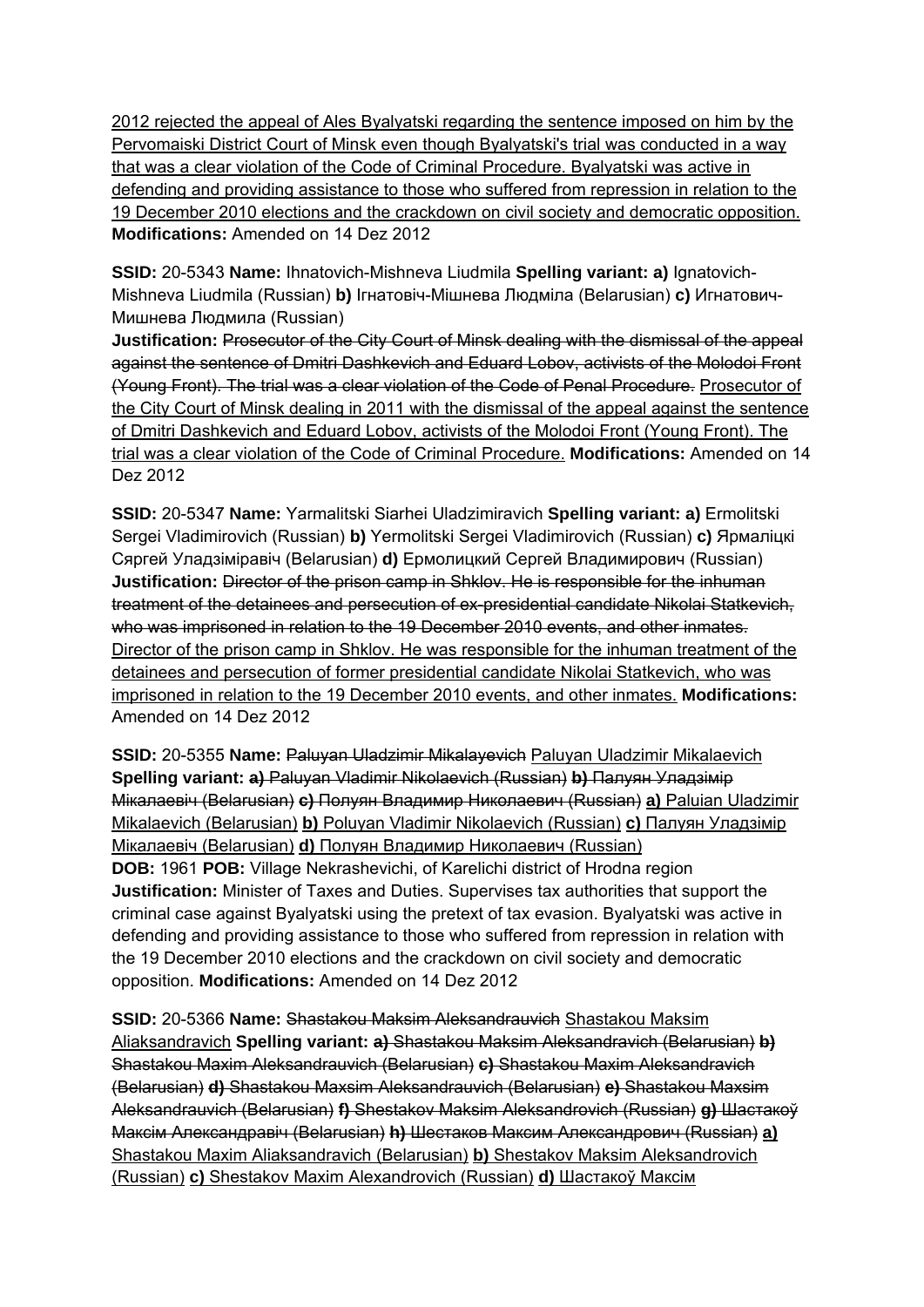Александравіч (Belarusian) **e)** Шестаков Максим Александрович (Russian) **Justification:** Prosecutor who presented the case against Byalyatski in the Pervomaiski District Court of Minsk after Byalyatski's application to the court regarding his detention. Byalyatski was active in defending and providing assistance to those who suffered from repression in relation with the 19 December 2010 elections and the crackdown on civil society and democratic opposition. **Modifications:** Amended on 14 Dez 2012

**SSID:** 20-5374 **Name:** Bandarenka Siarhei Uladzimiravich **Spelling variant: a)** Bondarenko Sergei Vladimirovich (Russian) **b)** Бандарэнка Сяргей Уладзіміравіч (Belarusian) **c)**  Бондаренко Сергей Владимирович (Russian)

**Justification:** Judge of the Pervomaiski District Court of Minsk. On 24 November 2011 he sentenced Ales Byalyatski, one of the most prominent human rights defenders, Chief of the Belarusian HR Centre «Vyasna», Vice President of FIDH. The trial was conducted in a way that was a clear violation of the Code of Penal Procedure. Byalyatski was active in defending and providing assistance to those who suffered from repression in relation with the 19 December 2010 elections and the crackdown on civil society and democratic opposition. Judge of the Pervomaiski District Court of Minsk. On 24 November 2011 he sentenced Ales Byalyatski, one of the most prominent human rights defenders, Chief of the Belarusian HR Centre «Vyasna», Vice President of FIDH. The trial was conducted in a way that was a clear violation of the Code of Criminal Procedure. Byalyatski was active in defending and providing assistance to those who suffered from repression in relation with the 19 December 2010 elections and the crackdown on civil society and democratic opposition. **Other information:** Adress: Department of law of administration of Pervomaysky district Chornogo K. 5 office 417 Tel.: +375 17 2800264 **Modifications:** Amended on 14 Dez 2012

**SSID:** 20-5378 **Name:** Saikouski Valeri Yosifavich **Spelling variant: a)** Saikovski Valeri Yosifovich (Russian) **b)** Сайкоўскі Валерый Іосіфавіч (Belarusian) **c)** Сайковский Валерий Иосифович (Russian)

**Justification:** Public Prosecutor of the Pervomaiski District Court of Minsk. He dealt with the trial of Ales Byalyatski, one of the most prominent human rights defenders, Chief of the Belarusian HR Centre «Vyasna», Vice President of FIDH. The accusation presented by the prosecutor in the trial had a clear and imminent political motivation and was a clear violation of the Code of Penal Procedure. Byalyatski was active in defending and providing assistance to those who suffered from repression in relation with the 19 December 2010 elections and the crackdown on civil society and democratic opposition. In January 2012, appointed the Deputy Head of Minsk Division of the Investigation Committee. Appointed Deputy Head of Minsk Division of the Investigation Committee in January 2012. As Public Prosecutor of the Pervomaiski District Court of Minsk, he dealt with the trial of Ales Byalyatski, one of the most prominent human rights defenders, Chief of the Belarusian HR Centre «Vyasna», Vice President of FIDH. The accusation presented by the prosecutor in the trial had a clear and imminent political motivation and was a clear violation of the Code of Criminal Procedure. Byalyatski was active in defending and providing assistance to those who suffered from repression in relation with the 19 December 2010 elections and the crackdown on civil society and democratic opposition. **Other information:** Address: Department of law of administration of Pervomaysky district Chornogo K. 5 office 417 Tel.: +37517 2800264 **Modifications:** Amended on 14 Dez 2012

**SSID:** 20-5478 **Name:** Putsyla Uladzimir Ryhoravich **Spelling variant: a)** Putsila Uladzimir Ryhoravich (Belarusian) **b)** Putsilo Vladimir Grigorievich (Russian) **c)** Putsilo Vladimir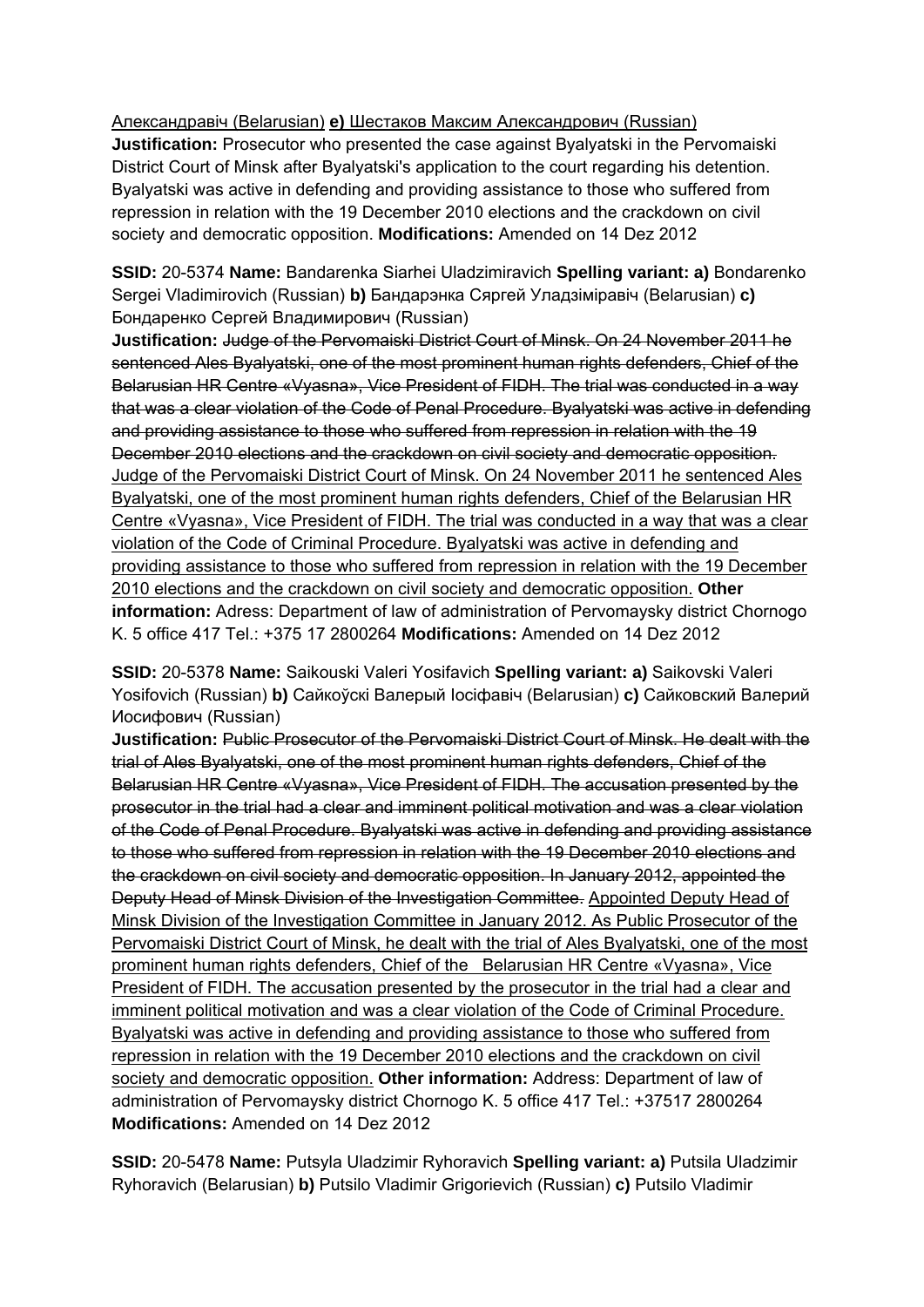Grigoryevich (Russian) **d)** Пуцыла Уладзімір Рыгоравіч (Belarusian) **e)** Пуціла Уладзімір Рыгоравіч (Belarusian) **f)** Пуцило Владимир Григорьевич (Russian)

**Justification:** Chairman of the City Court of Minsk as last resort supervising the verdicts (delivered by the court of the first instance and confirmed by the court of appeal) in the case of internationally recognized political prisoner Pavel Severinets (the co-chairman of the organizing committee to create Belarusian Christian Democracy party and campaign's manager for 2010 presidential candidate Vital Rymashevski) and in the case of former poltical prisoner Aleksandr Otroshchenkov (press secretary of the 2010 presidential candidate Andrei Sannikov). He denied the judicial plaint against these verdicts clearly violating the Code of Penal Procedure. Chairman of the City Court of Minsk as last resort supervising the verdicts (delivered by the court of the first instance and confirmed by the court of appeal) in the case of internationally recognized political prisoner Pavel Severinets (the co-chairman of the organizing committee to create Belarusian Christian Democracy party and campaign's manager for 2010 presidential candidate Vital Rymashevski) and in the case of former political prisoner Aleksandr Otroshchenkov (press secretary of the 2010 presidential candidate Andrei Sannikov). He denied the judicial plaint against these verdicts clearly violating the Code of Criminal Procedure. **Modifications:** Amended on 14 Dez 2012

**SSID:** 20-5486 **Name:** Reliava Aksana Anatolyeuna **Spelling variant: a)** Raliava Aksana Anatolyeuna (Belarusian) **b)** Relyava Aksana Anatolieuna (Belarusian) **c)** Ralyava Aksana Anatolieuna (Belarusian) **d)** Reliavo Oksana Anatolyevna (Russian) **e)** Relyavo Oxana Anatolievna (Russian) **f)** Рэлява Аксана Анатольеўна (Belarusian) **g)** Ралява Аксана Анатольеўна (Belarusian) **h)** Реляво Оксана Анатольевна (Russian) **a)** Raliava Aksana Anatolyeuna (Belarusian) **b)** Relyava Aksana Anatolieuna (Belarusian) **c)** Рэлява Аксана Анатольеўна (Belarusian) **d)** Ралява Аксана Анатольеўна (Belarusian) **e)** Реляво Оксана Анатольевна (Russian)

**Justification:** Judge at Sovetski District Court of Minsk. In 2010–2011 she fined or sentenced representatives of civil society for their peaceful protests to fines and prison sentences in the following cases: a) 2011.06.23, Khalyezin Yuri, 20 daily base units (700 000 BLR); b) 2011.06.23, Rutski Alyaksandr, 20 daily base units (700 000 BLR); c) 2011.03.28, Ivashkevich Viktar, 10 days in prison; d) 2010.12.21, Asmanaw Arsen, 15 days in prison; e) 2010.12.20, Kudlayew Alyaksandr, 30 daily base units; f) 2010.12.20, Tryputsin Vitaut, 15 days in prison; g) 2010.12.20, Assipenka Andrey, 15 days in prison; h) 2010.12.20, Ardabatski Dzyanis, 15 days in prison; i) 2010.12.20, Kazlowski Andrey, 15 days in prison and 1 050 000 BLR. Repeatedly imposed prison terms and large fines against those involved in peaceful protests and as a result bears responsibility for the repression of civil society and democratic opposition in Belarus. **Modifications:** Amended on 14 Dez 2012

**SSID:** 20-5685 **Name:** Harbatouski Yury Aliaksandravich **Spelling variant: a)** Harbatouski Iury Aliaksandravich (Belarusian) **b)** Gorbatovski Yuri Aleksandrovich (Russian) **c)**  Gorbatovski Iuri Aleksandrovich (Russian) **d)** Gorbatovski Yuriy Alexandrovich (Russian) **e)**  Гарбатоўскі Юрый Аляксандравіч (Belarusian) **f)** Горбатовский Юрий Александрович (Russian)

## **DOB:** 15 May 1969 **POB:** Magdeburg **Identification document:** Passport No. MP2935942, **Belarus**

**Justification:** Judge at Pervomaiski District Court of Minsk. In 2010 he fined or sentenced representatives of civil society for their peaceful protests to fines and prison sentences in the following cases: a) 2010.12.20, Hubskaya Iryna, 10 days in prison; b) 2010.12.20, Kaptsiuh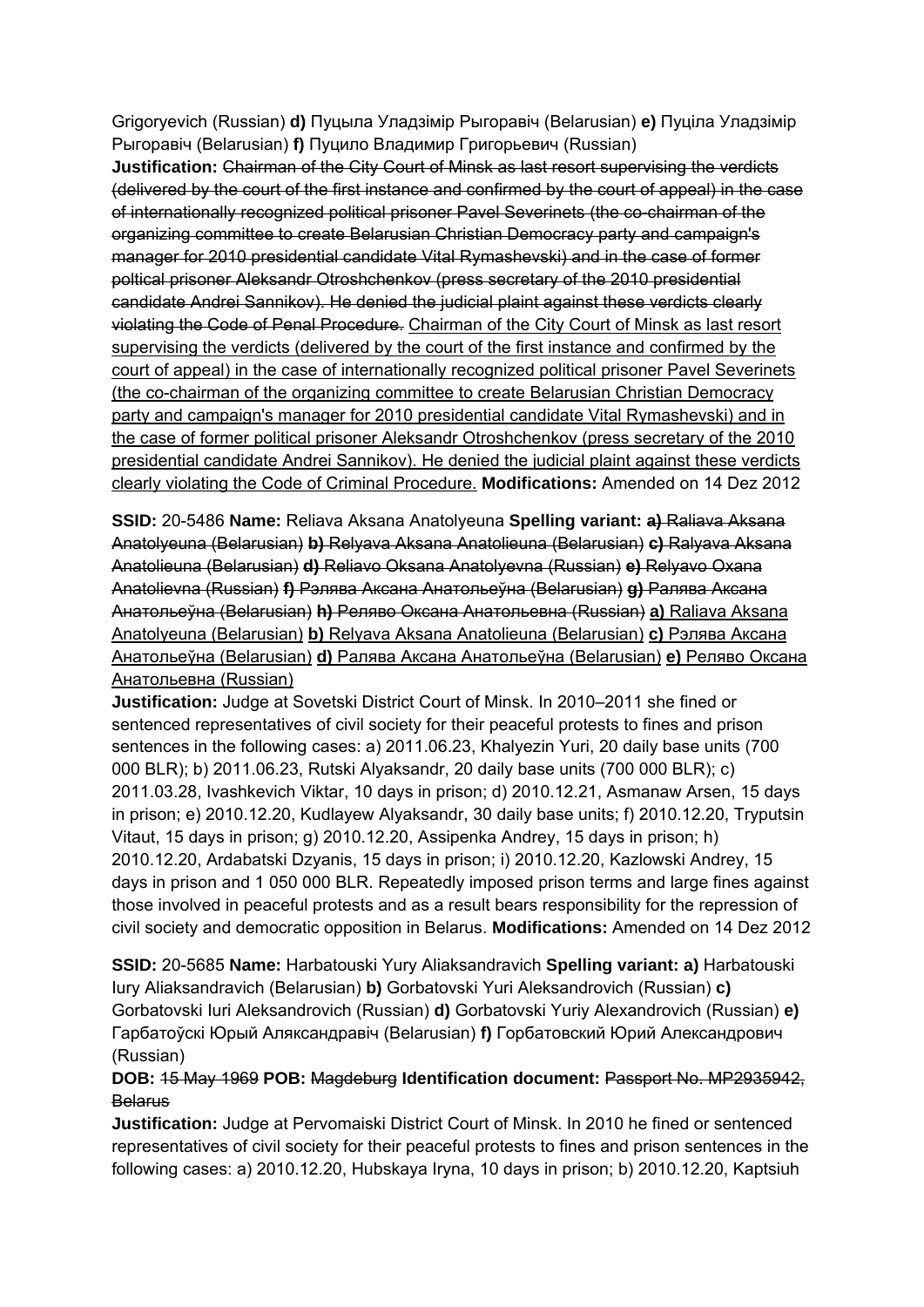Dzmitry, 10 days in prison; c) 2010.12.20, Mikheyenka Yahor, 12 days in prison; d) 2010.12.20, Burbo Andrey, 10 days in prison; e) 2010.12.20, Pushnarova Hanna, 10 days in prison; f) 2010.12.20, Shepuraw Mikita, 15 days in prison; g) 2010.12.20, Zadzyarkowski Andrey, 10 days in prison; h) 2010.12.20, Yaromyenkaw Yawhen, 10 days in prison. Repeatedly imposed prison terms against those involved in peaceful protests and as a result bears responsibility for the repression of civil society and democratic opposition in Belarus. **Modifications:** Amended on 14 Dez 2012

**SSID:** 20-5757 **Name:** Anatoly Ternavsky Ternavsky Anatoly Andreevich **Spelling variant:**  Анатолий Тернавский (Belarusian) **a)** Ternavski Anatoli Andreevich (Russian) **b)**  Ternavskiy Anatoliy Andreyevich (Russian) **c)** ТЕРНАВСКИЙ Анатолий Андрэевiч (Belarusian) **d)** ТЕРНАВСКИЙ Анатолий Андреевич (Russian)

**DOB:** 1950 **POB:** Donetsk, Ukraine

**Justification:** Person close to family members of President Lukashenka; sponsor of the President's Sports Club. Ternavsky's dealing with oil and oil products testifies his close relations with the regime, taking into account a state monopoly on the oil refining sector and the fact that only several individuals are entitled to operate in oil sector. His company Univest-M is one of the two major private oil exporters in Belarus. Person close to family members of President Lukashenka; sponsor of the President's Sports Club. His dealing with oil and oil products testifies his close relations with the regime, taking into account a state monopoly on the oil refining sector and the fact that only several individuals are entitled to operate in oil sector. His company Univest-M is one of the two major private oil exporters in Belarus. **Modifications:** Amended on 14 Dez 2012

**SSID:** 20-5774 **Name:** Charnyshou Aleh A. Charnyshou Aleh Anatolievich **Spelling variant: a)** Chernyshev Oleg A. (Russian) **b)** Чарнышоў Алег А. (Belarusian) **c)** Черышев Олег A. (Russian) **a)** Chernyshev Oleg Anatolievich (Russian) **b)** Чарнышоў Алег Анатольевiч (Belarusian) **c)** Черышев Олег Анатольевич (Russian)

**Justification:** Colonel, in charge of counter-terrorist unit of the KGB «Alpha» unit. He personally participated in inhuman and degrading treatment of opposition activists in the KGB detention centre in Minsk after the crackdown on the postelection protest demonstration in Minsk 19 December 2010. His actions constituted a direct violation of the international commitments of Belarus in the field of human rights **Modifications:** Amended on 14 Dez 2012

### **Entities**

**SSID:** 20-5802 **Name:** Beltechexport **Spelling variant:** ЗАО Белтехэкспорт (Russian) **Address:** Nezavisimost ave., 86-B, Minsk, 220012 (Tel: (+375 17) 263-63-83, Fax: (+375 17) 263-90-12)

**Justification:** Entity controlled by Mr. Peftiey Vladimir Entity formerly owned by Peftiey Vladimir. Its majority shareholder is Dmitry Gurinovich, Mr Peftiev's former advisor in Velcom. Beltechexport benefits from the regime as the main exporter of arms and military equipment owned by the state or produced by state-owned companies. It supports and provides revenue to the Lukashenka regime by its sale of arms. **Relation:** Controlled by Peftiev Vladimir Pavlovich (SSID 20-5300) **Modifications:** Amended on 14 Dez 2012

**SSID:** 20-5812 **Name:** Private Unitary Enterprise (PUE) BT Telecommunications **Spelling variant:** частное унитарное предприятие (ЧУП) БТ Телекоммуникации (Russian)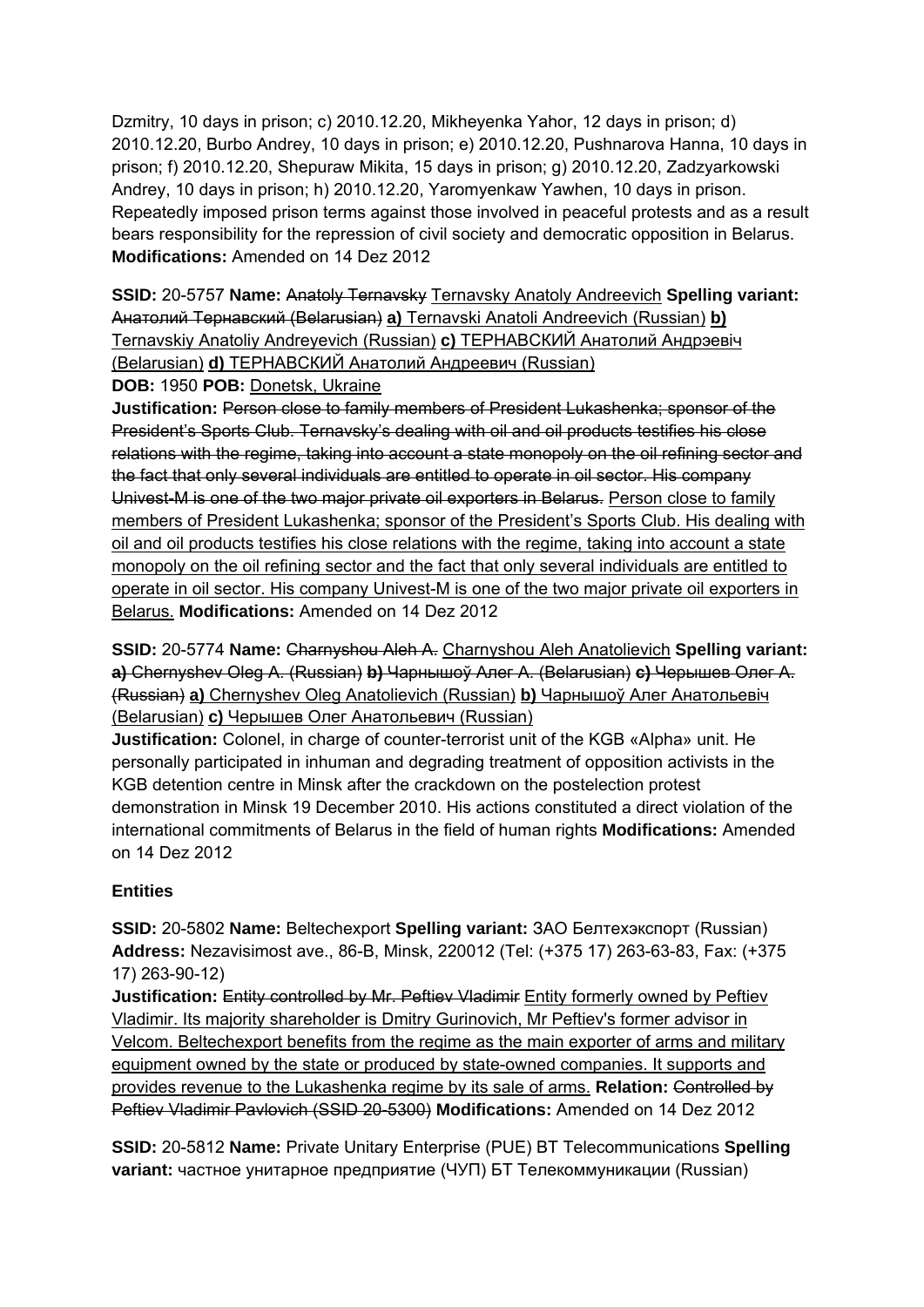**Justification: Entity controlled by Mr. Peftiev Vladimir** Entity controlled by Peftiev Vladimir. **Relation:** Controlled by Peftsieu Uladzimir Paulavich (SSID 20-5300) **Modifications:**  Amended on 14 Dez 2012

**SSID:** 20-5816 **Name:** LLC Delovaya Set **Spelling variant:** ООО Деловая сеть (Belarusian)

**Justification:** Entity controlled by Vladimir Peftiyev. Entity controlled by Vladimir Peftiev. **Relation:** Controlled by Peftsieu Uladzimir Paulavich (SSID 20-5300) **Modifications:**  Amended on 14 Dez 2012

**SSID:** 20-5820 **Name:** CJSC Sistema investicii i inovacii **Spelling variant:** ЗАО Системы инвестиций и инноваций (Belarusian)

**Justification: Entity controlled by Vladimir Peftivey.** Entity controlled by Vladimir Peftiev. **Relation:** Controlled by Peftsieu Uladzimir Paulavich (SSID 20-5300) **Modifications:**  Amended on 14 Dez 2012

**SSID:** 20-5824 **Name:** PUC Sen-Ko **Spelling variant:** ЧУП Сен-Ко (Belarusian) **Justification:** Entity controlled by Vladimir Peftiyey. Entity controlled by Vladimir Peftiev. **Relation:** Controlled by Peftsieu Uladzimir Paulavich (SSID 20-5300) **Modifications:**  Amended on 14 Dez 2012

**SSID:** 20-5828 **Name:** PUC BT Invest **Spelling variant:** ЧУП БТ Инвест (Belarusian) **Justification:** Entity controlled by Vladimir Peftiyey. Entity controlled by Vladimir Peftiev. **Relation:** Controlled by Peftsieu Uladzimir Paulavich (SSID 20-5300) **Modifications:**  Amended on 14 Dez 2012

**SSID:** 20-5832 **Name:** The Spirit and Vodka Company Aquadiv **Spelling variant:**  Малиновщизненский спиртоводочный завод Аквадив (Belarusian) Justification: Entity controlled by Vladimir Peftiyev. Entity controlled by Vladimir Peftiev. **Relation:** Controlled by Peftsieu Uladzimir Paulavich (SSID 20-5300) **Modifications:**  Amended on 14 Dez 2012

**SSID:** 20-5836 **Name:** Beltekh Holding **Spelling variant:** Белтех Холдинг (Belarusian) **Justification:** Entity controlled by Vladimir Peftivey. Entity controlled by Vladimir Peftiey. **Relation:** Controlled by Peftsieu Uladzimir Paulavich (SSID 20-5300) **Modifications:**  Amended on 14 Dez 2012

**SSID:** 20-5840 **Name:** Spetspriborservice **Spelling variant:** Спецприборсервис (Belarusian)

**Justification: Entity controlled by Vladimir Peftiyev.** Entity controlled by Vladimir Peftiev. **Relation:** Controlled by Peftsieu Uladzimir Paulavich (SSID 20-5300) **Modifications:**  Amended on 14 Dez 2012

**SSID:** 20-5844 **Name:** Tekhnosoyuzpribor **Spelling variant:** Техносоюзприбор (Belarusian)

**Justification: Entity controlled by Vladimir Peftiyey.** Entity controlled by Vladimir Peftiev. **Relation:** Controlled by Peftsieu Uladzimir Paulavich (SSID 20-5300) **Modifications:**  Amended on 14 Dez 2012